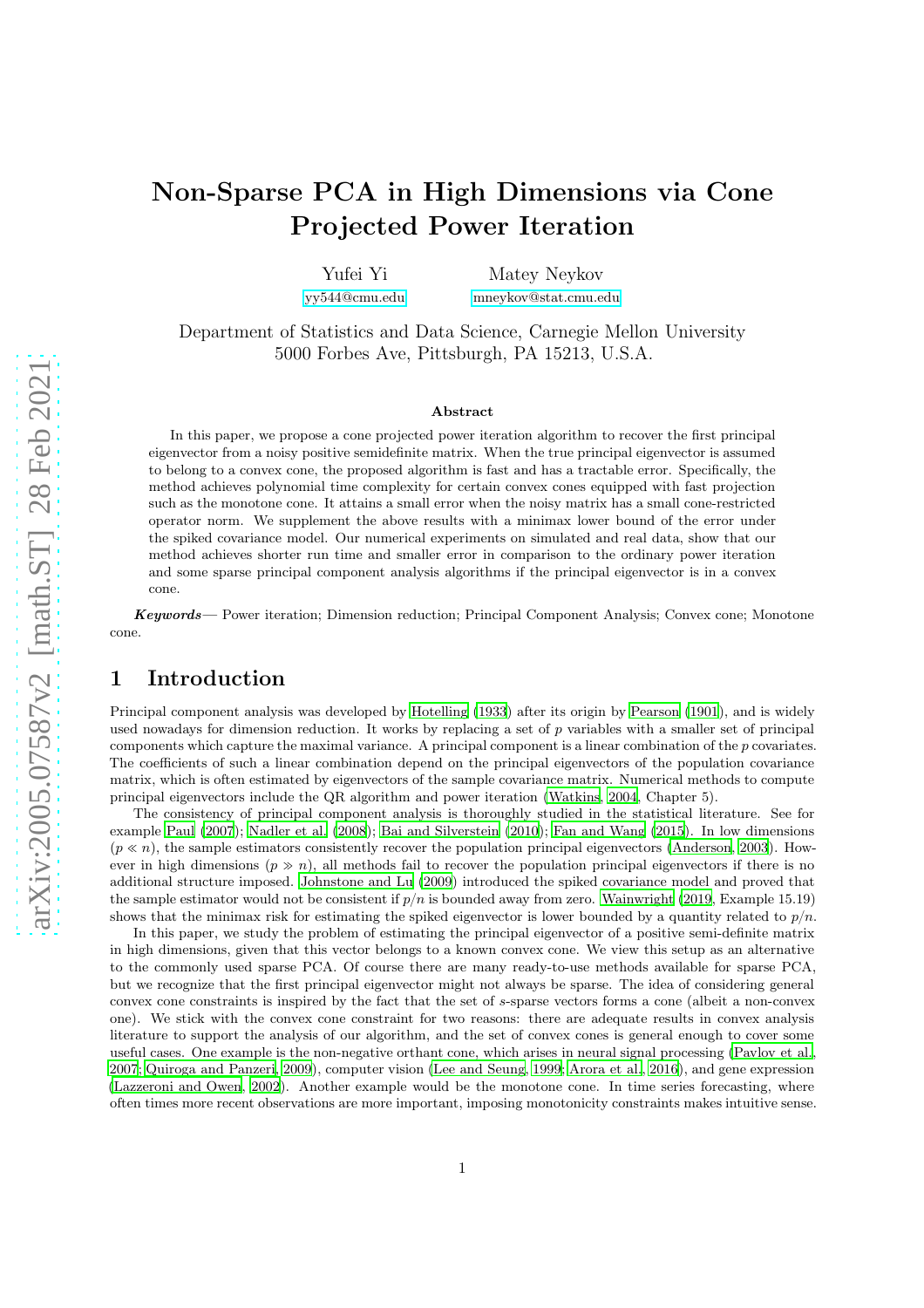In addition due to the nature of the monotone cone, vectors can be estimated with high precision even in very high-dimensional settings.

On the algorithmic side, we propose a cone projected power iteration to estimate the first principal eigenvector. This is inspired by the work of [Yuan and Zhang \(2013](#page-34-2)), where the authors proposed a truncated power iteration to find the principal eigenvector assuming it is sparse. The truncated power iteration, may be effectively thought of as a projected power iteration over the cone formed by s-sparse vectors. It is thus natural to investigate whether the same approach carries over to the distinct setting of a convex cone constraint. A bulk of the effort in our work is dedicated to making this precise. On the analytical side, we derive the time complexity of the proposed cone projected power iteration algorithm, and provide an upper bound and a lower bound of its estimation error. Some numerical experiments are implemented to address the usefulness of the cone projected power iteration algorithm.

### 1.1 Related Work

With the failure of ordinary principal component analysis in high dimensions, researchers have started to impose additional structure on the eigenvectors. Such a structure is exploited by introducing constraints or penalties. The simplest and most studied structure is that of sparsity. Methods exploiting the sparsity structure are referred to as sparse principal component analysis. As to the origin, [Cadima and Jolliffe \(1995\)](#page-32-4) first proposed the idea to approximate a given principal component by using only a subset of features. The first computational technique – SCoTLASS– was established by [Jolliffe et al. \(2003\)](#page-33-9), which maximizes the variance of a principal component under the  $\ell_1$  constraint of eigenvector, inspired by LASSO [\(Tibshirani,](#page-33-10) [1996](#page-33-10)). Afterwards, [Zou et al. \(2006](#page-34-3)) proposed ElasticNet SPCA to regress a principal component on p variables with elastic net constraint [\(Zou and Hastie, 2005\)](#page-34-4) to get a sparse eigenvector. [Witten et al. \(2009](#page-34-5)) established the connections between SCoTLASS and ElasticNet SPCA. In the seminal work of [d'Aspremont et al. \(2005\)](#page-32-5), the computation of the first sparse eigenvector is formed as approximating the covariance matrix by a rank-one spike matrix under Frobenius norm with constrains on the spike vector. Then it is relaxed to a semidefinite programming problem. [Vu et al. \(2013a](#page-34-6)) generalized the work of [d'Aspremont et al. \(2005](#page-32-5)) to compute more than one sparse eigenvectors by incorporating Fantope in the constraint function. Besides methods based on the relaxation of the sparsity constraint, there is also a substantial literature on non-relaxed optimization techniques. [Moghaddam et al. \(2006](#page-33-11)) computed the non-zero elements of a sparse eigenvector by solving an unconstrained optimization on corresponding submatrices. The submatrices is selected by bi-directional greedy search. [Johnstone and Lu](#page-33-4) [\(2009](#page-33-4)) proposed a method which uses the coordinates with highest variance after wavelet transforms of the data. Years later, some new numerical methods came up, such as the work of [Yuan and Zhang \(2013](#page-34-2)) which integrated the power iteration algorithm with truncation in each iteration, and [Ma et al. \(2013](#page-33-12)) which incorporated the QR algorithm with a thresholding step. Theoretical analysis of the convergence rate of sparse principal analysis can be found in [Birnbaum et al. \(2013\)](#page-32-6); [Cai et al.](#page-32-7) [\(2013\)](#page-32-7); [Vu et al. \(2013b\)](#page-34-7).

Despite the pervasive study of sparse constraints in principal component analysis, the study of methods with other constraints are scarce in the literature. Examples of non-sparse constraints include a subspace constraint [\(De Bie et al.](#page-32-8), [2004](#page-32-8)) and a non-negative orthant cone constraint [\(Montanari and Richard, 2015\)](#page-33-13). In addition to the fact that those two types of constraints are special cases of convex cones, our work is quite different from theirs: [Montanari and Richard \(2015](#page-33-13)) analyze the error rate of the non-negative approximate message-passing algorithm under the spiked covariance model, and [De Bie et al. \(2004](#page-32-8)) proposes a subspace constrained spectral clustering algorithm without providing error analysis. A recent work from [Cai et al. \(2020](#page-32-9)) gives statistical analysis of constrained PCA under the matrix denoising model and the spiked Wishart model under very general constraints. In the present paper we use a different loss function from theirs, and we do not assume any statistical model on the data when deriving the upper bound of estimation error. We also propose a practical iterative algorithm, whereas [Cai et al. \(2020\)](#page-32-9) rely on a constrained optimization formulation which may not be easily implementable. Moreover, in order to apply the general lower bound of [Cai et al. \(2020](#page-32-9)), one needs to construct local packing sets at different resolutions manually and solve an identity equating the resolution of the packing to the square root of the log of its cardinality. This is quite distinct from our lower bounds, which are also developed under the spiked Wishart model, since we provide a universal lower bound on the packing set we pick (which is different from that of [Cai et al. \(2020](#page-32-9))). Furthermore, our lower bound cannot be derived from that of [Cai et al. \(2020\)](#page-32-9) as our loss function is smaller than the one they consider.

In this work we consider the same type of constraint as the work of [Deshpande et al. \(2014\)](#page-32-10) (i.e., convex cone constraints), but our setting is different from theirs. [Deshpande et al. \(2014](#page-32-10)) consider a spiked Gaussian Wigner model  $A = \nu \bar{x} \bar{x}^{\mathsf{T}} + Z$ , where Z is a symmetric Gaussian noise matrix [\(Perry et al.](#page-33-14), [2018](#page-33-14), Definition 3.2). In contrast, in this paper we estimate the principal eigenvector  $\bar{x}$  of any population covariance matrix  $\bar{A}$  from a positive semidefinite observation  $A = \overline{A} + E$ , where E is a mean-zero noise matrix. Our main results are not tied to any distributional assumptions on the error matrix, i.e., we provide deterministic inequalities which control the estimation error (in an  $L_2$  sense) in terms of certain cone-restricted norms of the error matrix. We then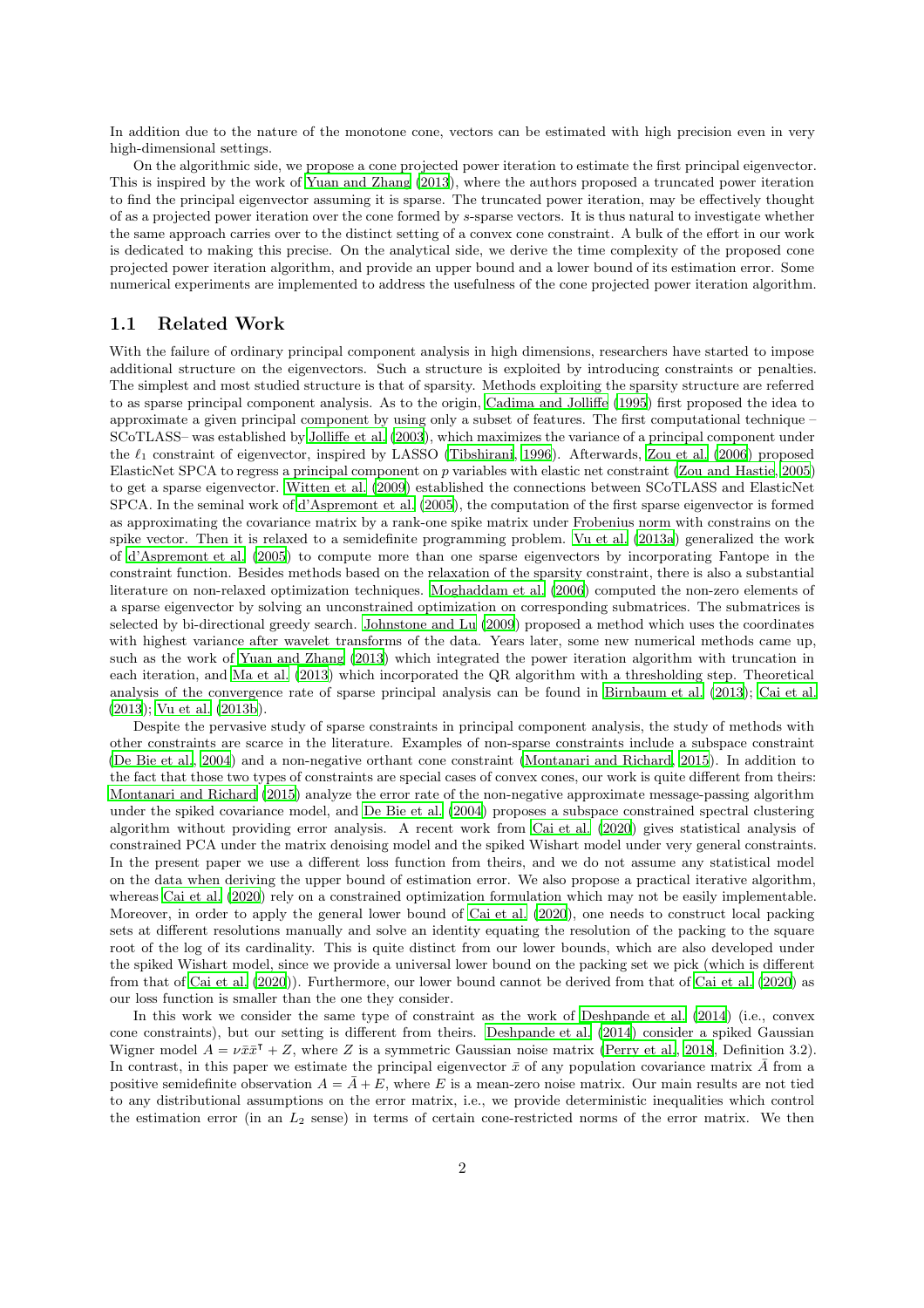use those general results to analyze the spiked covariance model where the upper and lower bounds we prove nearly match in some special cases of the convex cone constraint, while the work of [Deshpande et al. \(2014\)](#page-32-10) did not provide clear connections between the upper and lower bounds. Notice also that spiked Gaussian Wigner model in [Deshpande et al. \(2014](#page-32-10)) clearly differs from the spiked covariance model. Besides the big difference in the settings, we will draw some further comparisons between our results and that of [Deshpande et al. \(2014](#page-32-10)): (i) our algorithm is cleaner and does not require a tunable hyper-parameter, (ii) our algorithm provably has a finite run-time guarantee, (iii) our upper bounds are strictly sharper than the ones exhibited by [Deshpande et al.](#page-32-10) [\(2014\)](#page-32-10), (iv) our main lower bound result is markedly different from the lower bound result of [Deshpande et al.](#page-32-10) [\(2014\)](#page-32-10) which lower bounds the minimax risk without an explicit dependence on the signal strength.

### 1.2 Organization

The remaining part of the paper is structured as follows. Section [2](#page-2-0) provides some common notations, sets up problem formally and gives a result on the spiked covariance model with conic constraints. Section [3](#page-4-0) discusses why cone constrained eigenvector estimation is hard to solve in general, and provides error rate guarantees for the so-called idealized estimator. Section [4](#page-4-1) is dedicated to introducing the cone projected power iteration algorithm, which also includes the study of its time complexity, convergence, and upper bound of the error rate. Section [5](#page-7-0) provides a lower bound over the convex cone constrained principal eigenvector estimation problem. We compare the obtained upper and lower bound under the spiked covariance model. Some example convex cones are studied to derive more informative upper and lower bound. Section [6](#page-10-0) presents both simulated and real data experiments to support our theoretical findings. Finally, a brief discussion is provided in Section [7.](#page-13-0)

## <span id="page-2-0"></span>2 Notation and Preliminary

In this section we formalize the problem, we outline some notation and provide a result on the spiked covariance model with conic constraints.

### 2.1 Problem Formulation

In this paper we focus on the following concrete problem. Suppose  $\bar{A}$  is a  $p \times p$  positive semidefinite matrix with a first principal eigenvector  $\bar{x} \in K$  where  $K \subset \mathbb{R}^p$  is a known convex cone. Then  $\bar{x}$  is the solution of

<span id="page-2-1"></span>
$$
\underset{u \in K \bigcap \mathbb{S}^{p-1}}{\arg \max} \ u^{\mathsf{T}} \bar{A} u. \tag{1}
$$

where  $\mathbb{S}^{p-1}$  is the unit sphere in  $\mathbb{R}^p$ . Instead of observing  $\overline{A}$  we assume we get to observe a noisy matrix  $A = \overline{A} + E$ , where E is the stochastic noise. The problem of interest becomes to recover  $\bar{x}$  from a noisy observation A, with prior knowledge that  $\bar{x} \in K$  and assuming that the noisy matrix A is positive semidefinite. For example, A could be the sample covariance matrix of a data set, and  $\overline{A}$  could be its population covariance matrix.

Let  $\hat{v}$  be the estimated principal eigenvector. The loss function we use is  $\|\hat{v}-\bar{x}\|_2 \wedge \|\hat{v}+\bar{x}\|_2$ , which is sign invariant and aligns with the signless nature of an eigenvector. In several places we will also use  $\|\hat{v} - \bar{x}\|_2$  if it is assumed or guaranteed that  $\hat{v}^{\intercal}\bar{x}\geq 0$ . In passing, we also remark that there are other popular loss functions studied in PCA literature such as the square of the sine of the angle  $1 - (\hat{v}^{\dagger}\bar{x})^2$ , or the projector distance  $\|\hat{v}\hat{v}^{\dagger} - \bar{x}\bar{x}^{\dagger}\|_F$ . It's not hard to show that  $\|\hat{v}\hat{v}^\intercal - \bar{x}\bar{x}^\intercal\|_F^2 = 2 - 2(\hat{v}^\intercal \bar{x})^2$ , and both of these loss functions are in general strictly larger than  $\|\hat{v}-\bar{x}\|_2^2 \wedge \|\hat{v}+\bar{x}\|_2^2 = 1 - |\hat{v}^\mathsf{T}\bar{x}|$ . However, it is also clear that for values  $|\hat{v}^\mathsf{T}\bar{x}|$  close to 1, the loss functions are of the same order. The latter observation implies that any small enough upper bound on our loss function implies a corresponding upper bound on the sine of the angle and the projector distance loss functions.

### 2.2 Notation

We now outline some commonly used notation. Let  $\lambda$ ,  $\mu$  denote the largest and second largest eigenvalues of  $\bar{A}$ and let  $\nu := \lambda - \mu$  be the first eigengap of  $\overline{A}$ .

Given a cone  $C \subset \mathbb{R}^p$ , a cone-restricted operator norm of a  $p \times p$  matrix E is defined as

$$
||E||_C = \sup_{x,y \in C \bigcap \mathbb{S}^{p-1}} |x^{\mathsf{T}} E y|,
$$

Notice that  $||E||_C$  constitutes a seminorm, and one trivially has  $||E||_C \le ||E||_{op}$  where  $||E||_{op}$  is the operator norm of E. For completeness we mention that other forms of cone-restricted norms have also appeared in conic optimization literature [\(Amelunxen and Lotz](#page-32-11), [2014](#page-32-11), Section 1.2).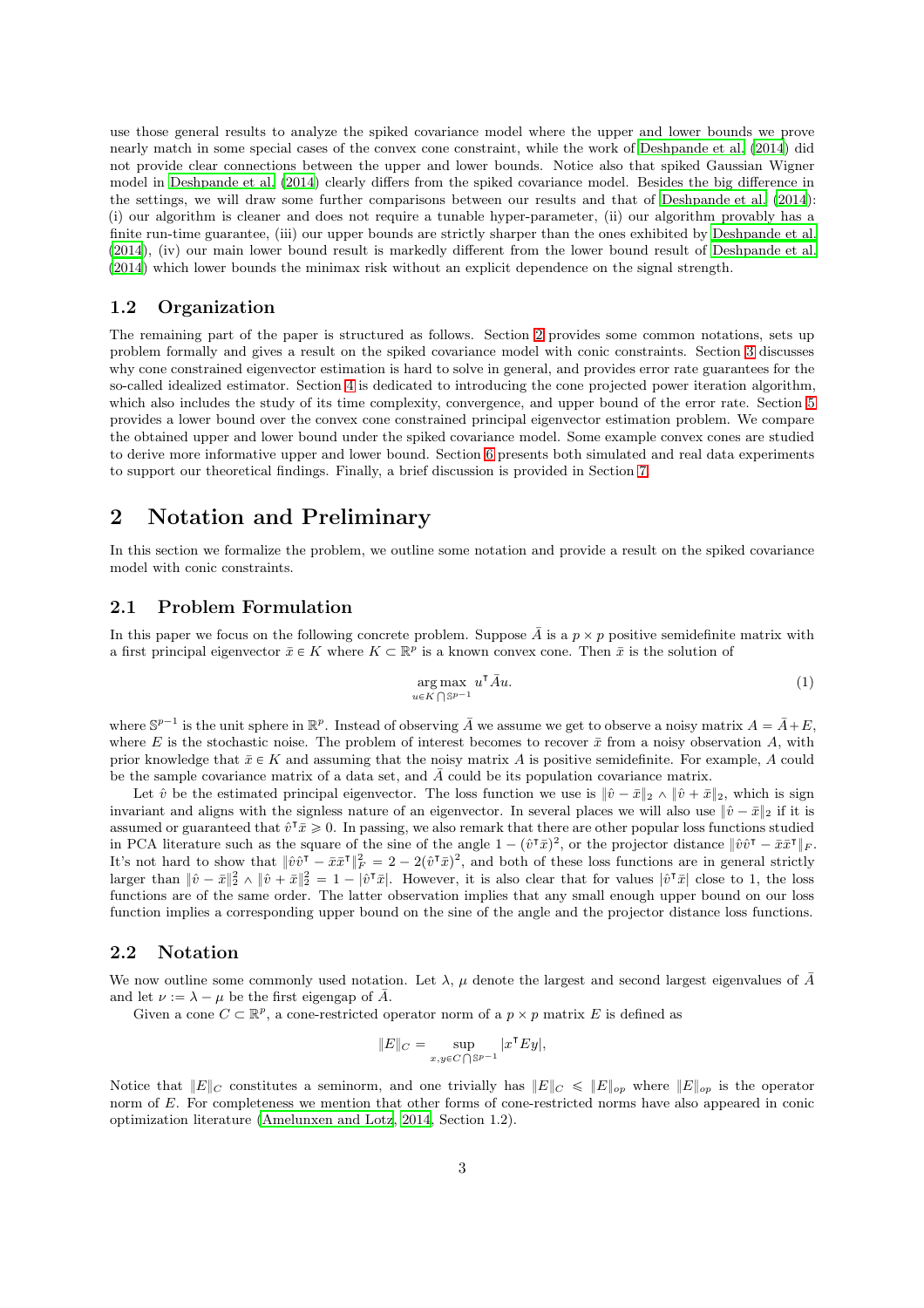For a set  $T \subset \mathbb{R}^p$ , define the Gaussian complexity of T as

$$
w(T) = \mathbb{E} \sup_{t \in T} \langle g, t \rangle
$$
, where  $g \sim \mathcal{N}(0, I_p)$ ,

which is the expectation of maximum magnitude of the canonical Gaussian process on  $T$ . The Gaussian complexity of set  $T$  can be upper bounded in terms of the metric entropy of  $T$  via Dudley's integral inequality [\(Vershynin](#page-34-8), [2018](#page-34-8), Theorem 8.1.10). Gaussian complexity is a basic geometric quantity measuring the size of the set similar to volume or diameter. It has several nice properties such as invariance under affine transformations, respecting Minkowski sums and scalar multiplication, and is related to the value of the diameter of the set  $T$  via (dimension dependent) upper and lower bounds [\(Vershynin](#page-34-8), [2018](#page-34-8), see Proposition 7.5.2).

The tangent cone of a convex cone  $K \subset \mathbb{R}^p$  at  $\bar{x} \in K$  consists of all the possible directions from which a sequence in K can converge to  $\bar{x}$ . It is defined as

$$
\mathcal{T}_K(\bar{x}) = \{t(v - \bar{x}) \ : \ t \geq 0, v \in K\}.
$$

Throughout we use  $\|\cdot\|$  as a shorthand for the Euclidean norm  $\|\cdot\|_2$ . The projection of a vector  $v \in \mathbb{R}^p$  onto a convex cone  $K \subset \mathbb{R}^p$  is defined as

$$
\Pi_K v = \underset{x \in K}{\arg \min} \|v - x\|.
$$

We use  $\leq$  and  $\geq$  to mean  $\leq$  and  $\geq$  up to positive universal constants. Next we define two constants  $c_{-1}$  and  $c_1$ which will be used in the statements of our results in the consequent sections. For precise definitions in terms of the eigengap  $\nu$  and  $||E||_K$  please refer to Appendix [B.](#page-15-0) Here we only mention that  $c_{-1}$  and  $c_1$  are well defined when the eigengap  $\nu \gtrsim ||E||_K$  and that  $\frac{||E||_K}{\lambda} \leq c_{-1} \leq \frac{||E||_K}{\nu}$  and  $c_1 \geq \frac{2}{5}$ . We use  $\wedge$  and  $\vee$  as a shorthand for the min and max of two numbers respectively. Finally we will sometimes use the convenient shorthand  $[n] = \{1, 2, \ldots, n\}$ for an integer  $n \in \mathbb{N}$ .

### 2.3 The Spiked Covariance Model

In this subsection we introduce the spiked covariance model and present a result controlling the expectation of the cone-restricted operator norm of its error matrix. This will be useful later on to specify our general results to the spiked covariance model.

Let us observe *n* i.i.d. samples from the model  $X_i \sim \mathcal{N}(0, I + \nu \bar{x} \bar{x}^{\mathsf{T}})$ , where  $\bar{x} \in \mathbb{S}^{p-1}$  and  $i = 1, 2, ..., n$ . This model is known as the spiked covariance model, and has been intensely studied in the literature. It was first considered by [Johnstone and Lu \(2009](#page-33-4)). The sample covariance matrix is constructed as  $A = n^{-1} \sum_{i=1}^{n} X_i X_i^{\intercal}$ and the population covariance matrix is  $\overline{A} = I + \nu \overline{x} \overline{x}^{\intercal}$ . Clearly then, the noise matrix equals to  $\overline{E} = A - \overline{A}$ . The parameter  $\nu$ , which is the first eigengap of the population covariance matrix A, can be understood as signal strength in the model. If one assumes that  $\bar{x} \in K$ , the spiked covariance model is an ideal toy model to analyze and compare the performances of competing estimators. For this reasons we will come back to it repeatedly throughout our paper.

Lemma [2.1](#page-3-0) below shows an upper bound on  $\mathbb{E}||E||_K$  in terms of the Gaussian complexity  $w(K \bigcap \mathbb{S}^{p-1})$  under the spiked covariance model. The proof of Lemma [2.1](#page-3-0) is established by applying a powerful empirical process upper bound [\(Mendelson](#page-33-15), [2010](#page-33-15), Theorem A) which upper bounds the expectation of the supremum of the quadratic process in terms of Talagrand's  $\gamma_2$  function and an Orlicz norm. The result of [Vu and Lei \(2012,](#page-34-9) Lemma 3.2.3) is similar to Lemma [2.1,](#page-3-0) but in the sparse constraint setting. The bound in Lemma [2.1](#page-3-0) is also tighter than that of [Vu and Lei \(2012](#page-34-9), Lemma 3.2.3) in terms of the signal strength  $\nu$ , since if one uses the approach of [Vu and Lei](#page-34-9) [\(2012,](#page-34-9) Lemma 3.2.3) in our setting one obtains a rate  $\mathcal{O}((\nu+1)\left[\frac{w(K\cap\mathbb{S}^{p-1})}{\sqrt{n}}\vee \frac{w^2(K\cap\mathbb{S}^{p-1})}{n}\right])$  which is sub-optimal.

<span id="page-3-0"></span>**Lemma 2.1** (Upper Bound on  $||E||_K$  under Spiked Covariance Model). Suppose we have n i.i.d. observations from the spiked covariance model  $X_i \sim \mathcal{N}(0, I + \nu \bar{x} \bar{x}^{\mathsf{T}})$ , where  $\bar{x} \in \mathbb{S}^{p-1}$ . Let  $A = n^{-1} \sum_{i=1}^n X_i X_i^{\mathsf{T}}$  be the sample covariance matrix,  $\bar{A} = I + \nu \bar{x} \bar{x}^{\dagger}$  be the population covariance matrix, and  $E = A - \bar{A}$  be the noise matrix. For any convex cone  $K \subset \mathbb{R}^p$  we have

$$
\mathbb{E}\|E\|_K \lesssim \sqrt{\nu+1}\bigg[\frac{w(K\bigcap \mathbb{S}^{p-1})}{\sqrt{n}} \vee \frac{w^2(K\bigcap \mathbb{S}^{p-1})}{n}\bigg] + \frac{\nu+3-3\sqrt{\nu+1}}{\sqrt{n}}
$$

In the next section we formalize and analyze the "idealized" estimator for cone constrained eigenvector estimation. While being difficult to compute in some cases, this estimator is a very intuitive way to estimate the principal eigenvector  $\bar{x}$ . We will use Lemma [2.1](#page-3-0) in order to illustrate the performance of the idealized estimator on the spiked covariance model.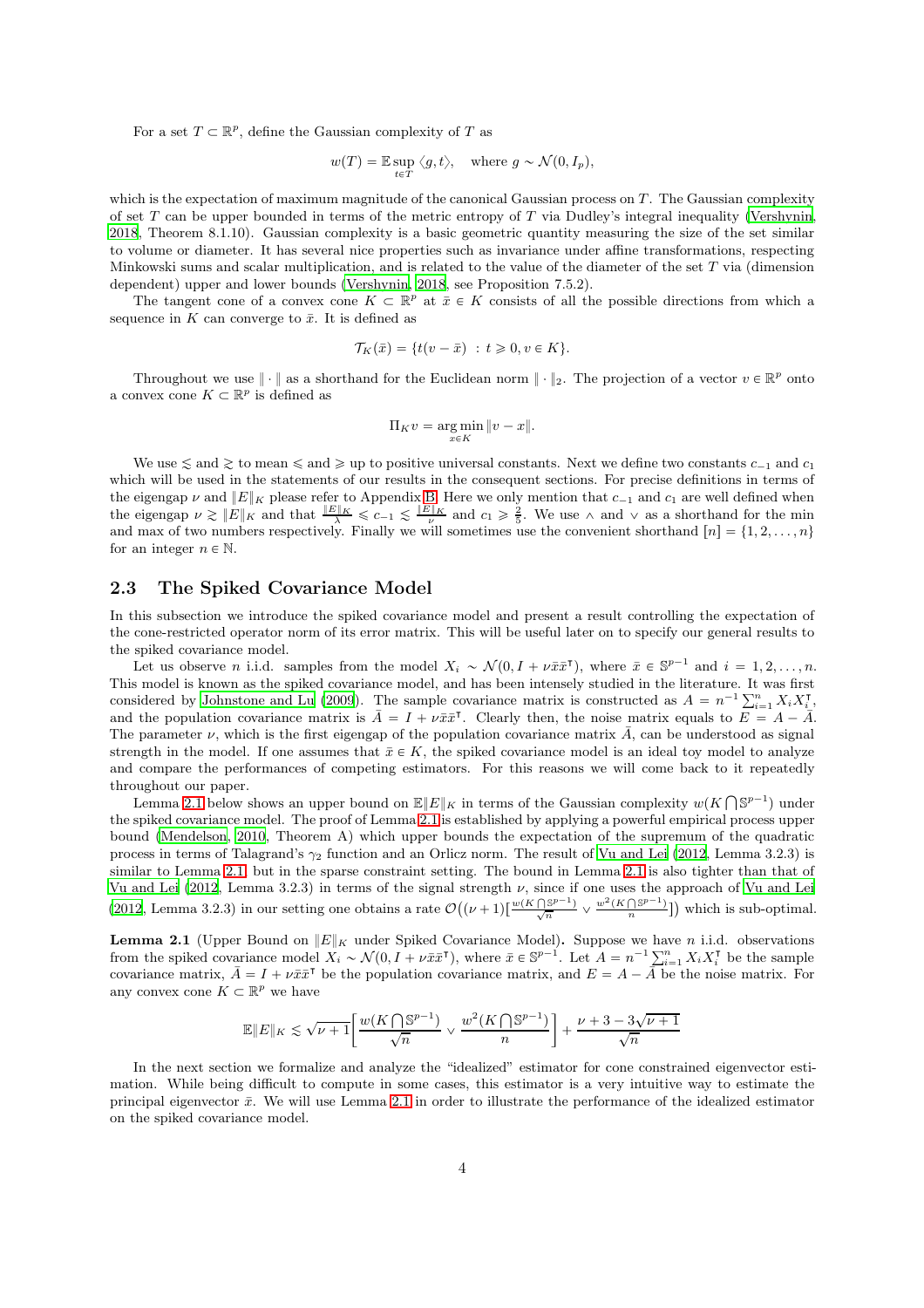## <span id="page-4-0"></span>3 The Idealized Estimator

We start with an intuitive expression of the constrained eigenvector estimation problem, and discuss why it is hard to solve. There exists a natural estimator to problem [\(1\)](#page-2-1) which simply plugs in the observed matrix A instead of the target matrix  $\overline{A}$ . In particular consider estimating  $\overline{x}$  with

<span id="page-4-2"></span>
$$
v \in \underset{u \in K \bigcap \mathbb{S}^{p-1}}{\arg \max} \ u^{\mathsf{T}} A u,\tag{2}
$$

where  $A$  is the observed noisy matrix. We refer to an estimator  $v$  as an idealized estimator since the above program is non-convex and could be NP-hard to solve. For example, if K is the non-negative orthant  $\{v \in \mathbb{R}^p :$  $0 \leq v_j, \forall j \in [p]$ , then solving [\(2\)](#page-4-2) reduces to a copositive program by rewriting the quadratic form to a trace function (Gärtner and Matousek, 2012, Exercise 7.4). Copositive programming is NP-hard since the maximum clique problem is equivalent with a copositive program (Dür, 2010). Of course, in some cases the idealized estimator is tractable: if K is an s-dimensional subspace, the problem  $\arg \max_{u \in K} \log p^{-1} u^{\intercal} A u$  reduces to an unconstrained eigenvector estimation in a lower dimension s, which can be solved in polynomial time [\(Garber and Hazan](#page-32-14), [2015](#page-32-14)).

Even though the idealized estimator might be impractical to compute, we are still able to provide a bond on its L<sup>2</sup> error (see Theorem [3.1](#page-4-3) below). Notice that the idealized estimator is not generally guaranteed to have a positive dot product with the true eigenvector of  $\overline{A}$ , so we consider both situations:  $v^{\dagger} \overline{x} \geq 0$  and  $v^{\dagger} \overline{x} \leq 0$ .

<span id="page-4-3"></span>**Theorem 3.1** ( $L_2$  Error Rate of the Idealized Estimator). For any v as a solution in [\(2\)](#page-4-2), we either have

$$
||v - \bar{x}|| \le \sqrt{\frac{4||E||_K}{\nu}} \wedge \frac{8||E||_{\mathcal{T}_K(\bar{x})}}{\nu} \quad \text{for} \quad v^{\mathsf{T}}\bar{x} \ge 0, \text{ or}
$$

$$
||v + \bar{x}|| \le \sqrt{\frac{4||E||_K}{\nu}} \wedge \frac{8||E||_K}{\nu} \quad \text{for} \quad v^{\mathsf{T}}\bar{x} \le 0.
$$

It is straightforward to see that the upper bounds in Theorem [3.1](#page-4-3) are naturally related to the operator norm of the noise matrix  $E$ . For completeness we state this in the following Corollary [3.1.](#page-4-4)

<span id="page-4-4"></span>**Corollary [3.1](#page-4-3)** ( $L_2$  Error Rate of the Idealized Estimator). For the estimate defined in Theorem 3.1 we have

$$
\|v-\bar x\|\wedge\|v+\bar x\|\leqslant \sqrt{\frac{4\|E\|_{op}}{\nu}}\wedge\frac{8\|E\|_{op}}{\nu}.
$$

One should keep in mind however, that the conclusion of Theorem [3.1](#page-4-3) could be much tighter than Corollary [3.1](#page-4-4) when  $\mathcal{T}_K(\bar{x})$  and/or K is much smaller than  $\mathbb{R}^p$ .

We will now combine the results of Theorem [3.1](#page-4-3) and Lemma [6](#page-6-0) in order to provide a guarantee for the performance of the idealized estimator in the spiked covariance model. We start by taking expectation and using Jensen's inequality to obtain

$$
\mathbb{E}\|v - \bar{x}\| \leqslant \sqrt{\frac{4\mathbb{E}\|E\|_K}{\nu}} \wedge \frac{8\mathbb{E}\|E\|_{\mathcal{T}_K(\bar{x})}}{\nu} \quad \text{for} \ \ v^{\mathsf{T}}\bar{x} \geqslant 0.
$$

The expectations  $\mathbb{E}||E||_K$  and  $\mathbb{E}||E||_{\mathcal{T}_K(\bar{x})}$  can be bounded in terms of Gaussian complexity  $w(K \cap \mathbb{S}^{p-1})$  and  $w(\mathcal{T}_K(\bar{x})\bigcap S^{p-1})$  using Lemma [2.1.](#page-3-0) For simplicity of exposition suppose that the convex cone K satisfies  $w(K \cap \mathbb{S}^{p-1}) < \sqrt{n}$  and  $w(\mathcal{T}_K(\bar{x}) \cap \mathbb{S}^{p-1}) < \sqrt{n}$ . This is often times a reasonable assumption provided that p is not too large. For example a monotone cone K satisfies  $w(K \cap S^{p-1}) \approx \sqrt{\log p}$  [\(Amelunxen et al.](#page-32-15), [2014](#page-32-15), Section D.4), and  $w(\mathcal{T}_K(\bar{x})\bigcap \mathbb{S}^{p-1}) \approx \sqrt{m \log \frac{ep}{m}}$  where m is the number of constant pieces in  $\bar{x}$  [\(Bellec et al.](#page-32-16), [2018](#page-32-16), Proposition 3.1). We also assume that the eigengap  $\nu$  doesn't scale with n. Then the above upper bound reduces to

$$
\mathbb{E}\|v - \bar{x}\| \lesssim \sqrt{\frac{w(K\bigcap \mathbb{S}^{p-1})}{(\nu \wedge \sqrt{\nu})\sqrt{n}}} \wedge \frac{w(\mathcal{T}_K(\bar{x})\bigcap \mathbb{S}^{p-1})}{(\nu \wedge \sqrt{\nu})\sqrt{n}} \quad \text{for} \quad v^{\mathsf{T}}\bar{x} \geq 0 \tag{3}
$$

Similarly, under the same assumptions one can show that

<span id="page-4-6"></span><span id="page-4-5"></span>
$$
\mathbb{E}\|v+\bar{x}\| \lesssim \frac{w(K\bigcap \mathbb{S}^{p-1})}{(\nu \wedge \sqrt{\nu})\sqrt{n}} \quad \text{for } v^{\mathsf{T}}\bar{x} \leq 0
$$
 (4)

### <span id="page-4-1"></span>4 Cone Projected Power Iteration

In this section we introduce a computationally tractable algorithm – the cone projected power iteration – to solve the constrained eigenvector estimation problem [\(1\)](#page-2-1). We also demonstrate that our algorithm also possesses similar estimation guarantees to the idealized estimator considered in the previous section.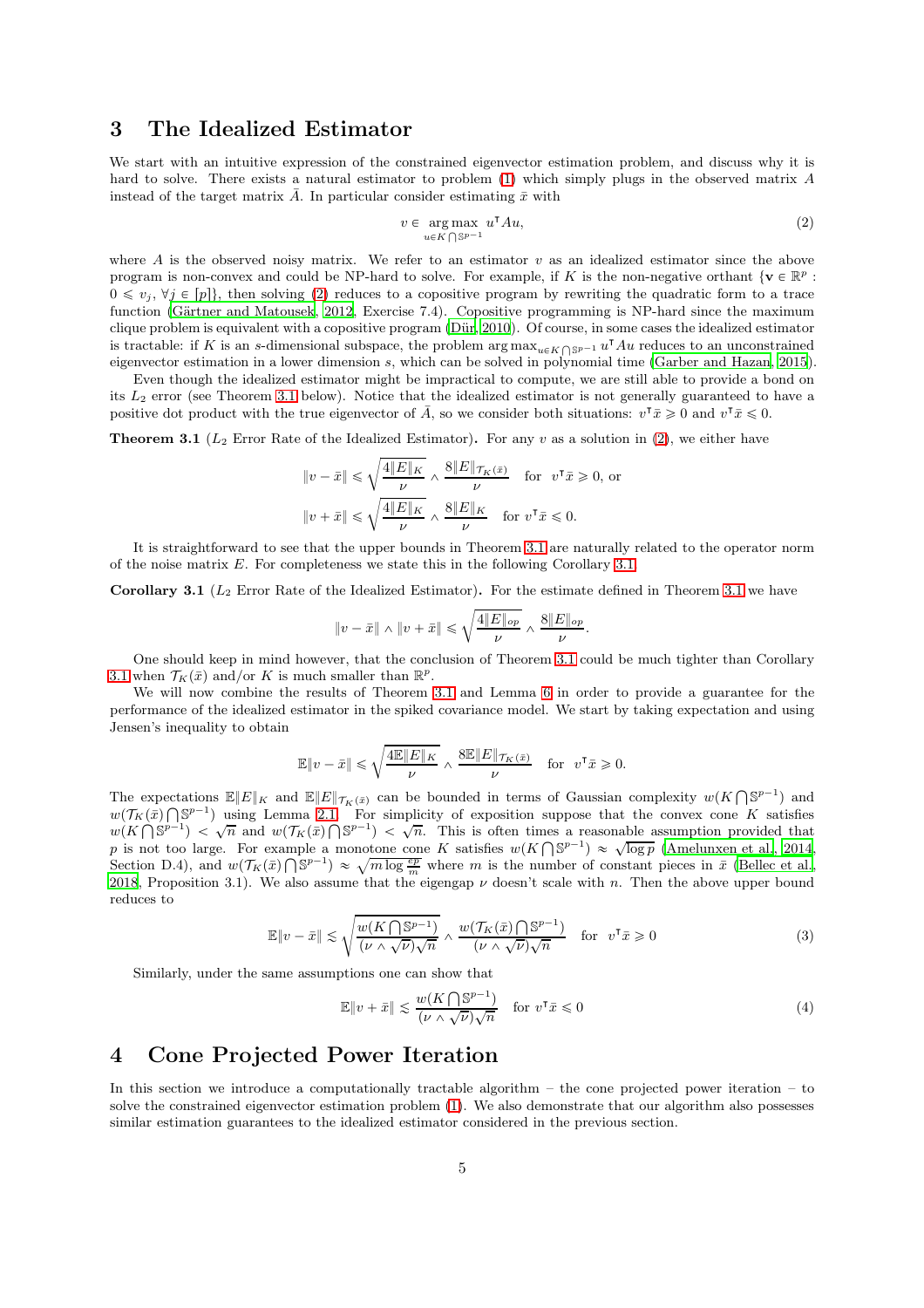### 4.1 Algorithm

In the absence of constraints, solving [\(1\)](#page-2-1) would have been equivalent to finding the principal eigenvector of A. One way to find the principal eigenvector is to use the power iteration algorithm, which starts with a vector  $v_0$ , such that  $v_0$  has a non-zero dot product with the principal eigenvector of  $A$ , and iterates the following recursion  $v_t = \frac{Av_{t-1}}{\|Av_{t-1}\|}$  $\frac{Av_{t-1}}{||Av_{t-1}||}$  for  $t = 1, 2, ...$  We now suggest a simple modification of the ordinary power iteration algorithm, to target the constrained problem [\(1\)](#page-2-1). We modify the power iteration by adding a projection step in each iteration in order to force the algorithm to choose vectors belonging to the set  $K \bigcap \mathbb{S}^{p-1}$ .

<span id="page-5-0"></span>

| <b>Algorithm 1:</b> Cone Projected Power Iteration Single Vector Version                       |
|------------------------------------------------------------------------------------------------|
| <b>Input:</b> $\Delta \in \mathbb{R}$ stopping criteria, K a convex cone, $v_0$ initialization |
| Output: $v_{out}$                                                                              |
| <b>Data:</b> $A \in \mathbb{R}^{p \times p}$ positive semi-definite matrix                     |
| 1 repeat                                                                                       |
| 2 $v_{t+1} \leftarrow \frac{\prod_K Av_t}{\ \prod_K Av_t\ }$<br>3 $t + +$                      |
|                                                                                                |
| 4 until $\ v_{t+1} - v_t\  \leq \Delta$ ;                                                      |
| 5 $v_{out} \leftarrow v_{t+1}$                                                                 |

To achieve the consistency of Algorithm [1,](#page-5-0)  $v_0^{\intercal} \bar{x} \ge c_0 > 0$  for some  $c_0$  will be required (see Theorem [4.1](#page-6-1) below). Sometimes it may be more convenient to assume that one can find a vector  $v_0$  for which it is only known that  $|v_0^{\dagger} \bar{x}| \geq c_0 > 0$ , since the sign of  $\bar{x}$  is unknown. To facilitate this assumption, we suggest Algorithm [2](#page-5-1) which runs the procedure of Algorithm [1](#page-5-0) two times, once starting with  $v_0$  and once with  $-v_0$ , and returns the vector v corresponding to the larger quadratic form  $v^{\mathsf{T}}Av$ . The motivation of this idea is clear: for at least one of the two starts  $v_0$  or  $-v_0$  we will have a dot product with  $\bar{x}$  which is bigger than  $c_0$ . Next, we hope that the output vector v which has a bigger product  $v^{\mathsf{T}}Av$  will be the one that has started with a positive dot product with  $\bar{x}$ . Theorem [4.2](#page-7-1) shows that even if this is not the case, the fact that the product  $v^{\mathsf{T}}Av$  is larger gives us a leverage on the final output vector v. This vector will be close to  $\bar{x}$  in either case.

<span id="page-5-1"></span>

| <b>Algorithm 2:</b> Cone Projected Power Iteration Double Vectors Version                      |  |
|------------------------------------------------------------------------------------------------|--|
| <b>Input:</b> $\Delta \in \mathbb{R}$ stopping criteria, K a convex cone, $v_0$ initialization |  |
| Output: $v_{out}$                                                                              |  |
| <b>Data:</b> $A \in \mathbb{R}^{p \times p}$ positive semidefinite matrix                      |  |
| 1 $v_{+}$ = Output of Algorithm 1 initialized with $v_{0}$                                     |  |
| 2 $v_-$ = Output of Algorithm 1 initialized with $-v_0$                                        |  |
| 3 $v_{out} \leftarrow \arg \max_{v \in \{v_+, v_-\}} v^{\mathsf{T}} A v$                       |  |

### 4.2 Convergence

Proposition [4.1](#page-5-2) below, gives the number of iterations needed to achieve  $||v_t - v_{t-1}|| \leq \Delta$ , and implies that Algorithm [1](#page-5-0) converges. Since the computing time of Algorithm [2](#page-5-1) is at most twice that of Algorithm [1,](#page-5-0) Algorithm [2](#page-5-1) converges as well. The proof of Proposition [4.1](#page-5-2) also reveals that the sign of  $v_t^{\dagger} v_{t-1}$  is positive and never flips, so that the value of  $||v_t - v_{t-1}||$  remains smaller than  $\sqrt{2}$ .

<span id="page-5-2"></span>**Proposition 4.1** (Algorithm [1](#page-5-0) Time Complexity). For Algorithm [1,](#page-5-0) to get  $||v_t - v_{t-1}|| \leq \Delta$ , we need at most  $\lceil \frac{\log \left[ \frac{\lambda + \|E\|_K}{v_0^\mathsf{T} A v_0} \right]}$  $\left[\frac{v_0^{\mathsf{T}} A v_0}{\log(1+\Delta^2)}\right]$  iterations, assuming that  $v_0^{\mathsf{T}} A v_0 > 0$ .

*Proof.* The proof will proceed in two steps.

1. We will first argue that  $\frac{v_{t+1}^{\mathsf{T}} Av_{t+1}}{v_t^{\mathsf{T}} Av_t} \geq 1 + ||v_{t+1} - v_t||^2$ , so that  $\{v_t^{\mathsf{T}} Av_t\}$  is an increasing series. By Moreau's decomposition (see Theorem [B.1](#page-16-0) in the Appendix) and the identity  $\|\Pi_K Av_{t-1}\| = v_t^T Av_{t-1}$  (see 1. of Lemma [B.3](#page-16-1) in the Appendix) we have,

$$
v_t^\mathsf{T} v_{t+1} = \frac{v_t^\mathsf{T} \Pi_K A v_t}{\|\Pi_K A v_t\|} \geqslant \frac{v_t^\mathsf{T} A v_t}{v_{t+1}^\mathsf{T} A v_t}
$$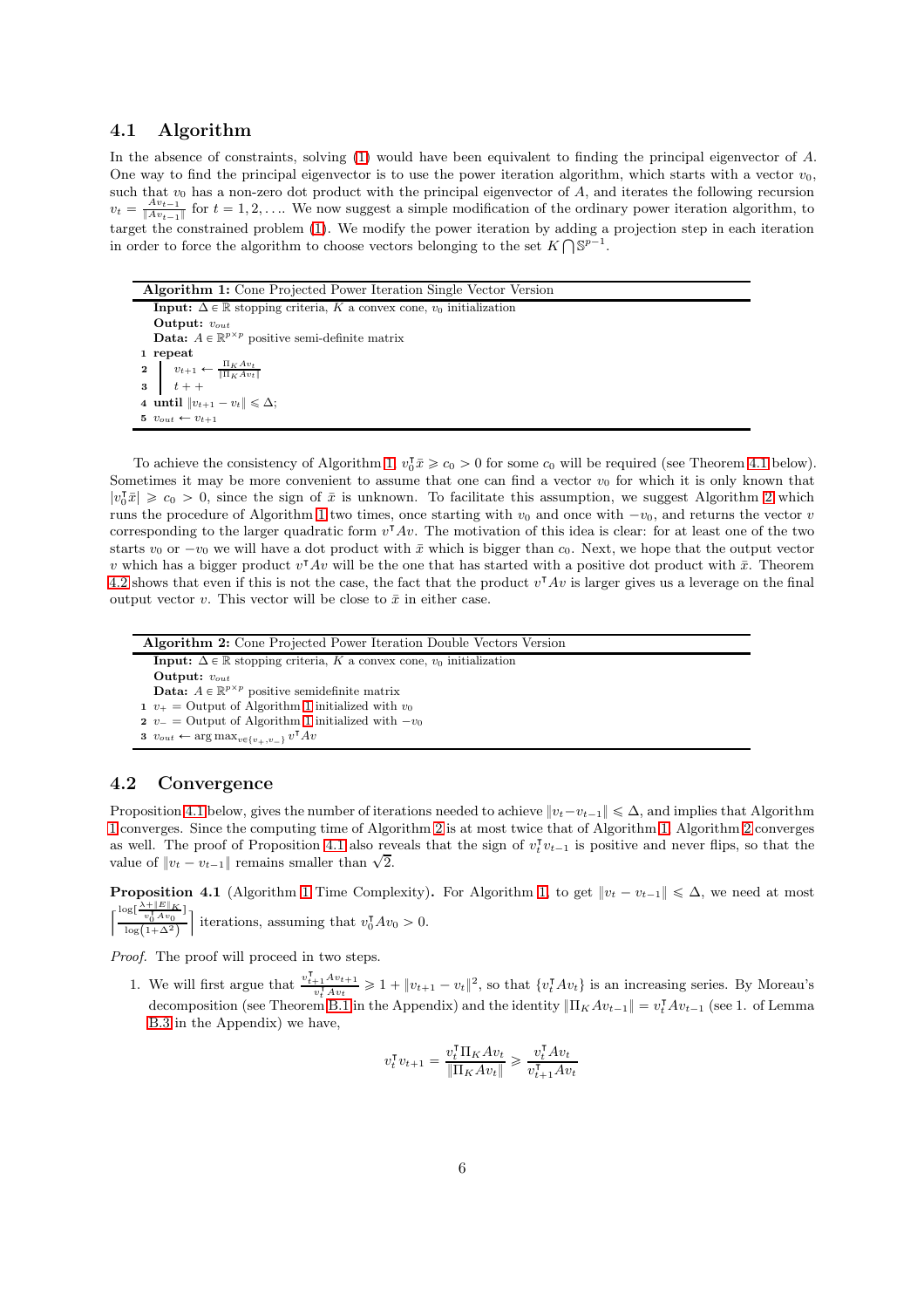Then

$$
v_{t+1}^{\mathsf{T}} Av_{t+1} - v_t^{\mathsf{T}} Av_t = 2\langle Av_t, v_{t+1} - v_t \rangle + (v_{t+1} - v_t)^{\mathsf{T}} A (v_{t+1} - v_t)
$$
  
\n
$$
\geq 2\langle Av_t, v_{t+1} - v_t \rangle
$$
  
\n
$$
\geq 2v_{t+1}^{\mathsf{T}} Av_t (1 - v_t^{\mathsf{T}} v_{t+1})
$$
  
\n
$$
\geq v_t^{\mathsf{T}} Av_t \|v_{t+1} - v_t\|^2
$$

From the above inequality and the fact that  $v_0^T Av_0 > 0$ , it follows that  $v_t^T Av_t > 0$  for all t. Hence the claimed inequality follows by rearranging terms. Since  $\{v_t^{\intercal}Av_t\}$  is strictly increasing, and bounded by the first principal eigenvalue of A, the algorithm converges. At convergence,  $\{v_t^{\dagger}Av_t\}$  is stationary.

2. Suppose  $||v_t - v_{t-1}|| \geq \Delta$  for  $t \leq n$ , then

$$
\frac{v_n^{\mathsf{T}} A v_n}{v_0^{\mathsf{T}} A v_0} \geq (1 + \Delta^2)^n \Rightarrow n \leqslant \frac{\log[\frac{\lambda + |E| |\mathcal{K}|}{v_0^{\mathsf{T}} A v_0}]}{\log(1 + \Delta^2)}
$$

For certain types of convex cones such as the monotone cone or the positive orthant, the time complexity of Algorithm [1](#page-5-0) can be calculated explicitly. The complexity of computing  $Av_t$  is  $\mathcal{O}(p^2)$ . The projection onto a monotone cone can be obtained by isotonic regression [\(Barlow et al.](#page-32-17), [1972\)](#page-32-17), which takes  $\mathcal{O}(p)$  flops using the pool adjacent violators algorithm [\(Mair et al.](#page-33-16), [2009,](#page-33-16) Page 9). Thus the complexity of one iteration is  $\mathcal{O}(p^2)$ . For the number of iterations needed, by Lemma [2.1](#page-3-0) under the spiked covariance model, the upper bound of  $||E||_K$  is  $\sqrt{\nu+1}(\sqrt{\frac{\log p}{n}} \vee \frac{\log p}{n})$ , given the Gaussian complexity of a *p*-dimensional monotone cone is  $\sqrt{\log p}$ [\(Amelunxen et al.](#page-32-15), [2014,](#page-32-15) Section D.4). Since  $v_0^{\mathsf{T}}Av_0$  and  $\Delta$  are constants controlled by user, the number of iterations is of the order  $\mathcal{O}\Big(\log\bigl[\lambda+\sqrt{\nu+1}\left(\sqrt{\frac{\log p}{n}}\vee \frac{\log p}{n}\right)\bigr]\Big)$ . The overall time complexity of Algorithm [1](#page-5-0) for monotone cone is polynomial, and Algorithm [2](#page-5-1) retains the same order of complexity since it just applies Algorithm [1](#page-5-0) twice. Similarly one can show that the number of iterations needed for the positive orthant case is  $\mathcal{O}(\log[\lambda +$  $\sqrt{\nu+1}(p/n)$ ) since the order of  $||E||_K$  in this case is  $\sqrt{\nu+1}(p/n)$ .

### 4.3 Upper Bound

The cone projected power iteration algorithm attempts to solve problem [\(1\)](#page-2-1) in finite time, but how precise is its estimation? In this section we give some statistical guarantees of Algorithm [1](#page-5-0) and Algorithm [2.](#page-5-1) A consistent estimation is achieved if the eigengap  $\nu$  is larger than a certain threshold, the stopping criterion  $\Delta$  is small enough, and the starting vector  $v_0$  is properly chosen.

In Theorem [4.1,](#page-6-1) we provide an upper bound of estimation error of the cone projected power iteration algorithm, which is valid for all positive semidefinite input matrices. Theorem [4.1](#page-6-1) gives error rates which coincide exactly with the rates of the idealized estimator in Theorem [3.1](#page-4-3) if one assumes that its output has a positive dot product with the target vector  $\bar{x}$ . Achieving the same error rate as the idealized estimator, Algorithm [1](#page-5-0) only requires finite time to run as proved in Proposition [4.1.](#page-5-2)

<span id="page-6-1"></span>**Theorem 4.1** ( $L_2$  Error Rate of Algorithm [1\)](#page-5-0). To solve the problem [\(1\)](#page-2-1), we apply Algorithm [1](#page-5-0) on the matrix A, and get the output vector  $v_t$ . Suppose that the initial vector  $v_0$  satisfies  $v_0^{\intercal} \bar{x} \geq c_0 > c_{-1}$ . Assume further that  $\nu \geqslant (3 + 2\sqrt{2})\|E\|_K$ . If the stopping criterion satisfies  $\Delta \leqslant \min\left\{\frac{5\|E\|_{\mathcal{T}_K(\bar{x})}}{4(c_0 \wedge c_1)\nu}, \frac{4\|E\|_{\mathcal{T}_K(\bar{x})}}{(c_0 \wedge c_1)\lambda\nu}, \frac{\|E\|_K}{2\lambda}, 1\right\}$ , we have

<span id="page-6-2"></span><span id="page-6-0"></span>
$$
\|v_t - \bar{x}\| \wedge \|v_t + \bar{x}\| \leq \sqrt{\frac{8\|E\|_K}{(c_0 \wedge c_1)\nu}} \wedge \frac{41\|E\|_{\mathcal{T}_K(\bar{x})}}{(c_0 \wedge c_1)\nu} \tag{5}
$$

The upper bound in Theorem [4.1](#page-6-1) can be evaluated in terms of the Gaussian complexity of set K and  $\mathcal{T}_K(\bar{x})$ under the spiked covariance model. With the same derivation and assumptions after Theorem [3.1,](#page-4-3) we obtain:

$$
\mathbb{E}\left[\left\|v_t - \bar{x}\right\| \wedge \left\|v_t + \bar{x}\right\|\right] \lesssim \sqrt{\frac{w(K\bigcap \mathbb{S}^{p-1})}{(\nu \wedge \sqrt{\nu})\sqrt{n}}} \wedge \frac{w(\mathcal{T}_K(\bar{x})\bigcap \mathbb{S}^{p-1})}{(\nu \wedge \sqrt{\nu})\sqrt{n}}.\tag{6}
$$

Next we study the estimation error of Algorithm [2.](#page-5-1) Recall that Algorithm [2](#page-5-1) runs the cone projected power iteration twice, once with an initial vector  $v_0$  and once with  $-v_0$ . Here we have no knowledge about  $v_0$ , so we do not know whether  $v_0$  or  $-v_0$  will have a positive dot product with  $\bar{x}$ . Without loss of generality we assume  $v_0$  to

 $\Box$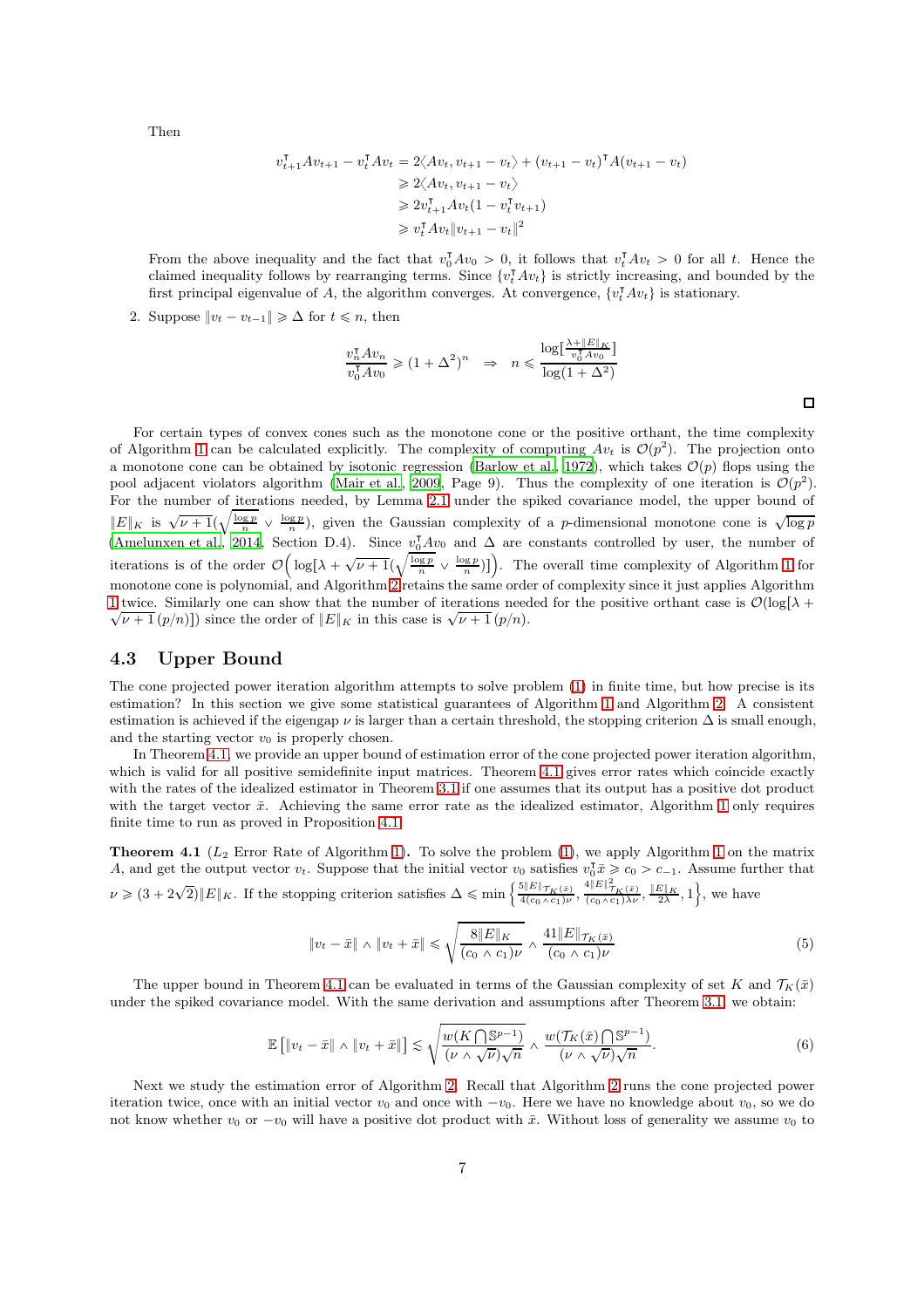be the "better" initialization such that  $v_0^T \bar{x} \geq c_0$ . Let  $v_+$  be the resulting vector started with  $v_0$ , and  $v_-$  be the resulting vector started with  $-v_0$ . If  $v_{-}^{\mathsf{T}}Av_{-} \leq v_{+}^{\mathsf{T}}Av_{+}$ , Algorithm [2](#page-5-1) will output  $v_{+}$ , then Theorem [4.1](#page-6-1) guarantees that  $\|v_+ - \bar{x}\|$  is small. Otherwise the output will be v<sub>-</sub>. Theorem [4.2](#page-7-1) ensures that  $\|v_- - \bar{x}\| \wedge \|v_- + \bar{x}\|$  is small based on the fact that  $||v_+ - \bar{x}||$  is small.

<span id="page-7-1"></span>**Theorem 4.2** ( $L_2$  Error Rate of Algorithm [2](#page-5-1) with Bad Initialization). To solve the problem [\(1\)](#page-2-1) we apply Algorithm [2](#page-5-1) on the matrix A. Without loss of generality let  $v_0^T \bar{x} \geq c_0$ , and suppose that  $c_0 > c_{-1}$ . Assume additionally that  $\nu \geq (3+2\sqrt{2})\|E\|_K$ . If  $\nu_A^T A\nu_\nu \geq \nu_A^T A\nu_\nu$ , the output of Algorithm [2](#page-5-1) will be  $\nu_\nu$ , but the  $L_2$  error will still be bounded as

<span id="page-7-2"></span>
$$
\|v_{-} - \bar{x}\| \wedge \|v_{-} + \bar{x}\| \le B_1 \wedge B_2
$$

where

$$
B_1 = \sqrt{\frac{2\lambda}{\nu}} \|v_+ - \bar{x}\| + \sqrt{\frac{4\|E\|_K}{\nu}};
$$
  
\n
$$
B_2 = \left(\frac{8\|E\|_K}{\nu} \vee \frac{8\|E\|_{{\mathcal T}_K(\bar{x})}}{\nu}\right) + \sqrt{\frac{2\lambda\|v_+ - \bar{x}\|^2 + 8\|v_+ - \bar{x}\|\|E\|_{{\mathcal T}_K(\bar{x})}}{\nu}}.
$$

In fact a simple calculation shows that

$$
\|v_{-} - \bar{x}\| \wedge \|v_{-} + \bar{x}\| \lesssim \sqrt{\|E\|_{K}} \wedge (\|E\|_{K} \vee \|E\|_{\mathcal{T}_{K}(\bar{x})}), \tag{7}
$$

where the sign  $\leq$  here means  $\leq$ , but ignores constants that may depend on  $\lambda, \mu, c_0 \wedge c_1$  for simplicity. Observe that the upper bounds for the idealized estimator in Theorem [3.1](#page-4-3) can be reduced to a similar form as [\(7\)](#page-7-2).

The proof of Theorem [4.2](#page-7-1) does not rely on the fact that we have two output vectors  $v_+$  and  $v_-$  to analyze, but utilizes the fact that the final vector has a bigger product with the matrix  $A$ . Hence, the proof immediately extends to situations where one has multiple starting vectors v (such that  $v^{\dagger}Av > 0$ ) to pick from. In particular, suppose that one has a  $\delta$ -covering set of the set  $K \cap \mathbb{S}^{p-1}$  in  $\|\cdot\|$ , denoted with  $N_2(\delta,K \cap \mathbb{S}^{p-1})$ , for some fixed  $\delta > 0$ . Then we know there exists a vector  $v_0 \in N_2(\delta, K \cap \mathbb{S}^{p-1})$  such that  $v_0^{\intercal} \bar{x} = 1 - \frac{\|v_0 - \bar{x}\|_2^2}{2} \geq 1 - \frac{\delta^2}{2}$  $\frac{\delta^2}{2}$ . Supposing that  $\delta$  is small enough so that  $1 - \frac{\delta^2}{2} > c_{-1}$ , we can then run Algorithm [1](#page-5-0) on all vectors  $v \in N_2(\delta, K \cap \mathbb{S}^{p-1})$  such that  $v^{\intercal}Av > 0$ (it can be shown that under the assumptions of Theorem [4.2,](#page-7-1)  $v_0$  is necessarily such a vector, see the Appendix for a short proof) and output the vector  $v_{out}$  with the largest  $v^{\dagger}Av$ . Then either inequality [\(5\)](#page-6-2) or [\(7\)](#page-7-2) will hold for  $v_{out}$ . In both cases  $v_{out}$  will be close to  $\bar{x}$ . The bottleneck of this approach is that it requires looping over all vectors in the set  $N_2(\delta, K \cap \mathbb{S}^{p-1})$ . Clearly  $N_2(\delta, K \cap \mathbb{S}^{p-1}) \leq N_2(\delta, \mathbb{S}^{p-1}) \leq (1 + \frac{2}{\delta})^p$  (see [Wainwright, 2019](#page-34-1), Example 5.2) and therefore such an approach requires exponentially many runs in the worst case, but could be tractable for some smaller sets K. On larger sets such strategy may be impractical. However, for some large dimensional constrained problems, one can indeed implement the strategy in polynomial time, provided that  $\omega(K \cap S^{p-1})$  is small. Indeed, by Sudakov's minoration principle we know that  $\sqrt{\log N_2(\delta, K \cap \mathbb{S}^{p-1})} \leq \frac{\omega(K \cap S^{p-1})}{\delta}$ . Since  $\delta$  of constant order suffices for strong estimation guarantees of our procedures in many practical applications, one has that if  $\omega(K \cap S^{p-1}) \lesssim \sqrt{\log p}$  one needs to obtain only polynomially many points in the packing set (assuming  $\delta$  is of constant order). Two examples when such a condition is met are the positive monotone cone and the monotone cone (see also Section [5.2.3\)](#page-9-0). One challenge with this approach would be constructing an  $\delta$ -packing algorithmically.

## <span id="page-7-0"></span>5 Statistical Guarantees of Cone Constrained Eigenvector Estimation

To complete the analysis we give a lower bound of the cone constrained eigenvector estimation problem under the spiked covariance model, and compare the upper and lower bound in both general form and specific cases.

### 5.1 Lower Bound

We will now show a lower bound on the principal eigenvector estimation error under the spiked covariance model. We use Fano's method to link the minimax error to the metric entropy of set  $K$ . Then we are able to evaluate the minimax error in terms of the Gaussian complexity  $w(K \cap \mathbb{S}^{p-1})$  by using the reverse Sudakov's inequality to bound the metric entropy from below by the Gaussian complexity. This approach results in an extraneous  $\log p$ factor in the denominator which may be sub-optimal but we do not presently know of a way to remove this factor.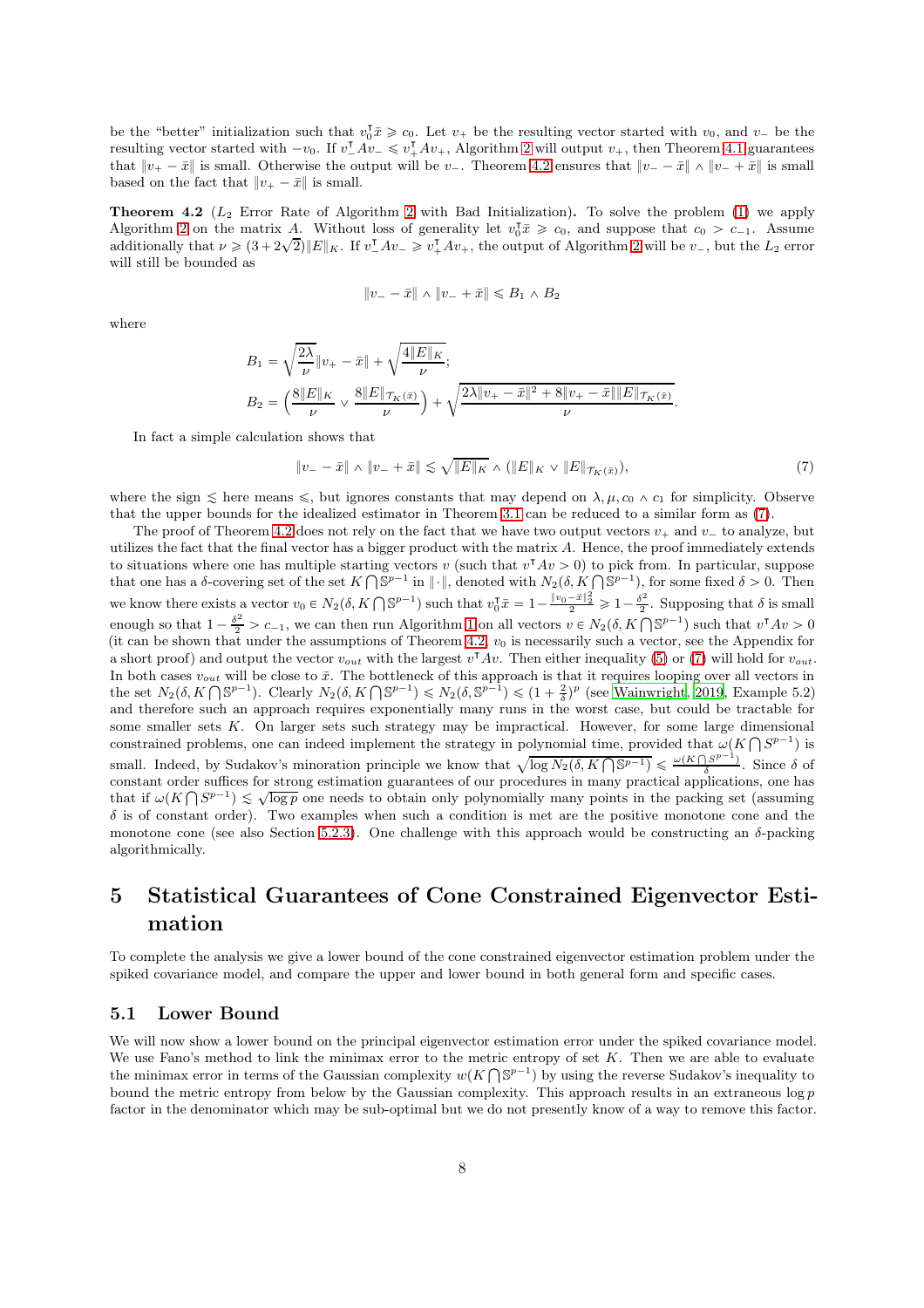**Theorem 5.1** (Minimax Lower Bound under Spiked Covariance Model). Suppose we have n i.i.d. observations  $X_1, ..., X_n$  where  $X_i \sim \mathcal{N}(0, I + \nu \bar{x} \bar{x}^{\mathsf{T}})$ . Let  $\bar{x} \in K$  where  $K \subset \mathbb{R}^p$  is a convex cone with  $w(K \cap \mathbb{S}^{p-1}) \geq 64\sqrt{\log 3}$ . There exists a constant  $C^*(K) \leq 8p$  such that for any n and v satisfying  $n(\nu \wedge \nu^2) = C^*(K)$  the minimax risk of estimations of  $\bar{x}$  based on  $X_1, ..., X_n$  is bounded below by

<span id="page-8-0"></span>
$$
\inf_{\hat{v}} \sup_{\bar{x}\in K\bigcap\mathbb{S}^{p-1}} \mathbb{E}\|\hat{v}-\bar{x}\| \gtrsim \frac{w(K\bigcap\mathbb{S}^{p-1})}{\log p(\nu \wedge \sqrt{\nu})\sqrt{n}}\tag{8}
$$

We note that our lower bound is slightly atypical, as it does not hold for any pair of sample size and signal  $(n, \nu)$ . However, our bound does show that for any fixed value of the sample size n there exists a signal strength  $\nu$  for which this bound holds, and conversely for any fixed signal strength  $\nu$ , there exist a sample size n for which the bound holds. The reason for this requirement is our desire to prove this bound for general convex cones, which prevents us from "localizing" it, which is a trick allowing one to claim the bound for all possible pairs  $(n, \nu)$ . In addition, it is useful to note that our lower bound does not have  $\frac{w(K \cap \mathbb{S}^{p-1})}{\log p(\nu \wedge \sqrt{\nu})\sqrt{n}} \wedge 1$  in the left hand side of [\(8\)](#page-8-0), since the the value  $C^*(K) = n(\nu \wedge \nu^2)$  guarantees that the lower bound in Theorem [5.1](#page-8-0) remains smaller than 1. Moreover, [\(8\)](#page-8-0) is a lower bound regarding the quantity  $\|\hat{v} - \bar{x}\|$  and not  $\|\hat{v} - \bar{x}\| \wedge \|\hat{v} + \bar{x}\|$ . The latter can be smaller in principle. By carefully inspecting the proof of Theorem [5.1](#page-8-0) one can see that if  $K' \subseteq K$  such that all vector pairs in K' have a positive dot product, a lower bound regarding  $\|\hat{v} - \bar{x}\| \wedge \|\hat{v} + \bar{x}\|$  can be obtained.

<span id="page-8-1"></span>**Corollary 5.1.** In the setting of Theorem [5.1,](#page-8-0) for a set  $K' \subseteq K$  such that all vector pairs in K' have a positive dot product, the minimax risk of estimations of  $\bar{x}$  based on  $X_1, ..., X_n$  is bounded below by

$$
\inf_{\hat{v}} \sup_{\bar{x}\in K\bigcap\mathbb{S}^{p-1}} \mathbb{E}\big[\|\hat{v}-\bar{x}\| \wedge \|\hat{v}+\bar{x}\|\big] \gtrsim \frac{w(K'\bigcap\mathbb{S}^{p-1})}{\log p(\nu \wedge \sqrt{\nu})\sqrt{n}}
$$

By comparing the upper bound of the idealized estimator in [\(3\)](#page-4-5) and [\(4\)](#page-4-6) or the upper bound of the cone projected power iteration in [\(6\)](#page-6-0) with lower bound in Corollary [5.1,](#page-8-1) we see that the upper bound is in general moderately larger than the lower bound by a square root and a  $\log p$  factor. The  $\log p$  factor here is likely and artifact of our proof, which relies on reverse Sudakov minoration. Since we attempt to solve the problem in a very large generality (for any convex cone), our conjecture of the difference between lower and upper bound is that for specific convex cones there might exist more efficient packing sets than the one used in the proof of the lower bound above, thus yielding tighter lower bounds. On the other hand there could also exist more accurate algorithms specialized to the specific cone of interest. Below we will give more detailed comparisons of the upper and lower bounds for some specific examples, and will provide a separate lower bound for the monotone cone. We will illustrate that the seeming sub-optimality of the lower bound is more subtle in these examples, as we will argue that the lower bound and upper bounds nearly match.

#### 5.2 Examples

Based on the general upper and lower bounds on the estimation error in the previous sections, we study the error rate under three well-structured convex cones, and make comparisons between the upper and lower bounds. Due to the tractable Gaussian complexity of convex cones in those examples, we are able to evaluate the upper and lower bounds only in terms of the sample size n, dimension p and eigengap  $\nu$ , under the spiked covariance model.

#### 5.2.1 Non-Negative Orthant

The non-negative orthant  $K^+ = \{(v_1, ..., v_p)^\intercal \in \mathbb{R}^p : 0 \leq v_j, \forall j \in [p]\}$  is a convex cone. For the tangent cone  $\mathcal{T}_{K^+}(\bar{x})$  we have  $\mathcal{T}_{K^+}(\bar{x}) \subseteq \mathbb{R}^p$ , so that  $\mathcal{T}_{K^+}(\bar{x}) \cap \mathbb{S}^{p-1} \subseteq \mathbb{S}^{p-1}$ . Using the fact that  $w(\mathbb{S}^{p-1}) \simeq \sqrt{p}$  [\(Vershynin](#page-34-8), [2018](#page-34-8), Example 7.5.7), we have  $w(\mathcal{T}_{K^+}(\bar{x}) \cap \mathbb{S}^{p-1}) \leq \sqrt{p}$ . We also derive the order of  $w(K^+ \cap \mathbb{S}^{p-1}) \leq \sqrt{p}$  in the following Lemma [5.1.](#page-8-2)

<span id="page-8-2"></span>**Lemma 5.1.** Let  $K^+$  be the *p*-dimensional non-negative orthant  $\{(v_1, ..., v_p)^\intercal \in \mathbb{R}^p : 0 \leq v_j, \forall j \in [p]\}$ , and  $\mathbb{S}^{p-1}$ be the *p*-dimensional unit sphere. Then  $w(K^+ \bigcap \mathbb{S}^{p-1}) \asymp \sqrt{p}$ .

Suppose the eigengap  $\nu$  doesn't scale with n. If  $p < n$ , we will have  $\sqrt{\frac{w(K \cap \mathbb{S}^{p-1})}{(\nu \wedge \sqrt{\nu})\sqrt{n}}} > \frac{w(\mathcal{T}_K(\bar{x}) \cap \mathbb{S}^{p-1})}{(\nu \wedge \sqrt{\nu})\sqrt{n}}$ . Under the spiked covariance model, the upper bound for the idealized estimator in [\(3\)](#page-4-5) and [\(4\)](#page-4-6) reduce to

$$
\mathbb{E} \| \bar{v} - \bar{x} \| \wedge \| \bar{v} + \bar{x} \| \lesssim \frac{\sqrt{p}}{(\nu \wedge \sqrt{\nu}) \sqrt{n}}
$$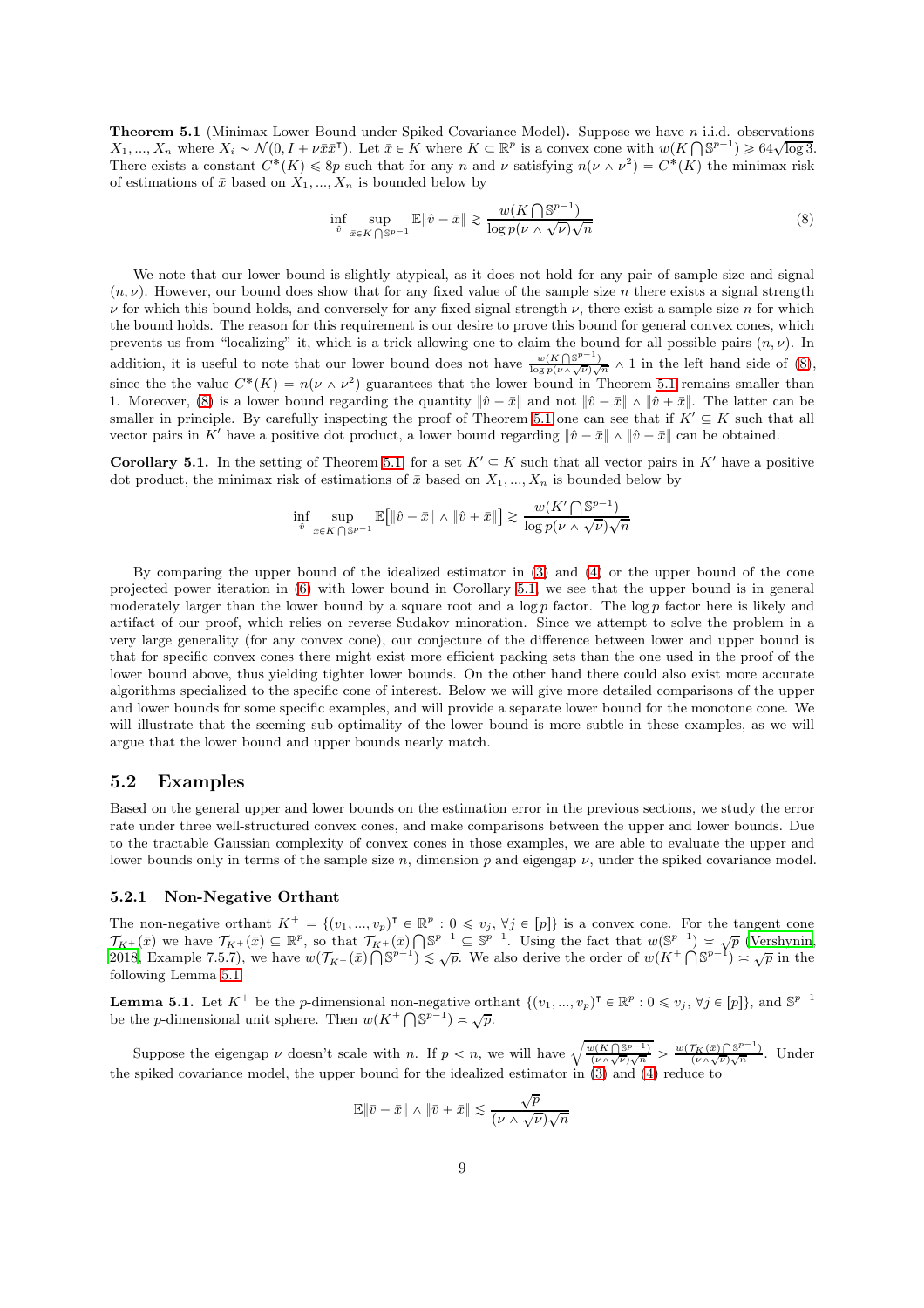The upper bound for the cone projected power iteration algorithm reduces to the same order if  $\nu \geqslant (3 + 2\sqrt{2})\|E\|_{K}$ is satisfied. Then we investigate the lower bound. In the non-negative orthant  $K^+$ , all vector pairs have a non-negative dot product, so the finer set K' in Corollary [5.1](#page-8-1) could be  $K^+$  itself. Plug in the fact  $w(K^+\bigcap \mathbb{S}^{p-1})\asymp \sqrt{p}$ to Corollary [5.1](#page-8-1) to get the following lower bound

$$
\inf_{\hat{v}}\sup_{\bar{x}\in K^+\bigcap \mathbb{S}^{p-1}}\mathbb{E}\|\hat{v}-\bar{x}\|\wedge\|\hat{v}+\bar{x}\|\gtrsim \frac{\sqrt{p}}{\log p (\nu\wedge \sqrt{\nu})\sqrt{n}}
$$

which differs up to a log p factor from the upper bound. Moreover, in a high-dimensional setting  $p > n$ , we might not be able to produce a consistent estimation of the principal eigenvector  $\bar{x}$  if  $\bar{x} \in K^+$  is the only information. This is because the ratio  $\frac{p}{\log p n}$  tend to diverge for a large p. This implies that the non-negative orthant  $K^+$  is still too large to be an efficient constraint in high dimensions.

#### 5.2.2 Subspace

Another example is an s-dimensional subspace  $K = \mathbb{R}^s$ . It is easy to show that an s-dimensional subspace is a convex cone. By rotating the data, without loss of generality we may assume that  $K$  is a set of vectors whose last  $p-s$  coordinates are zero, i.e.,  $K = \{ \mathbf{v} \in \mathbb{R}^p : v_j = 0, \forall j > s \}$ . In this case  $\mathcal{T}_K(\bar{x}) = K$  for all  $\bar{x} \in \mathbb{R}^p$ . Accordingly we have  $w(K \cap \mathbb{S}^{p-1}) = w(\mathcal{T}_K(\bar{x}) \cap \mathbb{S}^{p-1}) = w(\mathbb{S}^{s-1}) \ge \sqrt{s}$  [\(Vershynin, 2018](#page-34-8), Example 7.5.7). Suppose the dimension of subspace s is smaller than the sample size n. Thus we have  $\sqrt{\frac{w(K(\mathbb{S}P^{-1})}{(\nu \wedge \sqrt{\nu})\sqrt{n}} > \frac{w(\mathcal{T}_K(\bar{x})(\mathbb{S}P^{-1})}{(\nu \wedge \sqrt{\nu})\sqrt{n}}}.$  Under the spiked covariance model, the upper bound for the idealized estimator in [\(3\)](#page-4-5), [\(4\)](#page-4-6) reduce to

<span id="page-9-1"></span>
$$
\mathbb{E}\|\bar{v} - \bar{x}\| \wedge \|\bar{v} + \bar{x}\| \lesssim \frac{\sqrt{s}}{(\nu \wedge \sqrt{\nu})\sqrt{n}}\tag{9}
$$

The upper bound for the cone projected power iteration in [\(6\)](#page-6-0) reduces to the same order if  $\nu \geq (3 + 2\sqrt{2})||E||_K$ is satisfied. We can see that the cone projected power iteration algorithm gives a consistent estimation of the principal eigenvector  $\bar{x}$  as long as the right hand side of [\(9\)](#page-9-1) converges to 0 as n increases. For the lower bound, in Corollary [5.1,](#page-8-1) K' can be chosen as the s-dimensional non-negative orthant. By Lemma [5.1](#page-8-2) we have  $w(K' \cap \mathbb{S}^{p-1})$  $\sqrt{s}$ , so that we are able to obtain a lower bound as

$$
\inf_{\hat{v}}\sup_{\bar{x}\in K\,\bigcap \mathbb{S}^{p-1}}\mathbb{E}\|\hat{v}-\bar{x}\|\wedge\|\hat{v}+\bar{x}\|\gtrsim \frac{\sqrt{s}}{\log p (\nu\wedge \sqrt{\nu})\sqrt{n}}
$$

which differs up to a log  $p$  factor from the upper bound.

#### <span id="page-9-0"></span>5.2.3 Monotone Cone

Consider the case where  $M \subset \mathbb{R}^p$  is the monotone cone given by  $M = \{(x_1, ..., x_p)^\intercal \in \mathbb{R}^p : x_1 \leq ... \leq x_p\}$ . For a monotone cone M there exist explicit formulas for the Gaussian complexity  $w(M \cap \mathbb{S}^{p-1}) \asymp \sqrt{\log p}$  for large p. This is proved in [Amelunxen et al. \(2014](#page-32-15), Section D.4), and also can be calculated numerically through Monte Carlo simulations [\(Donoho et al.](#page-32-18), [2013,](#page-32-18) Lemma 4.2). For a piecewise constant vector  $\bar{x} \in M$  with m constant pieces, the order of tangent cone of M at  $\bar{x}$  has an explicit order as  $w(\mathcal{T}_M(\bar{x}) \cap \mathbb{S}^{p-1}) \approx \sqrt{m \log \frac{ep}{m}}$  [\(Bellec et al.](#page-32-16), [2018](#page-32-16), Proposition 3.1). Suppose now that the number of constant pieces m doesn't scale with n, and  $\log p < n$ . Thus we have  $\sqrt{\frac{w(K \cap \mathbb{S}^{p-1})}{(\nu \wedge \sqrt{\nu})\sqrt{n}}} > \frac{w(\mathcal{T}_K(\bar{x}) \cap \mathbb{S}^{p-1})}{(\nu \wedge \sqrt{\nu})\sqrt{n}}$ . Under the spiked covariance model, plug the Gaussian complexity  $w(\mathcal{T}_M(\bar{x})\bigcap \mathbb{S}^{p-1})$  into [\(3\)](#page-4-5), [\(4\)](#page-4-6) to get a reduced upper bound for the idealized estimator

$$
\mathbb{E} \|\bar v - \bar x\| \wedge \|\bar v + \bar x\| \lesssim \frac{\sqrt{\log p}}{(\nu \wedge \sqrt{\nu})\sqrt{n}}
$$

The upper bound for cone projected power iteration in [\(6\)](#page-6-0) also reduces to the same order if  $\nu \geq (3 + 2\sqrt{2})\|E\|_{K}$ is satisfied. Our upper bound shows that the cone projected power iteration algorithm with monotone cone constraint is able to estimate the principal eigenvector consistently, as long as  $\log p \sim o(n)$ . We will now exhibit a lower bound for a piecewise constant  $\bar{x}$  setting. Similarly to Theorem [5.1,](#page-8-0) the proof of Proposition [5.1](#page-9-2) relies on Fano's inequality. However the construction used to obtain a packing set is quite different. We note that the above upper bound above and the lower bound in Proposition [5.1](#page-9-2) are different up to a log factor.

<span id="page-9-2"></span>**Proposition 5.1** (Minimax Lower Bound for Monotone Cone). Suppose we have n i.i.d. observations  $X_1, ..., X_n$ where  $X_i \sim \mathcal{N}(0, I + \nu \bar{x} \bar{x}^{\mathsf{T}})$ . Let  $\bar{x} \in M$  where  $M \subset \mathbb{R}^p$  is a monotone cone. The minimax risk of estimations of  $\bar{x}$  based on  $X_1, ..., X_n$  is bounded below by

$$
\inf_{\hat{v}}\max_{\bar{x}\in M}\mathbb{E}[\|\hat{v}-\bar{x}\|\wedge\|\hat{v}+\bar{x}\|]\gtrsim \frac{\sqrt{\log\log p}}{(\nu\wedge\sqrt{\nu})\sqrt{n}}
$$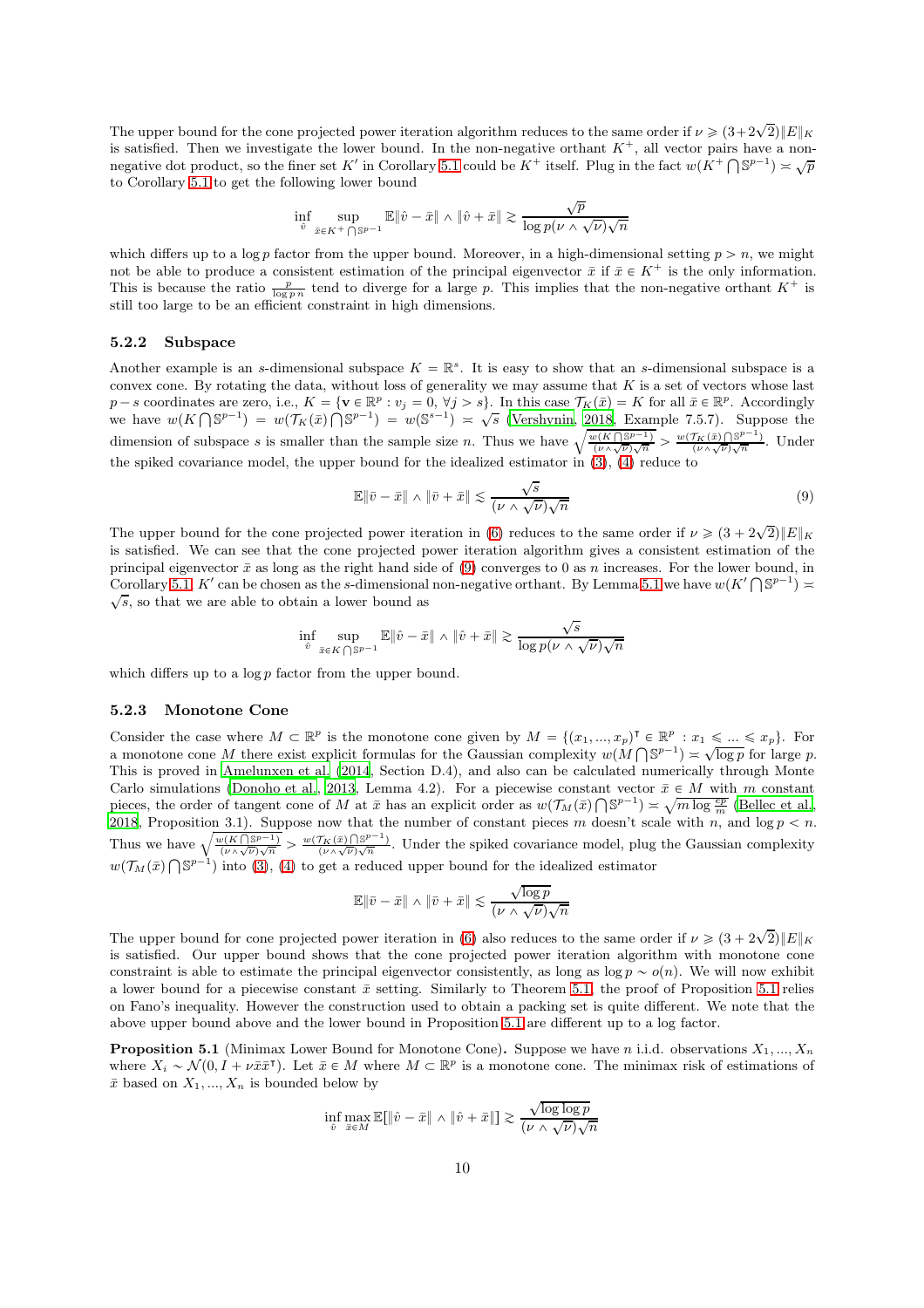## <span id="page-10-0"></span>6 Experiments

We compare our proposed cone projected power iteration algorithm with the ordinary power iteration [\(Mises and Pollaczek-Geiringer](#page-33-17) [1929\)](#page-33-17), Truncated Power Iteration [\(Yuan and Zhang, 2013](#page-34-2)), and ElasticNet SPCA [\(Zou et al., 2006](#page-34-3)) on both simulated and real data sets. Truncated Power Iteration [\(Yuan and Zhang, 2013](#page-34-2)), as the name suggests, is also a power method, but it truncates a certain proportion of coordinates to zero in every iteration to achieve sparsity. Elastic-Net SPCA [\(Zou et al.](#page-34-3), [2006](#page-34-3)) computes the non-sparse principal component first, and obtains the sparse eigenvector by performing elastic net regression of variables on the principal components. According to the simulation results, our algorithm has a smaller estimation error than the other three algorithms in both non-sparse and certain sparse settings of the principal eigenvector. The experiments on real data show that our algorithm provides the most consistent estimation of the principal eigenvector whose direction catches the largest proportion of variance in the test data. Code for experiments can be found in: <https://github.com/Pythongoras/ConeProjectedPowerIterV2>.

### 6.1 Simulations

In this section, we gauge the performance of Algorithm [2](#page-5-1) by comparing its estimation error and run time with three other algorithms – ordinary power iteration, Truncated Power Iteration, and ElasticNet SPCA – on simulated data.

The data set is generated from a multivariate Gaussian distribution with zero mean and spiked covariance matrix  $\Sigma = I + \nu \bar{x} \bar{x}^{\dagger}$ , where  $\bar{x}$  is the principal eigenvector. For the non-sparse setting,  $\bar{x}$  is formulated as  $\bar{x}_i =$  $i/\sqrt{\sum_{j=1}^p j^2}$ ; for the sparse setting,  $\bar{x}$  is formulated as  $\{\bar{x} : \bar{x}_i = 0 \text{ if } i \leq p-10 \log p\}, \ \bar{x}_i = 1 \text{ if } i > p-10 \log p\},$ where p is the dimension of  $\bar{x}$ . One can observe that  $\bar{x}$  is monotonically increasing in both settings. We examine different values of p:  $p = 100$ ,  $p = 1000$ , and  $p = 10000$ . For each scale of p, we also examine different n values: 10 log p, 0.3p, p, 5p and 10p. Additionally, we test on both small ( $\nu = 0.5$ ) and large ( $\nu = \log p$ ) eigengaps to make sure the experiments have a reasonable coverage. For each combination of  $\bar{x}$ , p, n and  $\nu$ , the data matrix  $X \in \mathbb{R}^{n \times p}$ is generated by drawing n samples from  $\mathcal{N}(0, \Sigma)$ , and all the four algorithms are implemented to estimate the principal eigenvector of the empirical covariance matrix  $\hat{\Sigma} = \frac{1}{n} X^{\mathsf{T}} X$ . The convex cone used in Algorithm [2](#page-5-1) is the monotone cone. In this way, Algorithm [2](#page-5-1) is easy to implement since the projection onto the monotone cone can be done efficiently by isotonic regression. The stopping criteria  $\Delta = 10^{-6}$  is used throughout all power algorithms. The hyperparameters in ElasticNet SPCA and Truncated Power Iteration are tuned by grid search. The average  $L_2$  distance of the estimated eigenvector to the true eigenvector  $\bar{x}$  for non-sparse  $\bar{x}$  case is shown in Fig. [1;](#page-10-1) for sparse  $\bar{x}$  case in Fig. [2.](#page-11-0) The average run time plots are attached in [A](#page-14-0)ppendix A for conciseness.

<span id="page-10-1"></span>

Figure 1: The  $L_2$  Error for Different Algorithms on Simulated Matrix with Non-sparse principal eigenvector.

 $\cdots$ , ordinary power iteration;  $\star$ , Truncated Power Iteration;  $\cdot \bullet \cdot$ , ElasticNet SPCA;  $\bullet$ , Algorithm [2](#page-5-1).

Based on Fig. [1](#page-10-1) & [2,](#page-11-0) our Algorithm [2](#page-5-1) provides a more precise estimation than other three algorithms for both non-sparse and sparse settings. Especially when  $n \leq p$  or  $\nu$  is small, the other three algorithms fail to converge, but Algorithm [2](#page-5-1) still achieves a small  $L_2$  error. Of course in the non-sparse setting, Algorithm 2 is expected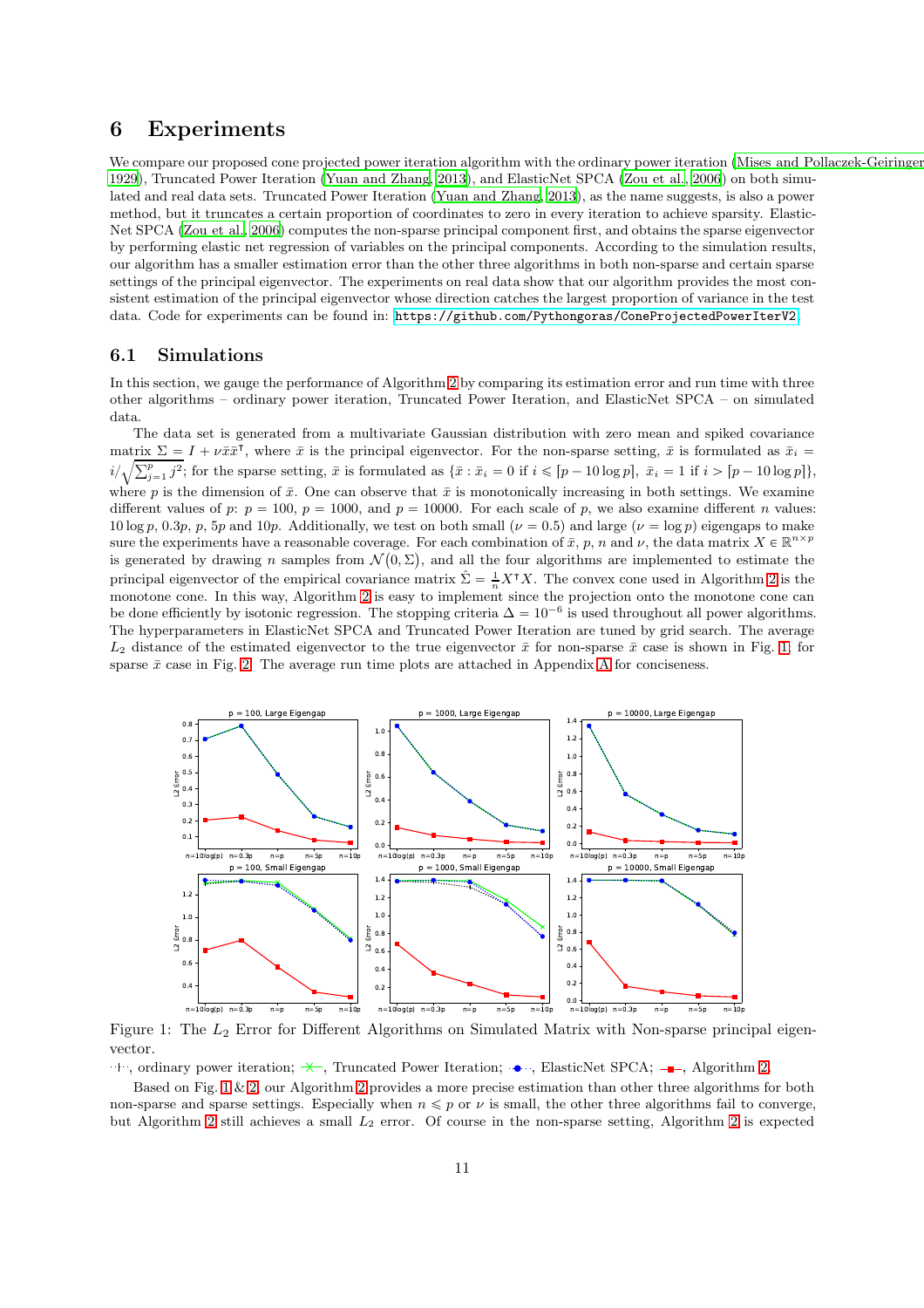<span id="page-11-0"></span>

Figure 2: The L<sup>2</sup> Error for Different Algorithms on Simulated Matrix with Sparse principal eigenvector.  $\cdots$ , ordinary power iteration;  $\leftarrow$ , Truncated Power Iteration;  $\cdots$ , ElasticNet SPCA;  $\rightarrow$ , Algorithm [2](#page-5-1).

to perform better than the sparse algorithms, which coincides with the experiment. Surprisingly, in the sparse setting, the sparse algorithms still converge slower than Algorithm [2.](#page-5-1) Our conjecture is that the monotone cone is very "small", so the projection step pushes the iterated vector towards the true eigenvector very fast. In addition, notice that the L<sup>2</sup> error of Truncated Power Iteration and ElasticNet SPCA are often very close to that of the ordinary power iteration. This is because the tuned  $\lambda$  in ElasticNet SPCA is very small and the tuned cardinality in Truncated Power Iteration is very close to 1. In such a regime, the two sparse algorithms are actually almost equivalent with the ordinary power iteration.

In terms of the run time, the actual magnitude of run time might not be of interests since they vary on different machines. Nevertheless, in Appendix [A,](#page-14-0) the comparison over four algorithms on the same machine still gives out useful insights. Algorithm [2](#page-5-1) has more advantage when p gets larger. When  $p = 100$ , Algorithm 2 is slower than others, but it is still very fast given the small scale of all run times in this setting. It is remarkable that the run time of Algorithm [2](#page-5-1) is even smaller than the ordinary power iteration when  $p$  is large. This is due to less iterations Algorithm [2](#page-5-1) needs to converge, even though in every iteration it is more costly than the ordinary power iteration.

### 6.2 Air Quality Data

In this section we examine Algorithm [2,](#page-5-1) ordinary power iteration, Truncated Power Iteration and ElasticNet SPCA on an air pollution data. This data source is newly released by [Air Quality Open Data Platform \(2020\)](#page-32-19) to support COVID-19 air quality based research.

Our cleaned data set consists of historical observations of five air pollutant species— PM2.5, PM10, Ozone,  $CO, SO<sub>2</sub>$ —for several major cities in the world. The observations are collected for the first half of each year from 2015 to 2018 on a daily basis, but are not necessarily consecutive. The dimension of the sub-dataset for each air pollutant specie can be found in Table [1.](#page-12-0) According to the result of Augmented Dickey-Fuller test [\(Tsay, 2005](#page-33-18), Section 2.7.5), each air pollutant specie data set consists of stationary time series. An example time plot of PM2.5 observations in Tokyo is in Figure [3.](#page-12-0)

For each pollutant specie data set, we split the data set into two equal-length time series subsets: the train set and test set. In this way, the train set contains observations of the first half 2015 and 2016; the test set contains observations of the first half 2017 and 2018. As is evident in Figure [4](#page-12-0) the train set and test set look similar. Moreover, since the data set consists of stationary time series, we expect the covariance matrices of the training set and test set to be similar. We apply Algorithm [2,](#page-5-1) ordinary power iteration, Truncated Power Iteration and ElasticNet SPCA on the covariance matrix of the train set to estimate its first principal eigenvector. Then we get four estimated principal eigenvectors corresponding to each algorithm, and construct principal components of test data using the four estimated principal eigenvectors respectively. The four algorithms are evaluated based on a standard criterion: the proportion of variance explained by the first principal component [\(Zou et al.](#page-34-3), [2006](#page-34-3)). Table [2](#page-12-1) lists the results. Algorithm [2](#page-5-1) constantly beats the other three algorithms in terms of the variance explained by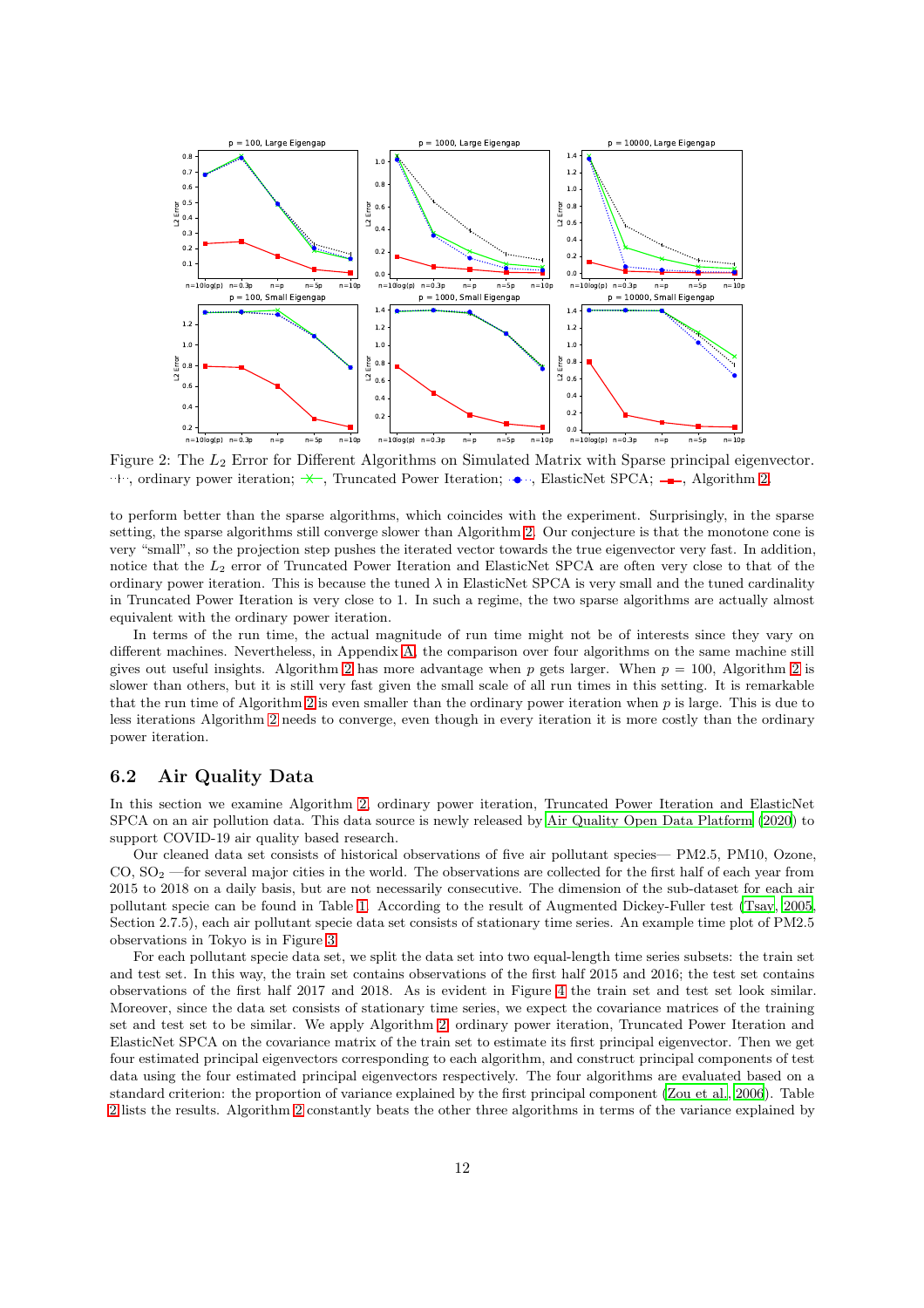



<span id="page-12-0"></span>

<span id="page-12-1"></span>Figure 3: Time Plot of PM2.5 Observations in Tokyo



100

Figure 4: Time Plot of training set(left) and test set(right) of PM2.5 Observations in Tokyo.

|       | Algorithm 2 with Monotone Cone Ordinary Power Iteration Truncated Power Iteration ElasticNet SPCA |         |           |           |
|-------|---------------------------------------------------------------------------------------------------|---------|-----------|-----------|
| Ozone | 36.05%                                                                                            | 33.44\% | 33.22%    | 33.43\%   |
| PM2.5 | 58.82%                                                                                            | 56.62%  | 56.22\%   | 56.62%    |
| PM10  | 50.64\%                                                                                           | 46.49%  | $46.02\%$ | $46.49\%$ |
| CO    | 59.93%                                                                                            | 54.77%  | 54.53%    | 54.73%    |
| SO2   | 58.64\%                                                                                           | 51.41\% | 51.40\%   | 51.41\%   |
|       |                                                                                                   |         |           |           |

100

Table 2: The Variance Explained by the First Principal Component for Different Algorithms for Air Quality Data

the first principal component.

### 6.3 Dissolved Oxygen Data

In this section we evaluate Algorithm [2,](#page-5-1) ordinary power iteration, Truncated Power Iteration and ElasticNet SPCA on a water quality data set which contains daily dissolved oxygen observations from 38 surface-water sites in the U.S. from 11/11/2016 to 11/11/2020. The raw data is obtained from [U.S. Geological Survey \(2020](#page-33-19)). The data is not recorded consecutively, so there might be some dates when the observation is not available. The cleaned data set is of the size  $38 \times 744$ .

Similar to the previous section, in this section the data set is also split equally into the train and test set. The train set contains observations in 2016 and 2017, while the test set contains observations in 2018 and 2019. According to an example time plot of the Site #2167716 in Figure [5](#page-12-2) and Figure [6,](#page-12-2) the data is stationary, and the train and test sets behave similarly. The results of Augmented Dickey-Fuller test [\(Tsay](#page-33-18), [2005](#page-33-18)) verifies the stationarity of data. Thus the covariance matrices of the train set and test set are expected to be similar. We apply Algorithm [2,](#page-5-1) ordinary power iteration, Truncated Power Iteration and ElasticNet SPCA to compute the first principal eigenvector of the train covariance matrix. Then four first principal components are constructed on test set using the four estimated principal eigenvectors. We evaluate the four algorithms using the proportion of variance explained by the first principal component [\(Zou et al.](#page-34-3), [2006](#page-34-3)). Results can be found in Table [3.](#page-13-1)

<span id="page-12-2"></span>

Figure 5: Time Plot of Dissolved Oxygen in Site #2167716



Figure 6: Time Plot of training set(left) and test set(right) of Dissolved Oxygen in Site #2167716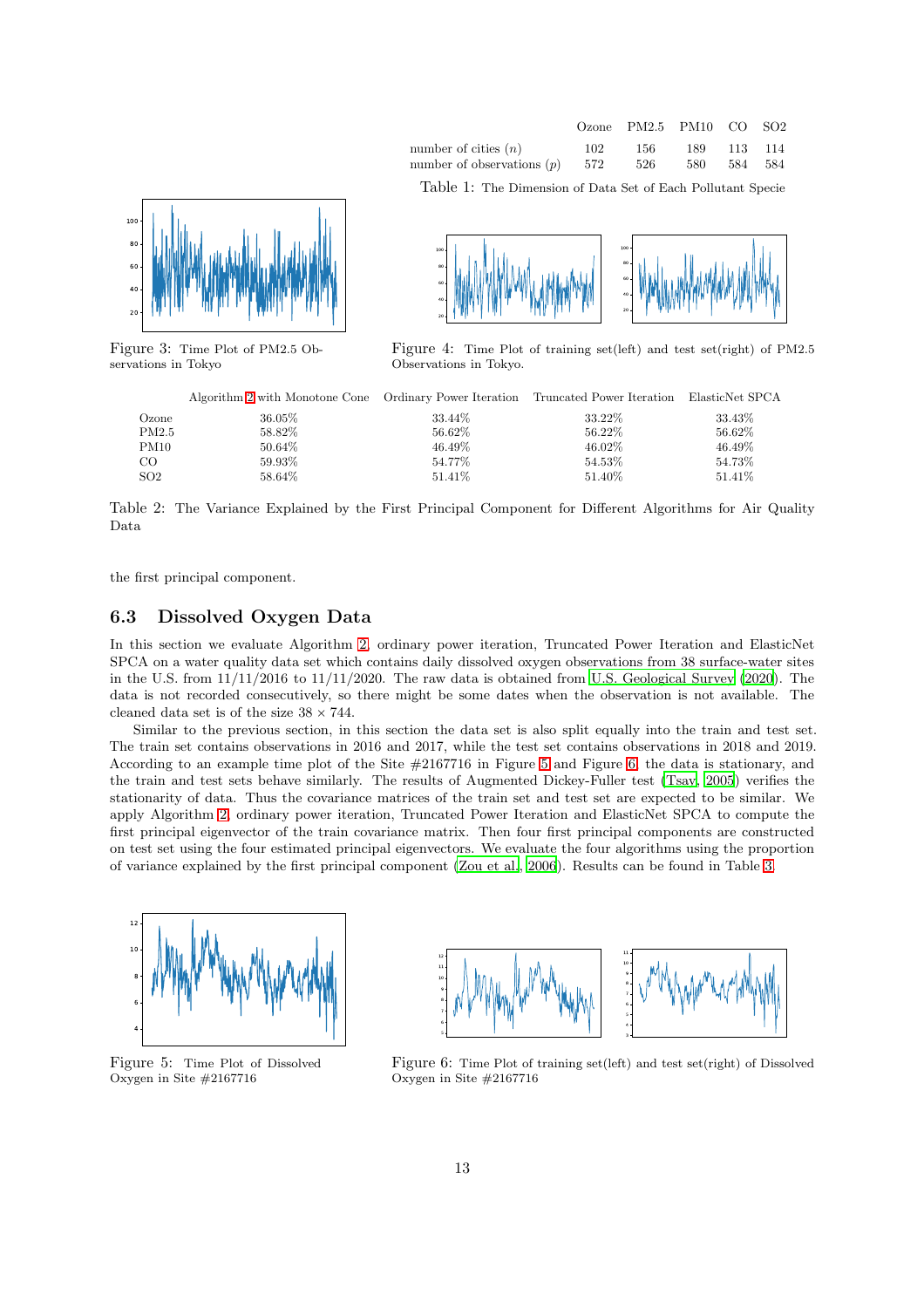<span id="page-13-1"></span>

|                    | Algorithm 2 with Monotone Cone Ordinary Power Iteration Truncated Power Iteration ElasticNet SPCA |         |        |        |
|--------------------|---------------------------------------------------------------------------------------------------|---------|--------|--------|
| Explained Variance | 65.74%                                                                                            | 64.51\% | 64.19% | 64.26% |

Table 3: The Variance Explained by the First Principal Component for Different Algorithms for Dissolved Oxygen Data

## <span id="page-13-0"></span>7 Discussions

In this paper we propose a cone projected power iteration method to tackle the problem of finding the first principal eigenvector in a positive semidefinite matrix obscured by stochastic noise. Unlike some other high-dimensional PCA methods which require tuning parameters such as sparse PCA, our algorithm is hyperparameter free. To our knowledge, this paper is one of the first to give the time complexity analysis of a cone projected power iteration algorithm. Also it is one of the first to derive an error rate upper bound in a setting of positive semidefinite input matrix, which is much more general than the common spiked covariance model.

We would like to point out three questions which are worth future investigations. The first is to close the gap between the upper and lower bound of the estimation error. As suggested by the monotone cone example in Section [5.2.3,](#page-9-0) the packing set of the convex cone might be constructed more efficiently to produce a tighter lower bound. Such an efficient packing set might be a local packing of  $\mathbb{B}_{\epsilon}(\mathbf{v}_0) \cap K$  at some point  $\mathbf{v}_0 \in K$  [\(Cai et al., 2020](#page-32-9)). Another question is whether it is possible to extend the cone projected power iteration to estimate more than one principal eigenvectors. If the convex cone constraint  $K$  is large enough to contain multiple orthogonal vectors, multiple eigenvectors might be estimated by iteratively applying the cone projected power iteration algorithm. The statistical analysis of the multi-eigenvector case is not trivial.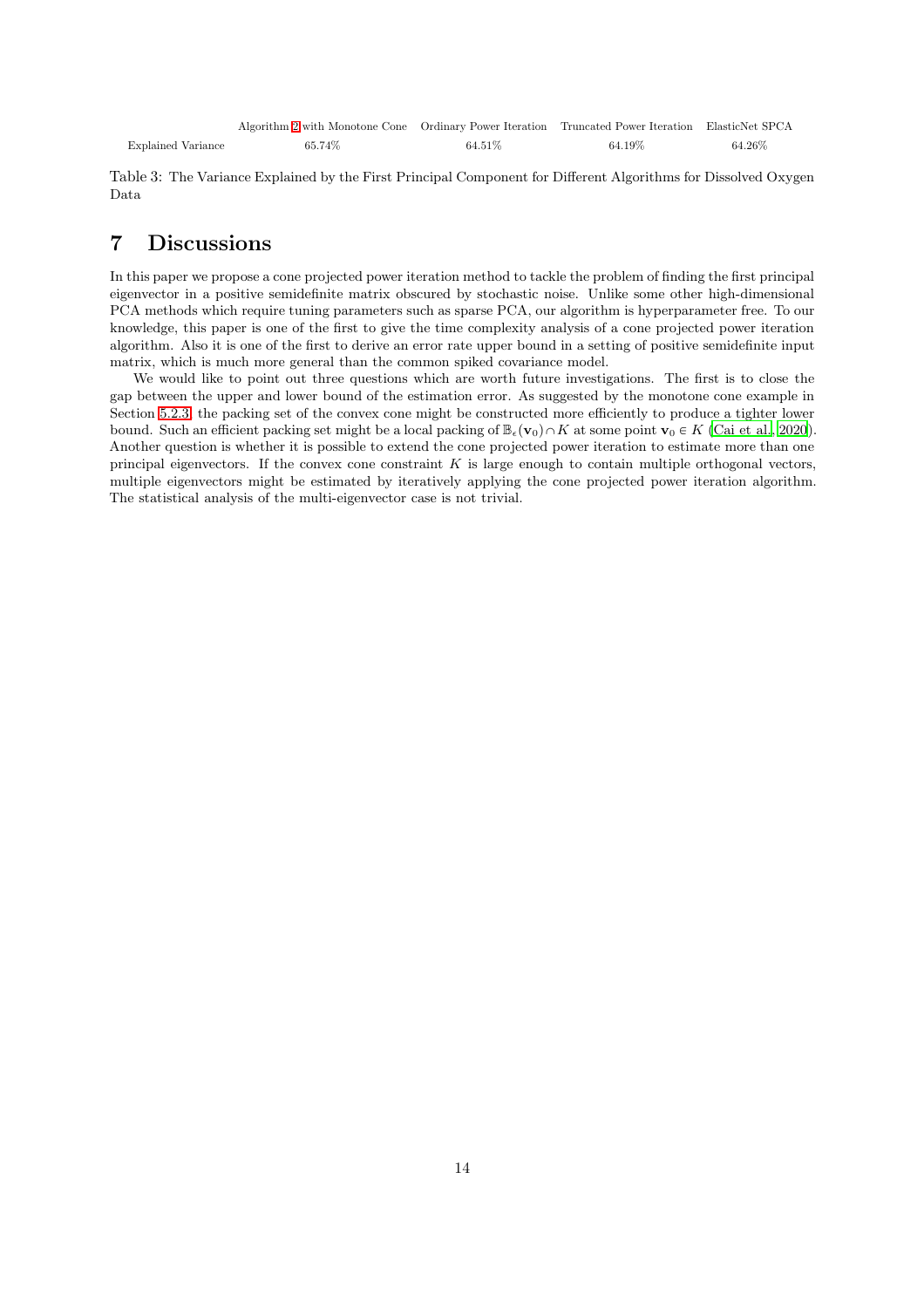## <span id="page-14-0"></span>A Additional Simulation Results



Figure 7: The Run Time for Different Algorithms on Simulated Matrix with Non-sparse principal eigenvector.

```
\cdot \cdot \cdot, ordinary power iteration; \star, Truncated Power Iteration; \cdot \cdot \cdot, ElasticNet SPCA; \cdot \cdot 2.
```


Figure 8: The Run Time for Different Algorithms on Simulated Matrix with Sparse principal eigenvector.  $\cdot \cdot \cdot$ , ordinary power iteration;  $\star$ , Truncated Power Iteration;  $\cdot \cdot \cdot$ , ElasticNet SPCA;  $\cdot \cdot$ , Algorithm [2](#page-5-1).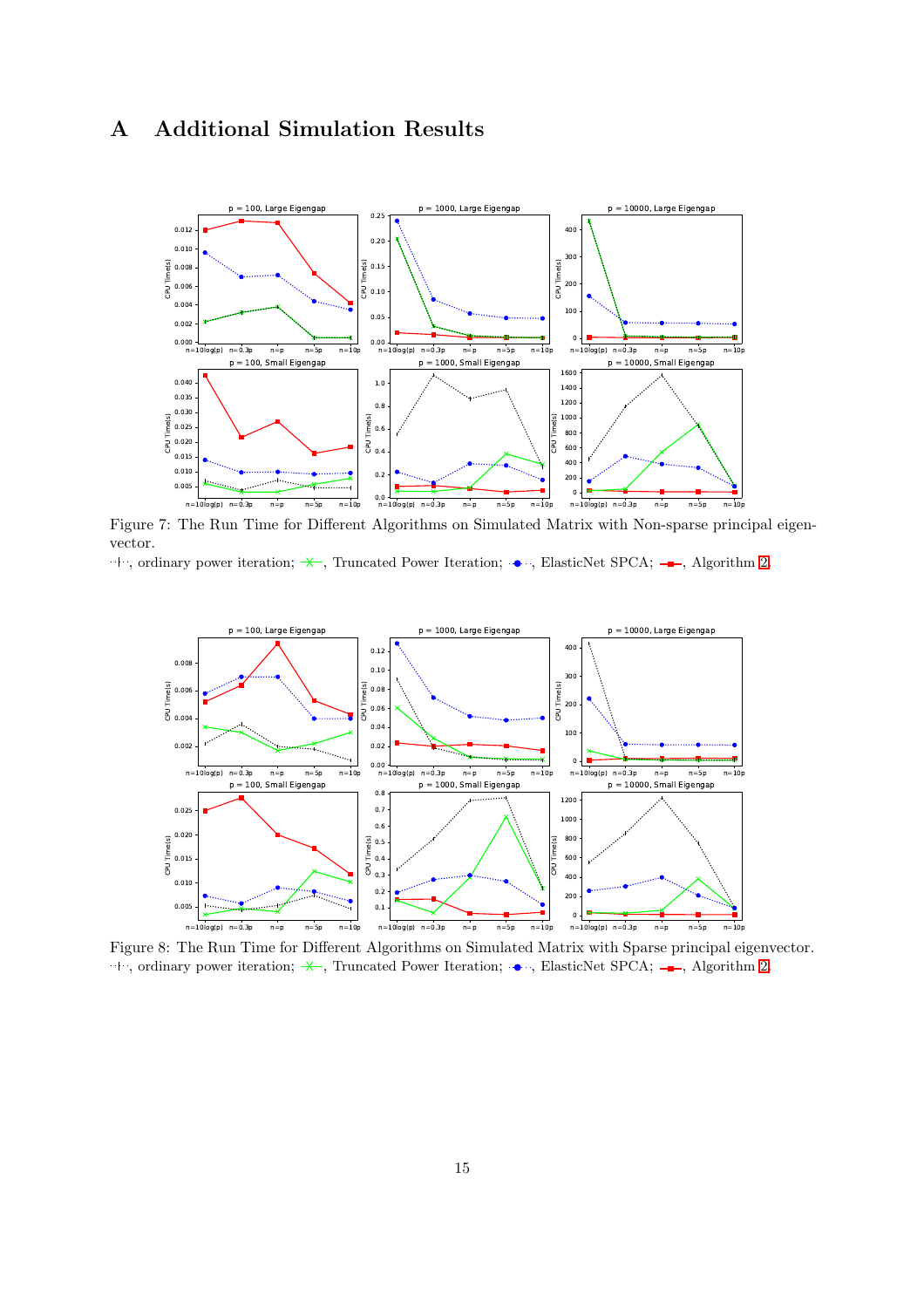

Figure 9: The L<sup>2</sup> Error for Different Algorithms on Simulated Matrix with Sparse principal eigenvector.  $\cdots$ , Ordinary Power Iteration;  $\rightarrow$ , Truncated Power Iteration;  $\bullet$ , ElasticNet SPCA;  $\bullet$ , Algorithm [2](#page-5-1) with Positive Cone.

## <span id="page-15-0"></span>B Preliminary Results

### B.1 Constants

Below we define precisely the constants  $c_{-1}$  and  $c_1$ . The intuition of defining such constants can be found in the proof of Lemma [E.1.](#page-20-0) Let

$$
c_{\eta} = \frac{k - \|E\|_{K} + \eta \sqrt{(k - \|E\|_{K})^{2} - 4k\|E\|_{K}}}{2k}, \text{ for } \eta \in \{-1, 1\}.
$$

We have the following simple bounds for  $c_{-1}$  and  $c_1$ .

<span id="page-15-1"></span>**Lemma B.1** (Bounds for  $c_{\pm 1}$ ). Assuming that  $\nu \geq (3 + 2\sqrt{2}) ||E||_K$  we have the following relationships

$$
\frac{\|E\|_K}{\lambda} \leqslant c_{-1} \leqslant \frac{(3+2\sqrt{2})\|E\|_K}{(1+\sqrt{2})\nu}\quad \text{and}\quad \frac{2}{5}<\frac{1}{1+\sqrt{2}}\leqslant c_1.
$$

*Proof of Lemma [B.1.](#page-15-1)* Note that  $c_{-1}$ ,  $c_1$  are well defined when  $\nu \geq (3 + 2\sqrt{2}) ||E||_K$ . Furthermore the following holds:

$$
\frac{\|E\|_K}{\lambda} \leqslant \frac{\|E\|_K}{\nu - \|E\|_K} \leqslant \frac{2\|E\|_K}{\nu - \|E\|_K + \sqrt{(\nu - \|E\|_K)^2 - 4\|E\|_K k}} = c_{-1},
$$
  

$$
\leqslant \frac{2\|E\|_K}{\nu - \|E\|_K} \leqslant \frac{(3 + 2\sqrt{2})\|E\|_K}{(1 + \sqrt{2})\nu},
$$

In addition

$$
c_1 \geqslant \frac{k - \|E\|_K}{2\nu} > \frac{1 + \sqrt{2}}{3 + 2\sqrt{2}} = \frac{1}{1 + \sqrt{2}}.
$$

 $\Box$ 

<span id="page-15-2"></span>**Lemma B.2.** Under the assumption of Lemma [B.1,](#page-15-1) if  $v_0^T \bar{x} > c_{-1}$  it follows that  $v_0^T A v_0 > 0$ .

*Proof of Lemma [B.2.](#page-15-2)* Consider  $\bar{x}^T Av_0 \ge \lambda v_0^T \bar{x} - ||E||_K > \lambda c_{-1} - ||E||_K > 0$  by Lemma [B.1.](#page-15-1) Hence by Cauchy-Schwartz  $v_0^{\mathsf{T}}Av_0 > 0$ .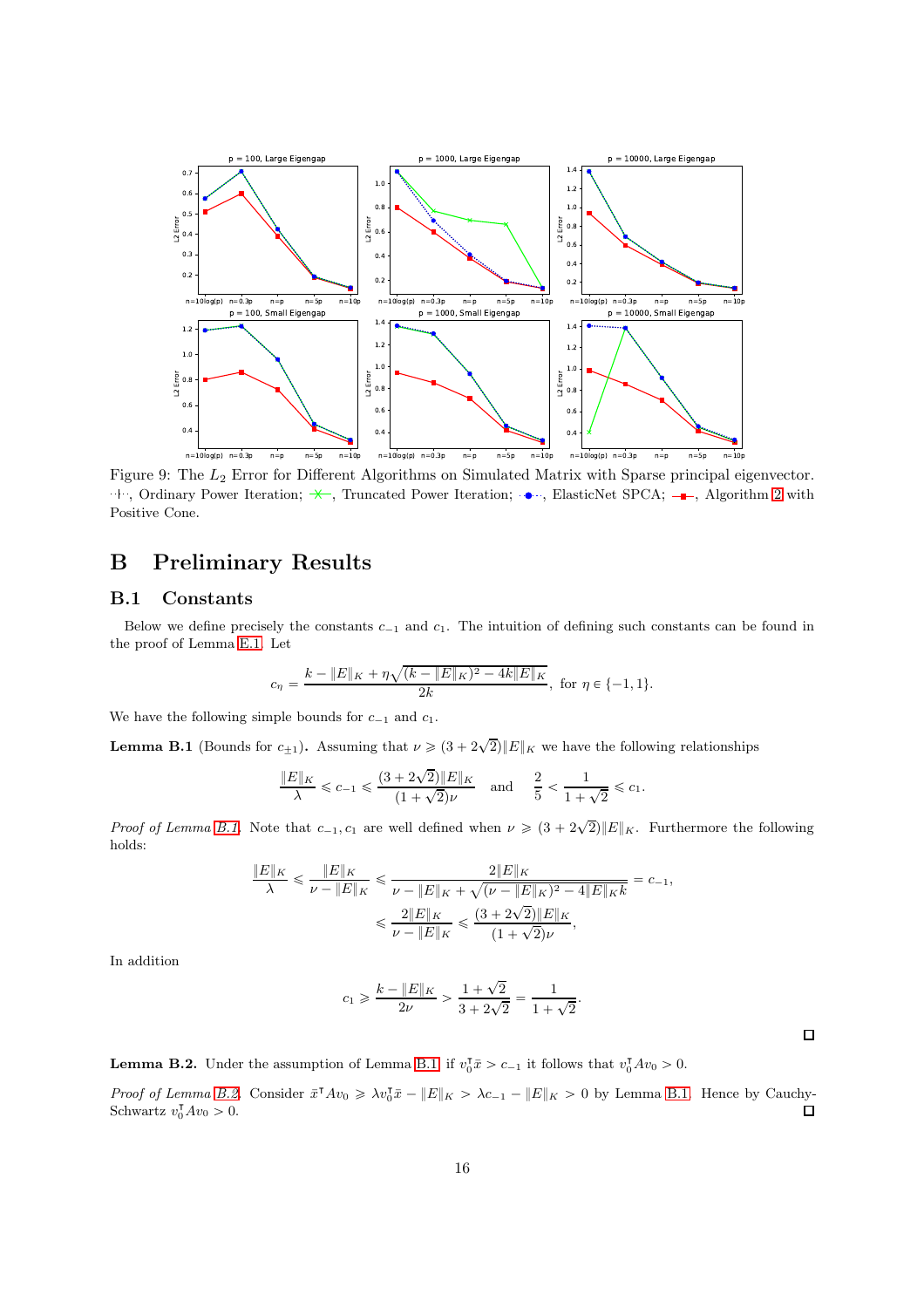### B.2 Useful Tools

The following theorem states that any vector  $z \in \mathbb{R}^p$  can be decomposed as the sum of its projection onto K, and its projection onto K's polar cone  $K^{\circ} = \{u : \langle u, v \rangle \leq 0, \forall v \in K\}$ . It is a fundamental result in convex analysis.

<span id="page-16-0"></span>**Theorem B.1** [\(Moreau](#page-33-20), [1962](#page-33-20)) (Moreau's Decomposition)). Let  $K \subset \mathbb{R}^p$  be a convex cone and  $K^o$  be its polar cone. For  $x, y, z \in \mathbb{R}^p$ , the following properties are equivalent:

- 1.  $z = x + y, x \in K, y \in K^{\circ}$ , and  $\langle x, y \rangle = 0$ .
- 2.  $x = \prod_K z$ ,  $y = \prod_K \circ z$ .

The following Lemma provides some equations and inequalities which will be referred a lot in consequent sections.

<span id="page-16-1"></span>**Lemma B.3.** Suppose that the vectors  $v_t$  are recursively defined as  $v_t = \frac{\Pi_K A v_{t-1}}{\|\Pi_K A v_{t-1}\|}$  $\frac{\prod_{K}Av_{t-1}}{\prod_{K}Av_{t-1}\|}.$ 

- 1.  $\|\Pi_K Av_{t-1}\| = v_t^{\mathsf{T}} Av_{t-1}.$
- 2.  $\forall x \in \mathbb{R}^p, x^{\mathsf{T}} \overline{A} x \leq (\overline{x}^{\mathsf{T}} x)^2 \lambda + [1 (\overline{x}^{\mathsf{T}} x)^2] \mu.$
- 3.  $\forall v \in K$  we have  $|v^\mathsf{T} E v \bar{x}^\mathsf{T} E \bar{x}| \leq 4 ||v \bar{x}|| ||E||_{\mathcal{T}_K(\bar{x})}$  and  $|v^\mathsf{T} E v \bar{x}^\mathsf{T} E \bar{x}| \leq 4 ||v + \bar{x}|| ||E||_K$ .
- 4.  $v_t^{\mathsf{T}} A v_{t-1} \leqslant v_t^{\mathsf{T}} A v_t.$

*Proof of Lemma [B.3.](#page-16-1)*

1.

$$
v_t^{\mathsf{T}} A v_{t-1} = \frac{\langle \Pi_K A v_{t-1}, A v_{t-1} \rangle}{\|\Pi_K A v_{t-1}\|} = \frac{\langle \Pi_K A v_{t-1}, \Pi_K A v_{t-1} \rangle + \langle \Pi_K A v_{t-1}, \Pi_{K^\circ} A v_{t-1} \rangle}{\|\Pi_K A v_{t-1}\|}
$$
  
=  $\|\Pi_K A v_{t-1}\|$  by Moreau's Decomposition

2. One can write x as  $x = (\bar{x}^\intercal x)\bar{x} + \sqrt{1 - (\bar{x}^\intercal x)^2} \bar{x}^\perp$ . Then

$$
x^{\mathsf{T}}\bar{A}x = (\bar{x}^{\mathsf{T}}x)^2\lambda + [1 - (\bar{x}^{\mathsf{T}}x)^2]\bar{x}^{\perp \mathsf{T}}\bar{A}\bar{x}^{\perp} \le (\bar{x}^{\mathsf{T}}x)^2\lambda + [1 - (\bar{x}^{\mathsf{T}}x)^2]\mu
$$

3. On one hand

$$
\begin{aligned} |v^\mathsf{T} E v - \bar{x}^\mathsf{T} E \bar{x}| &= |(v - \bar{x})^\mathsf{T} E (v - \bar{x}) + 2 \bar{x}^\mathsf{T} E (v - \bar{x})| \\ &\leqslant \|v - \bar{x}\|^2 \|E\|_{\mathcal{T}_K(\bar{x})} + 2 \|v - \bar{x}\| \|E\|_{\mathcal{T}_K(\bar{x})} \\ &\leqslant 4 \|v - \bar{x}\| \|E\|_{\mathcal{T}_K(\bar{x})}. \end{aligned}
$$

On the other hand,

$$
|v^{\mathsf{T}} E v - \bar{x}^{\mathsf{T}} E \bar{x}| \leqslant |2\bar{x}^{\mathsf{T}} E (v + \bar{x})| + |(v + \bar{x})^{\mathsf{T}} E (v + \bar{x})|.
$$

Since  $v + \bar{x} \in K$  it follows that  $\frac{v + \bar{x}}{\|v + \bar{x}\|} \in K$  and therefore

$$
|v^{\mathsf{T}} E v - \bar{x}^{\mathsf{T}} E \bar{x}| \leq 2 \|v + \bar{x}\| \|E\|_{K} + \|v + \bar{x}\|^{2} \|E\|_{K} \leq 4 \|v + \bar{x}\| \|E\|_{K},
$$

4. By Cauchy-Schwartz inequality we have

$$
v_t^{\mathsf{T}} A v_{t-1} \leqslant \sqrt{(v_t^{\mathsf{T}} A v_t)(v_{t-1}^{\mathsf{T}} A v_{t-1})} \leqslant v_t^{\mathsf{T}} A v_t,
$$

where  $v_t^{\mathsf{T}} A v_t \geq v_{t-1}^{\mathsf{T}} A v_{t-1}$  comes from the first part of the proof of Proposition 1.

 $\Box$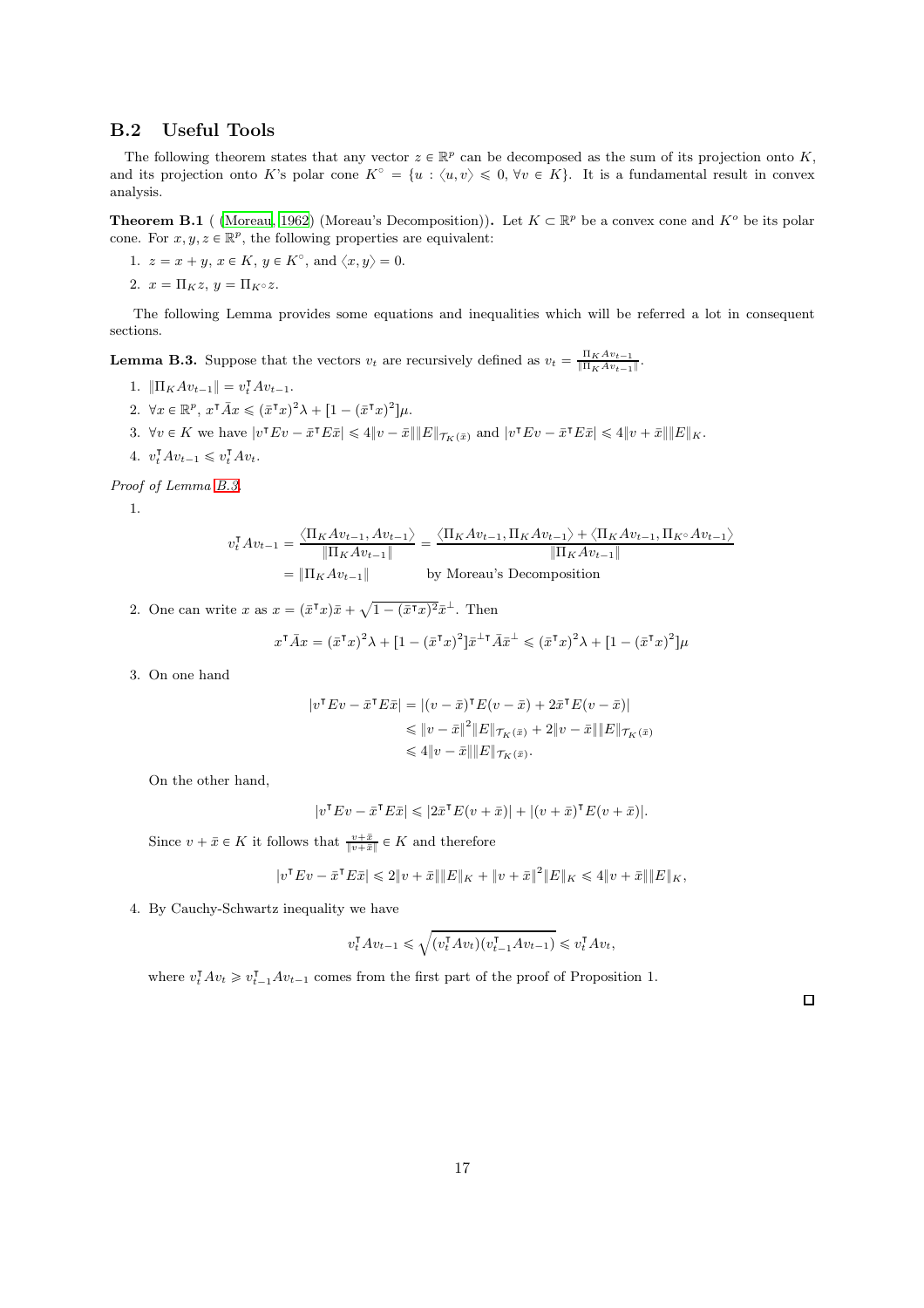## C Proof of Lemma [2.1](#page-3-0)

There are two definitions we need to introduce shortly. The first is the Orlicz norm  $\|\cdot\|_{\psi_{\alpha}}$  of a random variable for  $1 \leq \alpha \leq 2$ 

$$
\|X\|_{\psi_\alpha}=\inf\{C>0:\,\mathbb{E}\exp(|X/C|^\alpha)\leqslant 2\}
$$

For a function  $f$  defined on the probability space, Having a finite Orlicz norm is equivalent with displaying a tail behavior dominated by an exponential tail bound. If  $||X||_{\psi_{\alpha}} < \infty$ , one can show that  $\mathbb{P}(|X| > t) \leq$  $2 \exp(-ct^{\alpha}/\|X\|_{\psi_{\alpha}}^{\alpha})$  for  $c > 0, t \ge 1$ . On the other hand, given  $\mathbb{P}(|X| > t) \le 2 \exp(-t^{\alpha}/C^{\alpha})$ , one can show that  $||X||_{\psi_{\alpha}} \leq c_1C$  for  $c_1 > 0, C > 0$ . We say that X is a sub-Exponential random variable if  $||X||_{\psi_1} < \infty$ ; a sub-Gaussian random variable if  $||X||_{\psi_2} < \infty$ .

The second definition is the Talagrand's  $\gamma_2$  functional  $\gamma_2(T, d)$ , which measures the complexity of set T with respect to metric d. The quantity  $\gamma_2(T, d)$  provides a link to the Gaussian Complexity of T. The complete definition of  $\gamma_2(T, d)$  can be found in [Mendelson \(2010](#page-33-15), Definition 2.4). Here we only need to know two properties of it

- **Lemma C.1.** 1. For some constant k, C, if  $f : (T, d) \to (U, d')$  is onto and satisfies  $d'(f(x), f(y)) \leq C d(x, y)$ ,  $\forall x, y \in$ T, then  $\gamma_{\alpha}(U, d') \leq kC\gamma_{\alpha}(T, d)$  [\(Talagrand](#page-33-21), [2006](#page-33-21), Theorem 1.3.6).
	- 2. Consider a Gaussian process  $\{X_t\}_{t \in T}$  on T, and the canonical distance  $d(s,t) = \sqrt{\mathbb{E}(X_t X_s)^2}$ . For some universal constant c we have  $\gamma_2(T, d) \leq c \mathbb{E} \sup_{t \in T} X_t$  [\(Talagrand](#page-33-21), [2006](#page-33-21), Theorem 2.1.1).

Let start the proof of Lemma [2.1.](#page-3-0) The proof is based on Lemma [C.2,](#page-17-0) which is an upper bound of the empirical process  $\mathbb{E} \sup_{f \in \mathcal{F}} \left| \frac{1}{n} \sum_{i=1}^n f^2(Z_i) - \mathbb{E} f^2(Z_i) \right|$ . See [Vu and Lei \(2012,](#page-34-9) Lemma A.3.1) and [Mendelson \(2010](#page-33-15), Theorem A).

<span id="page-17-0"></span>**Lemma C.2.** Let  $Z_i$ ,  $i = 1, ..., n$  be i.i.d. random variables. There exists an absolute constant c for which the following holds. If  $\mathcal F$  is a symmetric class of mean-zero functions then

$$
\mathbb{E}\sup_{f\in\mathcal{F}}\left|\frac{1}{n}\sum_{i=1}^n f^2(Z_i) - \mathbb{E}f^2(Z_i)\right| \leq c\Big[d_{\psi_1}\frac{\gamma_2(\mathcal{F}, \psi_2)}{\sqrt{n}} \vee \frac{\gamma_2^2(\mathcal{F}, \psi_2)}{n}\Big]
$$

where  $d_{\psi_1} = \sup_{f \in \mathcal{F}} ||f||_{\psi_1}$ .

1). Decompose  $||E||_K$ 

To apply Lemma [C.2,](#page-17-0) we start with decomposing  $||E||_K$ . Under the spiked covariance model, we have  $X_i \sim$  $\mathcal{N}(0, I + \nu \bar{x} \bar{x}^{\mathsf{T}})$ . Let  $\mathbb{X} = [X_1^{\mathsf{T}}; X_2^{\mathsf{T}}; \ldots; X_n^{\mathsf{T}}]$ . With the fact  $\sqrt{I + \nu \bar{x} \bar{x}^{\mathsf{T}}} = I + (\sqrt{1 + \nu} - 1) \bar{x} \bar{x}^{\mathsf{T}}$ , we can rewrite the noise matrix  $E$  as

$$
E = A - \bar{A}
$$
  
=  $\frac{\mathbb{X}^\mathsf{T} \mathbb{X}}{n} - (I + \nu \bar{x} \bar{x}^\mathsf{T})$   
=  $(I + (\sqrt{\nu + 1} - 1)\bar{x} \bar{x}^\mathsf{T})(\frac{\tilde{X}^\mathsf{T} \tilde{X}}{n} - I)(I + (\sqrt{\nu + 1} - 1)\bar{x} \bar{x}^\mathsf{T})$ 

where  $\tilde{X}$  is a standard Gaussian matrix. Let  $\nu_0 = \sqrt{\nu + 1} - 1$ , then

<span id="page-17-1"></span>
$$
||E||_K = \sup_{||x||=||y||=1, x, y \in K} \left| x^{\mathsf{T}} (I + \nu_0 \bar{x} \bar{x}^{\mathsf{T}}) (\frac{\tilde{X}^{\mathsf{T}} \tilde{X}}{n} - I)(I + \nu_0 \bar{x} \bar{x}^{\mathsf{T}}) y \right|
$$
  
\n
$$
= \sup_{||x||=||y||=1, x, y \in K} \left| [x + \nu_0 (\bar{x}^{\mathsf{T}} x) \bar{x}]^{\mathsf{T}} (\frac{\tilde{X}^{\mathsf{T}} \tilde{X}}{n} - I)[y + \nu_0 (\bar{x}^{\mathsf{T}} y) \bar{x}] \right|
$$
  
\n
$$
\leq \sup_{||x||=||y||=1, x, y \in K} |x^{\mathsf{T}} (\frac{\tilde{X}^{\mathsf{T}} \tilde{X}}{n} - I)y| + \nu_0 \sup_{||y||=1, y \in K} |\bar{x}^{\mathsf{T}} (\frac{\tilde{X}^{\mathsf{T}} \tilde{X}}{n} - I)y|
$$
  
\n
$$
+ \nu_0 \sup_{||x||=1, x \in K} |\bar{x}^{\mathsf{T}} (\frac{\tilde{X}^{\mathsf{T}} \tilde{X}}{n} - I)x| + \nu_0^2 |\bar{x}^{\mathsf{T}} (\frac{\tilde{X}^{\mathsf{T}} \tilde{X}}{n} - I) \bar{x}|
$$
\n(10)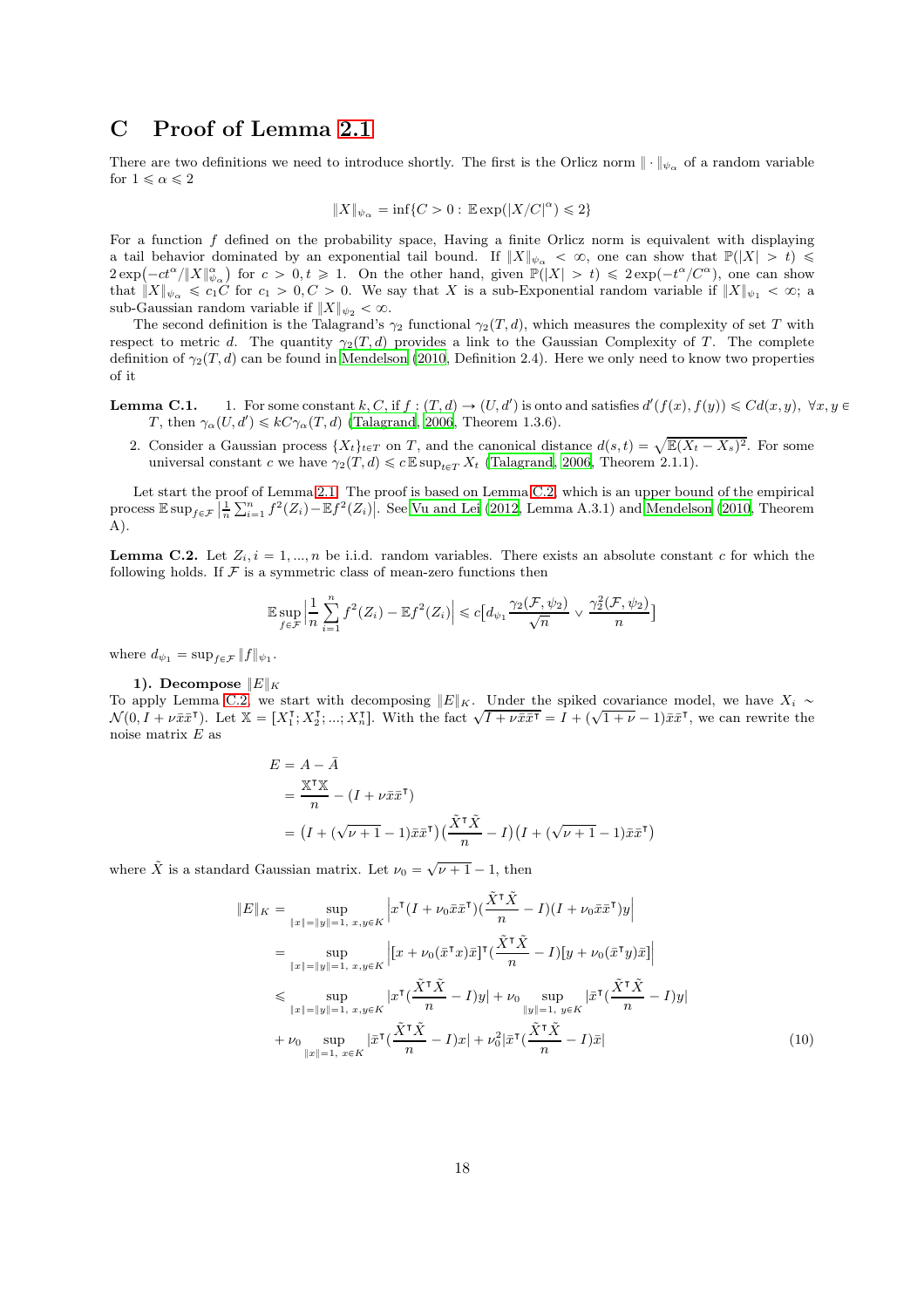With an algebraic trick one can show

$$
\sup_{\|x\|=\|y\|=1, \ x,y\in K} |x^{\mathsf{T}}(\frac{\tilde{X}^{\mathsf{T}}\tilde{X}}{n} - I)y|
$$
\n
$$
= \sup_{\|x\|=\|y\|=1, \ x,y\in K} \frac{\frac{1}{2}|(x+y)^{\mathsf{T}}(\frac{\tilde{X}^{\mathsf{T}}\tilde{X}}{n} - I)(x+y) - x^{\mathsf{T}}(\frac{\tilde{X}^{\mathsf{T}}\tilde{X}}{n} - I)x - y^{\mathsf{T}}(\frac{\tilde{X}^{\mathsf{T}}\tilde{X}}{n} - I)y|
$$
\n
$$
\leq \sup_{\|x\|=\|y\|=1, \ x,y\in K} \frac{\frac{1}{2}|(x+y)^{\mathsf{T}}(\frac{\tilde{X}^{\mathsf{T}}\tilde{X}}{n} - I)(x+y)| + \sup_{\|x\|=1, \ x\in K} \frac{\frac{1}{2}|x^{\mathsf{T}}(\frac{\tilde{X}^{\mathsf{T}}\tilde{X}}{n} - I)x|}{2^{|\mathsf{T}}(\frac{\tilde{X}^{\mathsf{T}}\tilde{X}}{n} - I)y|}
$$

Let  $z = x + y$ . Since K is a convex cone, z is also in K. We have

$$
\sup_{\|x\|=\|y\|=1, \ x,y\in K} \frac{\frac{1}{2}|(x+y)^{\intercal}(\frac{\tilde{X}^{\intercal}\tilde{X}}{n}-I)(x+y)|}{\sup_{\|z\|=2, \ z\in K} \frac{1}{2}|z^{\intercal}(\frac{\tilde{X}^{\intercal}\tilde{X}}{n}-I)z| = \sup_{\|z\|=1, \ z\in K} 2|z^{\intercal}(\frac{\tilde{X}^{\intercal}\tilde{X}}{n}-I)z|
$$

so that

$$
\sup_{\|x\|=\|y\|=1, \ x,y\in K} |x^{\mathsf{T}}(\frac{\tilde{X}^{\mathsf{T}}\tilde{X}}{n}-I)y| \leq 3 \sup_{\|x\|=1, \ x\in K} |x^{\mathsf{T}}(\frac{\tilde{X}^{\mathsf{T}}\tilde{X}}{n}-I)x|
$$

The same trick can be applied to the other two terms sup  $\sup_{\|y\|=1, y\in K} |\bar{x}^\intercal(\frac{\tilde{X}^\intercal \tilde{X}}{n} - I)y|$  and  $\sup_{\|x\|=1, x\in K} |\bar{x}^\intercal(\frac{\tilde{X}^\intercal \tilde{X}}{n} - I)x|$  in [\(10\)](#page-17-1):

$$
\sup_{\|x\|=1,\ x\in K}|\bar x^{\intercal}(\frac{\tilde X^{\intercal}\tilde X}{n}-I)x|\leqslant \frac{5}{2}\sup_{\|x\|=1,\ x\in K}|x^{\intercal}(\frac{\tilde X^{\intercal}\tilde X}{n}-I)x|+\frac{1}{2}|\bar x^{\intercal}(\frac{\tilde X^{\intercal}\tilde X}{n}-I)\bar x|
$$

so we can get

$$
||E||_K \leq (5\nu_0 + 3) \sup_{||x||=1, x \in K} |x^{\mathsf{T}} \left( \frac{\tilde{X}^{\mathsf{T}} \tilde{X}}{n} - I\right) x| + (\nu_0^2 + \nu_0) |\bar{x}^{\mathsf{T}} \left( \frac{\tilde{X}^{\mathsf{T}} \tilde{X}}{n} - I\right) \bar{x}|
$$

**2).** Bound  $\mathbb{E}|\bar{x}^{\intercal}(\frac{\tilde{X}^{\intercal}\tilde{X}}{n}-I)\bar{x}|$ . Notice that  $\bar{x}^{\mathsf{T}}(\frac{\tilde{X}^{\mathsf{T}}\tilde{X}}{n}-I)\bar{x} = \frac{1}{n}\sum_{i=1}^{n}$  $\sum_{i=1}^{n} [(\tilde{X}\bar{x})_i^2 - 1]$ , and  $(\tilde{X}\bar{x})_i^2 \sim \chi_1^2$ . Let  $Z = \frac{1}{n} \sum_{i=1}^{n}$  $\sum_{i=1}^{\infty} [(Xv)_i^2 - 1]$ . The following concentration inequalities hold for Z [\(Laurent and Massart, 2000,](#page-33-22) Lemma 1),

$$
\mathbb{P}\left(Z \geqslant 2\sqrt{\frac{x}{n}} + 2\frac{x}{n}\right) \leqslant e^{-x}
$$
\n
$$
\mathbb{P}\left(Z \leqslant -2\sqrt{\frac{x}{n}}\right) \leqslant e^{-x}
$$

so that

$$
\mathbb{P}(\sqrt{n}Z \geq t) \leq e^{-\frac{t^2}{16}} \quad \text{if } t < 4\sqrt{n}
$$

$$
\mathbb{P}(\sqrt{n}Z \geq t) \leq e^{-\frac{\sqrt{n}t}{4}} \quad \text{if } t \geq 4\sqrt{n}
$$

$$
\mathbb{P}(\sqrt{n}Z \leq -t) \leq e^{-\frac{t^2}{4}}
$$

The expectation can be bounded as

$$
\mathbb{E}|\sqrt{n}Z| = \int_0^\infty \mathbb{P}(\sqrt{n}|Z| > t)dt
$$
  
= 
$$
\int_{t < 4\sqrt{n}} e^{-\frac{t^2}{16}} dt + \int_{t > 4\sqrt{n}} e^{-\frac{\sqrt{n}t}{4}} dt
$$
  

$$
\leq \int_{-\infty}^{+\infty} e^{-\frac{t^2}{16}} dt - \frac{4}{\sqrt{n}} e^{-\frac{\sqrt{n}t}{4}} \Big|_{4\sqrt{n}}^{+\infty}
$$
  
= 
$$
4\sqrt{\pi} + \frac{4}{\sqrt{n}} e^{-n^2}
$$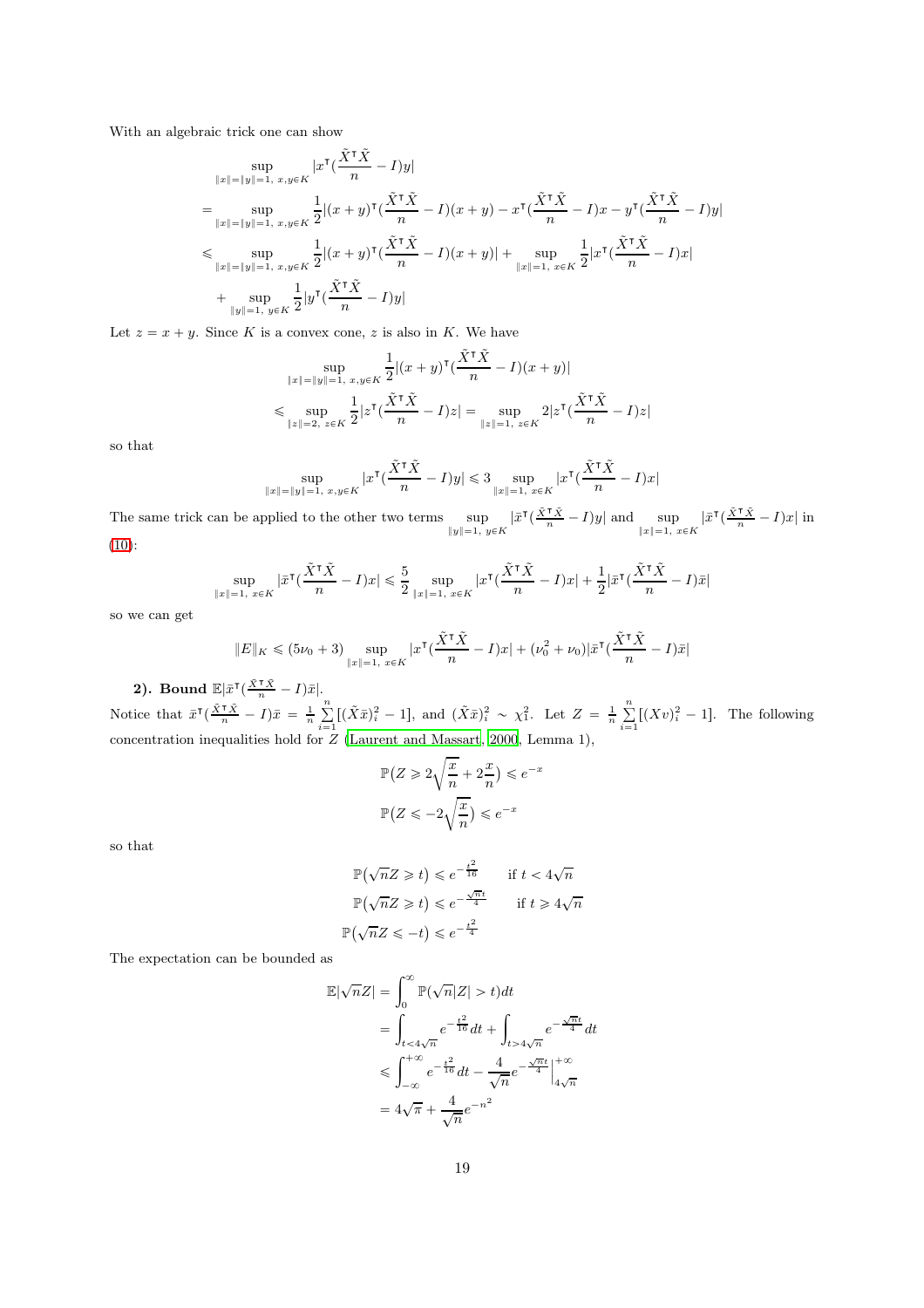thus

$$
\mathbb{E}|Z| \lesssim 1/\sqrt{n}
$$

**3).** Bound 
$$
\mathbb{E} \sup_{\|x\|=1, x \in K} |x^{\intercal}(\frac{\tilde{x}^{\intercal}\tilde{x}}{n}-I)x|.
$$

Let  $\tilde{X}_i$  be the *i*-th row of the matrix  $\tilde{X}$ . Since  $\tilde{X}$  is a standard Gaussian matrix,  $\tilde{X}_i$  is a *p*-dimensional standard Gaussian vector. We have

$$
\mathbb{E} \sup_{\|x\|=1, x \in K} |x^{\mathsf{T}}(\frac{\tilde{X}^{\mathsf{T}}\tilde{X}}{n} - I)x| = \mathbb{E} \sup_{\|x\|=1, x \in K} |x^{\mathsf{T}}(\frac{1}{n}\sum_{i=1}^{n} \tilde{X}_{i}\tilde{X}_{i}^{\mathsf{T}} - I)x|
$$
  

$$
= \mathbb{E} \sup_{\|x\|=1, x \in K} |\frac{1}{n}\sum_{i=1}^{n} \langle \tilde{X}_{i}, x \rangle^{2} - \mathbb{E}\langle \tilde{X}_{i}, x \rangle^{2}|
$$

Define a class of linear functionals  $\mathcal{F} := \{ \langle, v \rangle, v \in K \cap \mathbb{S}^{p-1} \}.$  The above quantity can be written as  $\mathbb{E} \sup_{f \in \mathcal{F}} 2 \Big|$  $\frac{1}{n}\sum_{i=1}^{n}f^{2}(\tilde{X}_{i}) \mathbb{E}f^2(\tilde{X}_i)$ , which fits in the setting of Lemma [C.2.](#page-17-0)

Now we decode the abstract RHS of Lemma [C.2](#page-17-0) into an explicit expression related to the Gaussian Complexity  $w(K \bigcap \mathbb{S}^{p-1})$ . First we bound  $d_{\psi_1}$ . For a constant  $c_1$ 

$$
d_{\psi_1} = \sup_{v \in K \bigcap \mathbb{S}^{p-1}} \|\langle \tilde{X}_i, v \rangle\|_{\psi_1}
$$
  
\$\leqslant c\_1 \sup\_{v \in K \bigcap \mathbb{S}^{p-1}} \|\langle \tilde{X}\_i, v \rangle\|\_{\psi\_2}\$

Since  $\tilde{X}_i$  is a standard normal random variable, we have

$$
\|\langle \tilde{X}_i, v \rangle\|_{\psi_2} \leqslant \sqrt{\frac{8}{3}}\|v\|_2 \leqslant \sqrt{\frac{8}{3}}
$$

and so

$$
d_{\psi_1} \leqslant c_1 \sqrt{\frac{8}{3}}
$$

Then we bound  $\gamma_2(\mathcal{F}, \psi_2)$  by the Gaussian Complexity  $w(K \cap \mathbb{S}^{p-1})$ . Notice that the metric induced by the  $\psi_2$ -norm on F is equivalent with the Euclidean distance on  $K \bigcap \mathbb{S}^{p-1}$ 

$$
\|(f-g)(\tilde{X}_i)\|_{\psi_2} = \|\langle \tilde{X}_i, (v_f - v_g) \rangle\|_{\psi_2} \leq \sqrt{\frac{8}{3}} \|v_f - v_g\|_2
$$

where  $f, g \in \mathcal{F}$  and  $v_f, v_g \in K \bigcap \mathbb{S}^{p-1}$ . By the first result of Lemma C.1, for a constant  $c_2$ 

$$
\gamma_2(\mathcal{F}, \psi_2) \leqslant c_2 \sqrt{\frac{8}{3}} \gamma_2(K \bigcap \mathbb{S}^{p-1}, \| \cdot \|_2)
$$

And by the second result of Lemma C.1, for some constant  $c_3$ 

$$
\gamma_2(\mathcal{F},\psi_2) \leqslant c_2c_3\sqrt{\frac{8}{3}}\,\,\mathbb{E}\sup_{v\in K\,\bigcap \,\mathbb{S}^{p-1}}\langle Z,v\rangle
$$

where  $Z$  is a p-dimensional standard Gaussian random vector. And according to the definition of Gaussian Complexity  $w(K \bigcap \mathbb{S}^{p-1}) = \sup_{v \in K \bigcap \mathbb{S}^{p-1}} \langle Z, v \rangle$ . Thus

$$
\mathbb{E} \sup_{\|x\|=1, x \in K} |x^{\mathsf{T}}(\frac{\tilde{X}^{\mathsf{T}}\tilde{X}}{n} - I)x| = \mathbb{E} \sup_{f \in \mathcal{F}} \left| \frac{1}{n} \sum_{i=1}^{n} f^{2}(Z_{i}) - \mathbb{E} f^{2}(Z_{i}) \right|
$$
  

$$
\leq c \left[ d_{\psi_{1}} \frac{\gamma_{2}(\mathcal{F}, \psi_{2})}{\sqrt{n}} \vee \frac{\gamma_{2}^{2}(\mathcal{F}, \psi_{2})}{n} \right]
$$
  

$$
\leq c_{2} c_{3} \frac{8}{3} \left[ \frac{c_{1} w(K \cap \mathbb{S}^{p-1})}{\sqrt{n}} \vee \frac{c_{2} c_{3} w^{2}(K \cap \mathbb{S}^{p-1})}{n} \right]
$$
  

$$
\lesssim \frac{w(K \cap \mathbb{S}^{p-1})}{\sqrt{n}} \vee \frac{w^{2}(K \cap \mathbb{S}^{p-1})}{n}
$$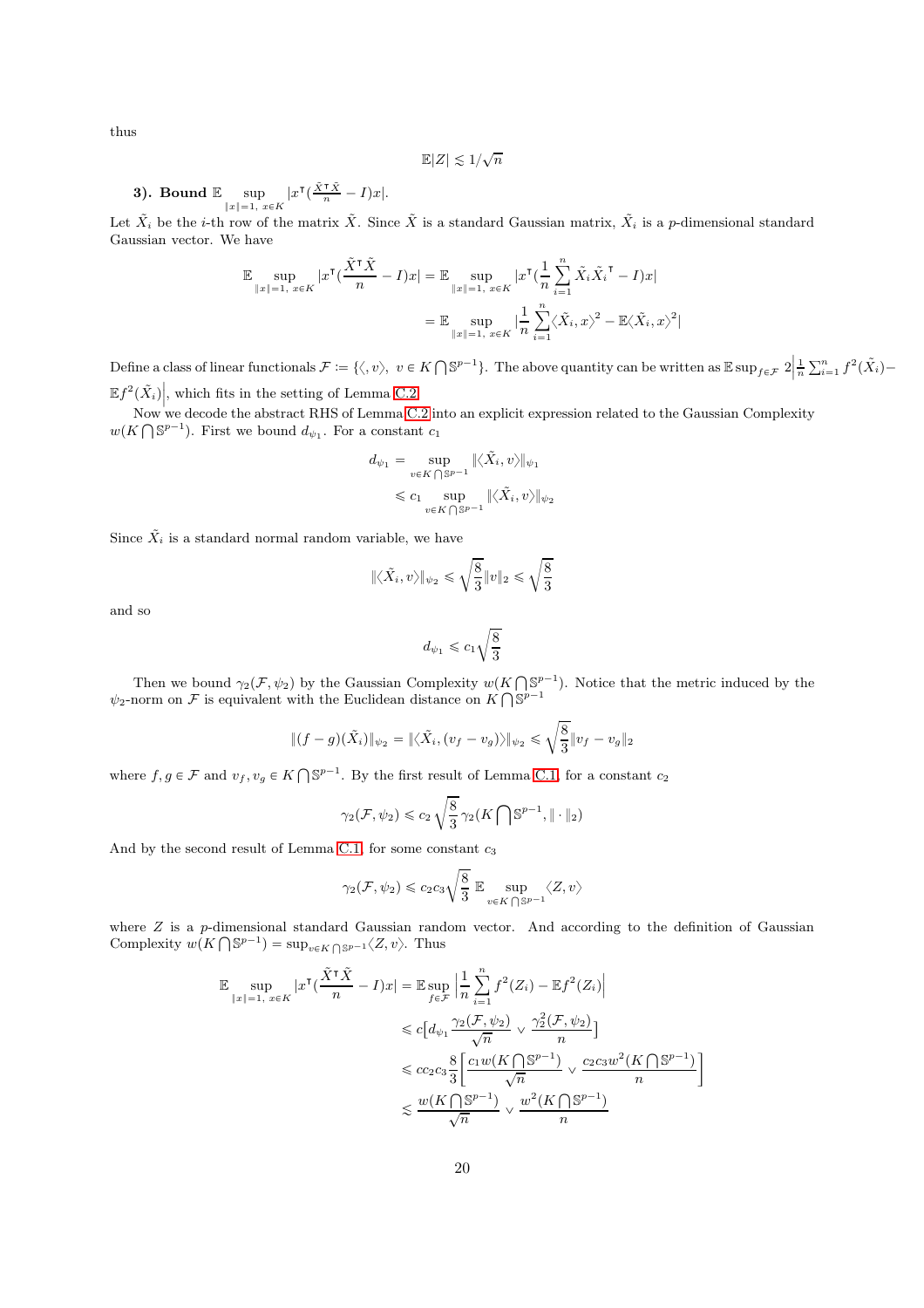### 4). Bound  $\mathbb{E}||E||_K$ .

Finally we can get

$$
\mathbb{E}||E||_K \lesssim (5\nu_0 + 3) \bigg[ \frac{w(K \bigcap \mathbb{S}^{p-1})}{\sqrt{n}} \vee \frac{w^2(K \bigcap \mathbb{S}^{p-1})}{n} \bigg] + (\nu_0^2 + \nu_0) \frac{1}{\sqrt{n}}
$$

Plug in  $\nu_0 = \sqrt{\nu + 1} - 1$  to get

$$
\mathbb{E}||E||_K \lesssim (5\sqrt{\nu+1} - 2) \left[ \frac{w(K \bigcap \mathbb{S}^{p-1})}{\sqrt{n}} \vee \frac{w^2(K \bigcap \mathbb{S}^{p-1})}{n} \right] + \frac{\nu+3-3\sqrt{\nu+1}}{\sqrt{n}} \lesssim \sqrt{\nu+1} \left[ \frac{w(K \bigcap \mathbb{S}^{p-1})}{\sqrt{n}} \vee \frac{w^2(K \bigcap \mathbb{S}^{p-1})}{n} \right] + \frac{\nu+3-3\sqrt{\nu+1}}{\sqrt{n}}
$$

## D Proof of Theorem [3.1](#page-4-3) and Corollary [3.1](#page-4-4)

### D.1 Proof of Theorem [3.1](#page-4-3)

Suppose first that  $v^{\dagger} \bar{x} \geq 0$ .

$$
v^{\mathsf{T}}Ev - \bar{x}^{\mathsf{T}}E\bar{x} = v^{\mathsf{T}}Av^{\mathsf{T}} - v^{\mathsf{T}}\bar{A}v - (\bar{x}A\bar{x} - \bar{x}\bar{A}\bar{x})
$$
  
\n
$$
\geq \bar{x}\bar{A}\bar{x} - v^{\mathsf{T}}\bar{A}v
$$
  
\n
$$
\geq \lambda - (v^{\mathsf{T}}\bar{x})^2 \lambda - [1 - (v^{\mathsf{T}}\bar{x})^2] \mu
$$
 By 2. in Lemma B.3  
\n
$$
\geq \nu[1 - (v^{\mathsf{T}}\bar{x})^2]
$$
  
\n
$$
\geq \frac{1}{2}\nu \|v - \bar{x}\|^2
$$

For the first term, by the definition of  $||E||_K$ , we can directly get  $v^{\mathsf{T}}Ev - \bar{x}^{\mathsf{T}}E\bar{x} \leq 2||E||_K$ . For the second term, notice that

$$
v^{\mathsf{T}} E v - \bar{x}^{\mathsf{T}} E \bar{x} \leq 4 \| v - \bar{x} \| \| E \|_{\mathcal{T}_K(\bar{x})}
$$
 By 3. in Lemma B.3

so

$$
\frac{1}{2}\nu\|v-\bar x\|^2\leqslant 4\|v-\bar x\|\|E\|_{\mathcal T_K(\bar x)}\qquad\Rightarrow\qquad\|v-\bar x\|\leqslant \frac{8\|E\|_{\mathcal T_K(\bar x)}}{\nu}
$$

Next suppose that  $v^{\mathsf{T}}\bar{x} \leq 0$ . Repeating the same proof as above we observe that

$$
v^{\mathsf{T}} E v - \bar{x}^{\mathsf{T}} E \bar{x} \geq \frac{1}{2} \nu \| v + \bar{x} \|^2.
$$

This and the bound  $v^{\mathsf{T}} E v - \bar{x}^{\mathsf{T}} E \bar{x} \leq 2||E||_K$  directly give the proof of one of the inequalities. Next by 3. in Lemma [B.3](#page-16-1) we have

$$
v^{\mathsf{T}} E v - \bar{x}^{\mathsf{T}} E \bar{x} \leqslant 4 \| v + \bar{x} \| \| E \|_{K}
$$

which implies the second bound.

### D.2 Proof of Corollary [3.1](#page-4-4)

It is sufficient to show  $||E||_{\mathcal{T}_K(\bar{x})} \vee ||E||_K \le ||E||_{op}$ . This is obvious by the definitions of  $||E||_{\mathcal{T}_K(\bar{x})}$  and  $||E||_K$ .

## E Proof of Theorem [4.1](#page-6-1) and Theorem [4.2](#page-7-1)

A key to analyze the  $L_2$  error of the cone projected power iteration estimator is: If  $\bar{x}^\intercal v_0$  is larger than a certain constant,  $\bar{x}^\intercal v_t$  is always larger than that constant throughout the iterations. This is rigorously presented in the following lemma [E.1.](#page-20-0) It is a foundation for the proof of Theorem [4.1.](#page-6-1)

<span id="page-20-0"></span>**Lemma E.1.** Suppose  $\bar{x}^{\mathsf{T}}v_0 \geq c_0$  for some  $c_0 > c_{-1}$ , and the first eigengap of  $\bar{A}$  is greater than  $(3 + 2\sqrt{2})||E||_K$ , then  $\bar{x}^\intercal v_t \geqslant c_0 \wedge c_1, \ \forall t \in \mathbb{N}$ .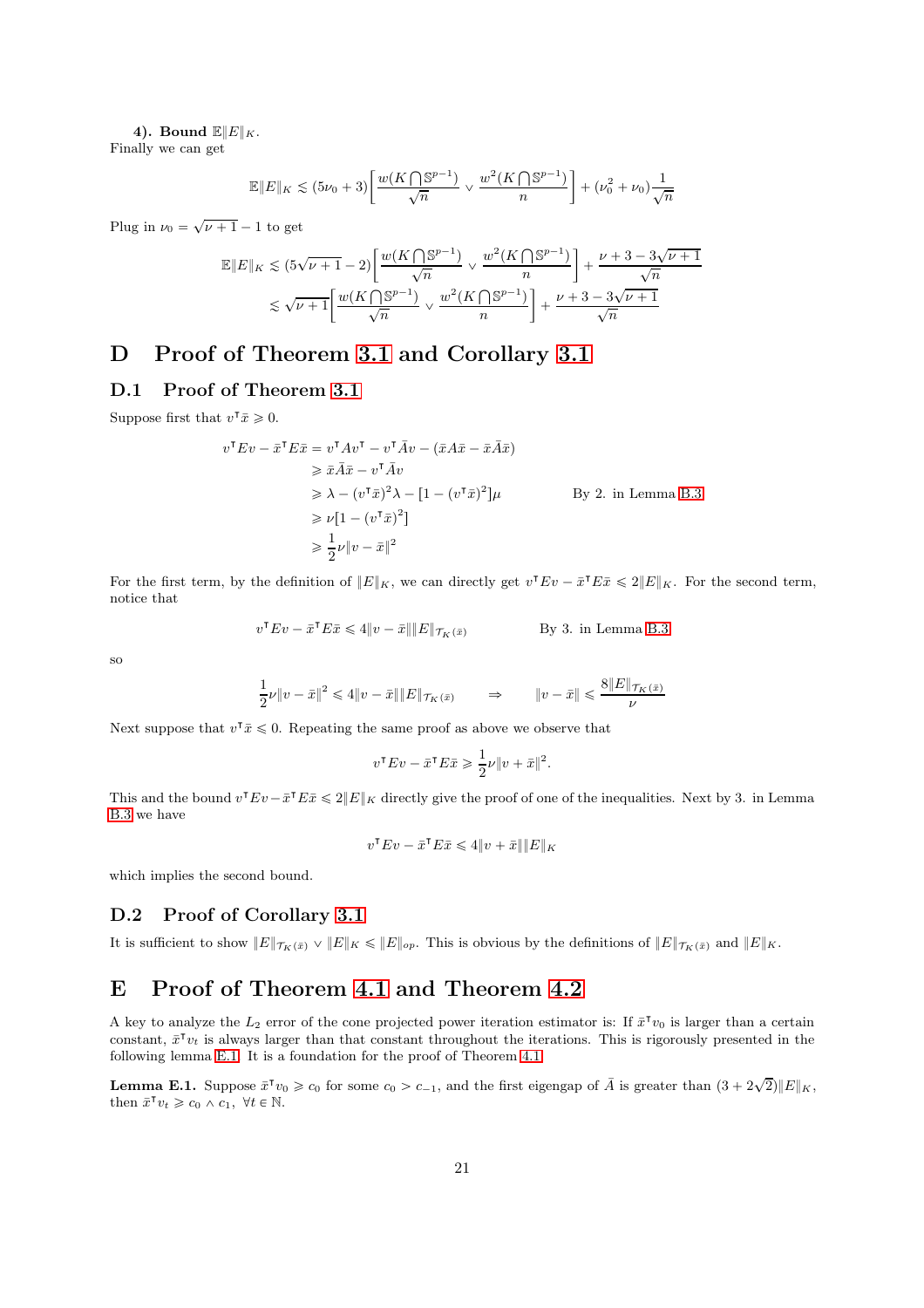*Proof of Lemma [E.1.](#page-20-0)* We prove this result by induction.

Given  $\bar{x}^{\mathsf{T}}v_{t-1} \geqslant c_0$ , if  $\bar{x}^{\mathsf{T}}v_t \geqslant \bar{x}^{\mathsf{T}}v_{t-1}$ , the inequality preserves trivially.

Next suppose that  $\bar{x}^\intercal v_t \leq \bar{x}^\intercal v_{t-1}$ . We first show that  $\bar{x}^\intercal v_t$  is non-negative. We have the identity  $\bar{x}^\intercal v_t =$  $\bar{x}^{\intercal} \Pi_K A v_{t-1}$  $\frac{\bar{x}^T \Pi_K A v_{t-1}}{\|\Pi_K A v_{t-1}\|}$ , so it suffices to show that  $\bar{x}^T \Pi_K A v_{t-1} \geq \bar{x}^T A v_{t-1} \geq \lambda \bar{x}^T v_{t-1} - \|E\|_K \geq 0$ , which holds since  $\bar{x}^T v_{t-1} \geq 0$  $c_0 \wedge c_1 > c_{-1} \geqslant \frac{\|E\|_K}{\lambda}$  (the last inequality is shown in Lemma [B.1\)](#page-15-1).

Next observe the identities,

$$
\bar{x}^{\mathsf{T}}v_t = \frac{\bar{x}^{\mathsf{T}}\Pi_K A v_{t-1}}{\|\Pi_K A v_{t-1}\|} \ge \frac{\bar{x}^{\mathsf{T}} A v_{t-1}}{v_t^{\mathsf{T}} A v_{t-1}} \qquad \text{By Moreau's decomposition and 1. in Lemma B.3}
$$
\n
$$
\ge \frac{\bar{x}^{\mathsf{T}} A v_{t-1}}{v_t^{\mathsf{T}} A v_t} \qquad \text{By 4. in Lemma B.3}
$$
\n
$$
\ge \frac{\bar{x}^{\mathsf{T}} \bar{A} v_{t-1} - \|E\|_K}{v_t^{\mathsf{T}} \bar{A} v_t + \|E\|_K}
$$
\n
$$
\ge \frac{\lambda \bar{x}^{\mathsf{T}} v_{t-1} - \|E\|_K}{(\bar{x}^{\mathsf{T}} v_t)^2 \lambda + [1 - (\bar{x}^{\mathsf{T}} v_t)^2] \mu + \|E\|_K}
$$
\n
$$
\ge \frac{\lambda \bar{x}^{\mathsf{T}} v_{t-1} - \|E\|_K}{\nu(\bar{x}^{\mathsf{T}} v_{t-1}) + \mu + \|E\|_K}
$$
\nBy the condition  $0 \le \bar{x}^{\mathsf{T}} v_t \le \bar{x}^{\mathsf{T}} v_{t-1}$ 

Let  $\alpha = \bar{x}^{\mathsf{T}}v_{t-1}$ , and  $f(y) = \frac{\lambda y - \|E\|_K}{\nu y + \mu + \|E\|_K}$ . Note that the roots of the quadratic equation  $f(y) = y$  are  $c_{-1}$  and  $c_1$ , so that for  $y \in (-\infty, c_{-1}] \cup [c_1, \infty)$ , we have  $y \ge f(y)$ . By the fact that  $\alpha = \bar{x}^\intercal v_{t-1} \ge f(\alpha)$  and  $\alpha \ge c_0 \wedge c_1 > c_{-1}$ , it follows that  $\alpha \geq c_1$ . In addition since  $\bar{x}^\intercal v_t \geq f(\alpha)$ , it is sufficient to show  $f(\alpha) \geq c_0 \wedge c_1$ . Notice that  $f(y)$  is increasing, so  $f(\alpha) \geq f(c_1) = c_1 \geq c_0 \wedge c_1$ . Thus the proof is complete.

### E.1 Proof of Theorem [4.1](#page-6-1)

For the first term, we can start to derive a lower bound and an upper bound of  $\bar{x}^T A v_{t-1}$  based on some inequalities from Lemma [B.3,](#page-16-1)

$$
\bar{x}^{\mathsf{T}} A v_{t-1} = \lambda \bar{x}^{\mathsf{T}} v_{t-1} + \bar{x}^{\mathsf{T}} E v_{t-1} \geq \lambda \bar{x}^{\mathsf{T}} v_{t-1} - \|E\|_{K}
$$
\n
$$
\bar{x}^{\mathsf{T}} A v_{t-1} = \bar{x}^{\mathsf{T}} \Pi_{K} A v_{t-1} + \bar{x}^{\mathsf{T}} \Pi_{K} \wedge v_{t-1} \leq \bar{x}^{\mathsf{T}} \Pi_{K} A v_{t-1} = \|\Pi_{K} A v_{t-1}\| \bar{x}^{\mathsf{T}} v_{t} = (v_{t}^{\mathsf{T}} A v_{t-1}) \bar{x}^{\mathsf{T}} v_{t}
$$

Combine the above two inequalities to get

$$
\lambda \overline{x}^\mathsf{T} v_{t-1} - \|E\|_K \leqslant (v_t^\mathsf{T} A v_{t-1}) \overline{x}^\mathsf{T} v_t = (v_t^\mathsf{T} A v_{t-1}) \overline{x}^\mathsf{T} v_{t-1} + (v_t^\mathsf{T} A v_{t-1}) \overline{x}^\mathsf{T} (v_t - v_{t-1}) \tag{11}
$$

Since  $||v_t - v_{t-1}|| \leq \Delta$ , by Cauchy-Schwartz inequality and the definition of  $||E||_K$ ,

<span id="page-21-0"></span>
$$
(v_t^{\mathsf{T}} A v_{t-1}) \bar{x}^{\mathsf{T}} (v_t - v_{t-1}) \leqslant |v_t^{\mathsf{T}} \bar{A} v_{t-1} + v_t^{\mathsf{T}} E v_{t-1}| \|v_t - v_{t-1}\|
$$
  

$$
\leqslant (\lambda + \|E\|_K)\Delta
$$

Furthermore, with the use of results in Lemma [B.3,](#page-16-1)

$$
(v_t^{\mathsf{T}} A v_{t-1}) \bar{x}^{\mathsf{T}} v_{t-1} = (v_t^{\mathsf{T}} \bar{A} v_{t-1} + v_t^{\mathsf{T}} E v_{t-1}) \bar{x}^{\mathsf{T}} v_{t-1}
$$
  
\n
$$
\leq (v_t^{\mathsf{T}} \bar{A} v_t + (v_{t-1} - v_t)^{\mathsf{T}} \bar{A} v_t + ||E||_K) \bar{x}^{\mathsf{T}} v_{t-1}
$$
  
\n
$$
\leq (v_t^{\mathsf{T}} \bar{A} v_t) \bar{x}^{\mathsf{T}} v_{t-1} + (||v_{t-1} - v_t|| ||\bar{A} v_t|| + ||E||_K) \bar{x}^{\mathsf{T}} v_{t-1}
$$
  
\n
$$
\leq (v_t^{\mathsf{T}} \bar{A} v_t) \bar{x}^{\mathsf{T}} v_{t-1} + (\Delta \lambda + ||E||_K) \bar{x}^{\mathsf{T}} v_{t-1}
$$
  
\n
$$
\leq [\lambda (\bar{x}^{\mathsf{T}} v_t)^2 + \mu (1 - (\bar{x}^{\mathsf{T}} v_t)^2)] \bar{x}^{\mathsf{T}} v_{t-1} + (\Delta \lambda + ||E||_K) \bar{x}^{\mathsf{T}} v_{t-1}
$$

Thus [\(11\)](#page-21-0) becomes

$$
\lambda \bar{x}^\mathsf{T} v_{t-1} - \|E\|_K \leq \left[\lambda (\bar{x}^\mathsf{T} v_t)^2 + \mu \left(1 - (\bar{x}^\mathsf{T} v_t)^2\right)\right] \bar{x}^\mathsf{T} v_{t-1} + \left(\Delta \lambda + \|E\|_K\right) \bar{x}^\mathsf{T} v_{t-1} + \left(\lambda + \|E\|_K\right) \Delta
$$
  
\n
$$
\Rightarrow \quad \nu \left[1 - (\bar{x}^\mathsf{T} v_t)^2\right] \bar{x}^\mathsf{T} v_{t-1} \leq \left(\Delta \lambda + \|E\|_K\right) \bar{x}^\mathsf{T} v_{t-1} + \left(\lambda + \|E\|_K\right) \Delta + \|E\|_K
$$

According to Lemma [E.1,](#page-20-0)  $\bar{x}^{\mathsf{T}} v_t \geq c_0 \wedge c_1 \geq 0$ , so  $1 - (\bar{x}^{\mathsf{T}} v_t)^2 \geq 1 - \bar{x}^{\mathsf{T}} v_t = \frac{1}{2} ||v_t - \bar{x}||^2$ , thus

$$
\frac{\nu}{2} \|v_t - \bar{x}\|^2 \bar{x}^\mathsf{T} v_{t-1} \leq (\Delta \lambda + \|E\|_K) \bar{x}^\mathsf{T} v_{t-1} + (\lambda + \|E\|_K) \Delta + \|E\|_K
$$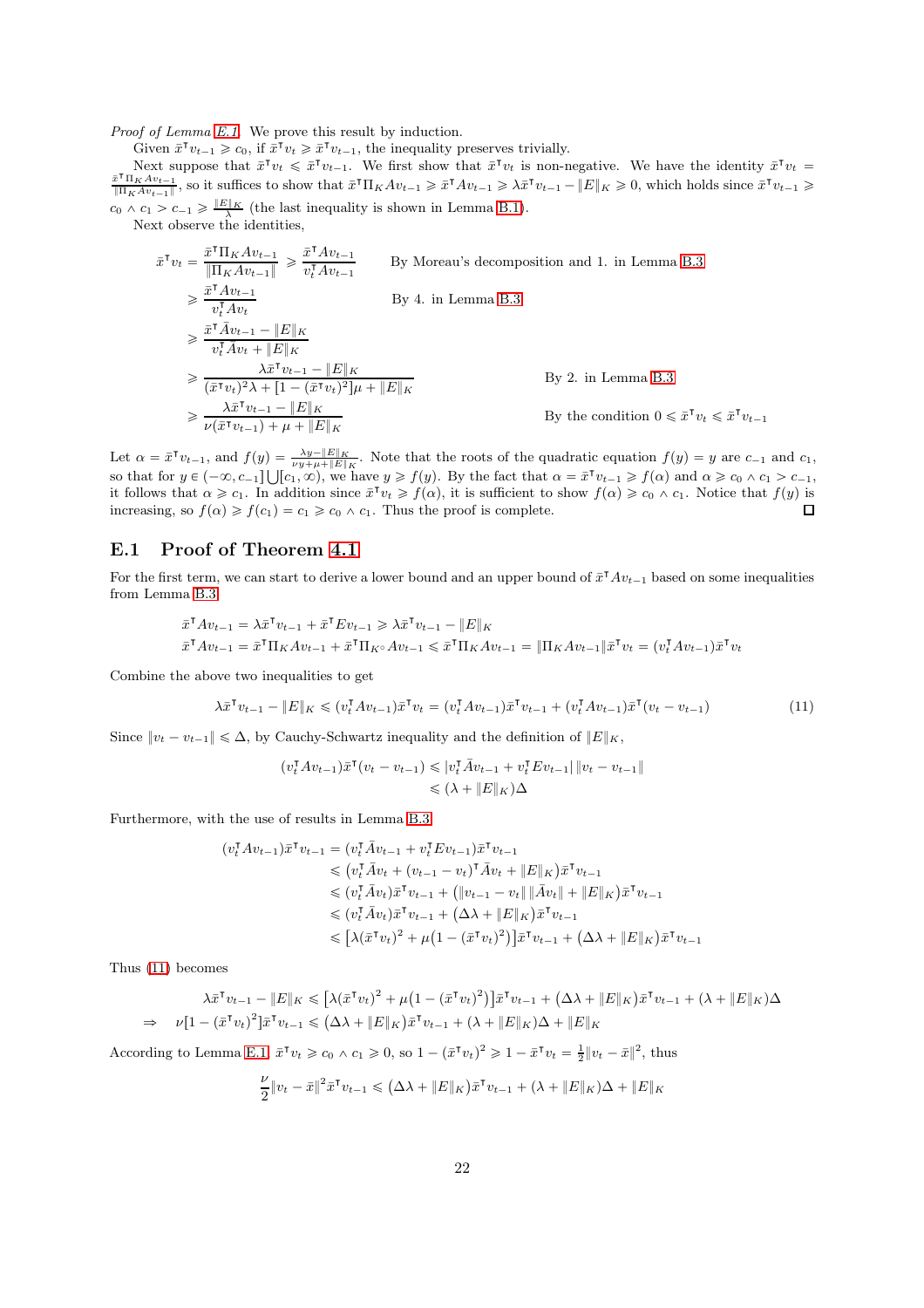Since  $c_0 \wedge c_1 \leq \bar{x}^\intercal v_{t-1} \leq 1$  and  $\Delta \leq \frac{\|E\|_K}{2\lambda} \wedge 1$ ,

<span id="page-22-0"></span>
$$
\frac{\nu}{2} \|v_t - \bar{x}\|^2 (c_0 \wedge c_1) \le (\Delta \lambda + \|E\|_K) + (\lambda + \|E\|_K) \Delta + \|E\|_K
$$
  

$$
\le 4 \|E\|_K
$$
  

$$
\Rightarrow \|v_t - \bar{x}\| \le \sqrt{\frac{8 \|E\|_K}{(c_0 \wedge c_1)\nu}}
$$

For the second part, first to get a lower bound of  $\bar{x}^{\mathsf{T}}Av_{t-1}$ ,

$$
\begin{split}\n\bar{x}^{\mathsf{T}} A v_{t-1} &= \bar{x}^{\mathsf{T}} \bar{A} v_{t-1} + \bar{x}^{\mathsf{T}} E v_{t-1} \\
&= \lambda \bar{x}^{\mathsf{T}} v_{t-1} + \bar{x}^{\mathsf{T}} E v_{t-1} \\
&= \lambda \bar{x}^{\mathsf{T}} v_{t-1} + \bar{x}^{\mathsf{T}} E \bar{x} + (v_{t-1} - \bar{x})^{\mathsf{T}} E (v_{t-1} - \bar{x}) + 2 \bar{x}^{\mathsf{T}} E (v_{t-1} - \bar{x}) \\
&\geq \lambda \bar{x}^{\mathsf{T}} v_{t-1} + \bar{x}^{\mathsf{T}} E \bar{x} - \|v_{t-1} - \bar{x}\|^2 \|E\| \tau_K(\bar{x}) - 2\|v_{t-1} - \bar{x}\| \|E\| \tau_K(\bar{x}) \\
&\geq \lambda \bar{x}^{\mathsf{T}} v_{t-1} + \bar{x}^{\mathsf{T}} E \bar{x} - 4\|v_{t-1} - \bar{x}\| \|E\| \tau_K(\bar{x}) \qquad \text{By the fact } \|v_{t-1} - \bar{x}\| \leq 2 \\
&\geq \lambda \bar{x}^{\mathsf{T}} v_{t-1} + \bar{x}^{\mathsf{T}} E \bar{x} - 4(\|v_t - \bar{x}\| + \Delta) \|E\| \tau_K(\bar{x}) \\
&= \lambda \bar{x}^{\mathsf{T}} v_{t-1} + \bar{x}^{\mathsf{T}} E \bar{x} - 4\|v_t - \bar{x}\| \|E\| \tau_K(\bar{x}) - 4\Delta \|E\| \tau_K(\bar{x})\n\end{split} \tag{12}
$$

And again, use the second and third results in Lemma [B.3](#page-16-1) to get an upper bound of  $\bar{x}^{\text{T}}Av_{t-1}$ ,

$$
\begin{split}\n\bar{x}^{\mathsf{T}} A v_{t-1} &\leq \bar{x}^{\mathsf{T}} \Pi_{K} A v_{t-1} = (v_{t}^{\mathsf{T}} A v_{t-1}) \bar{x}^{\mathsf{T}} v_{t} \\
&\leq (v_{t}^{\mathsf{T}} A v_{t-1}) \bar{x}^{\mathsf{T}} v_{t-1} + (v_{t}^{\mathsf{T}} A v_{t-1}) \| v_{t} - v_{t-1} \| \\
&\leq [v_{t}^{\mathsf{T}} A v_{t} + (v_{t-1} - v_{t})^{\mathsf{T}} A v_{t}] \bar{x}^{\mathsf{T}} v_{t-1} + (v_{t}^{\mathsf{T}} A v_{t-1}) \Delta \\
&= [v_{t}^{\mathsf{T}} \bar{A} v_{t} + v_{t}^{\mathsf{T}} E v_{t} + (v_{t-1} - v_{t})^{\mathsf{T}} A v_{t}] \bar{x}^{\mathsf{T}} v_{t-1} + (v_{t}^{\mathsf{T}} A v_{t-1}) \Delta \\
&\leq \left[ \lambda (\bar{x}^{\mathsf{T}} v_{t})^{2} + \mu (1 - (\bar{x}^{\mathsf{T}} v_{t})^{2}) \right] \bar{x}^{\mathsf{T}} v_{t-1} + \left[ v_{t}^{\mathsf{T}} E v_{t} \right] \bar{x}^{\mathsf{T}} v_{t-1} + \left[ (v_{t-1} - v_{t})^{\mathsf{T}} A v_{t} \right] \bar{x}^{\mathsf{T}} v_{t-1} + (v_{t}^{\mathsf{T}} A v_{t-1}) \Delta \end{split} \tag{13}
$$

Then we bound each term in the RHS of the above inequality. First, by the third result in Lemma [B.3](#page-16-1)

$$
\begin{aligned}\n\left[v_t^{\mathsf{T}} E v_t\right] \bar{x}^{\mathsf{T}} v_{t-1} &= \left[\bar{x}^{\mathsf{T}} E \bar{x} + (v_t - \bar{x})^{\mathsf{T}} E (v_t - \bar{x}) + 2 \bar{x}^{\mathsf{T}} E (v_t - \bar{x})\right] \bar{x}^{\mathsf{T}} v_{t-1} \\
&\leqslant (\bar{x}^{\mathsf{T}} E \bar{x}) \bar{x}^{\mathsf{T}} v_{t-1} + |(v_t - \bar{x})^{\mathsf{T}} E (v_t - \bar{x}) + 2 \bar{x}^{\mathsf{T}} E (v_t - \bar{x})||\bar{x}^{\mathsf{T}} v_{t-1}| \qquad \text{Since } \bar{x}^{\mathsf{T}} v_{t-1} \geq 0 \\
&\leqslant (\bar{x}^{\mathsf{T}} E \bar{x}) \bar{x}^{\mathsf{T}} v_{t-1} + (||v_t - \bar{x}||^2 + 2||v_t - \bar{x}||) \|E\|_{\mathcal{T}_K(\bar{x})} |\bar{x}^{\mathsf{T}} v_{t-1}| \\
&\leqslant (\bar{x}^{\mathsf{T}} E \bar{x}) \bar{x}^{\mathsf{T}} v_{t-1} + 4||v_t - \bar{x}|| \|E\|_{\mathcal{T}_K(\bar{x})} |\bar{x}^{\mathsf{T}} v_{t-1}| \\
&\leqslant (\bar{x}^{\mathsf{T}} E \bar{x}) \bar{x}^{\mathsf{T}} v_{t-1} + 4||v_t - \bar{x}|| \|E\|_{\mathcal{T}_K(\bar{x})}\n\end{aligned} \tag{14}
$$

With some modifications and the Cauchy-Schwartz inequality, the second term can be bounded as

<span id="page-22-2"></span><span id="page-22-1"></span>
$$
\begin{aligned}\n\left[ (v_{t-1} - v_t)^{\mathsf{T}} A v_t \right] \bar{x}^{\mathsf{T}} v_{t-1} &= \left[ (v_{t-1} - v_t)^{\mathsf{T}} \bar{A} v_t + (v_{t-1} - v_t)^{\mathsf{T}} E v_t \right] \bar{x}^{\mathsf{T}} v_{t-1} \\
&\leqslant \left[ \Delta \lambda + |(v_{t-1} - v_t)^{\mathsf{T}} E v_t| \right] |\bar{x}^{\mathsf{T}} v_{t-1}| \\
&\leqslant \Delta \lambda + |(v_{t-1} - \bar{x})^{\mathsf{T}} E v_t| + |(v_t - \bar{x})^{\mathsf{T}} E v_t| \\
&\leqslant \Delta \lambda + |(v_{t-1} - \bar{x})^{\mathsf{T}} E (v_t - \bar{x}) + (v_{t-1} - \bar{x})^{\mathsf{T}} E \bar{x}| \\
&+ |(v_t - \bar{x})^{\mathsf{T}} E (v_t - \bar{x}) + (v_t - \bar{x})^{\mathsf{T}} E \bar{x}| \\
&\leqslant \Delta \lambda + (||v_{t-1} - \bar{x}|| ||v_t - \bar{x}|| \\
&+ ||v_{t-1} - \bar{x}|| ||E||_{\mathcal{T}_K} (\bar{x}) + (||v_t - \bar{x}||^2 + ||v_t - \bar{x}||) ||E||_{\mathcal{T}_K} (\bar{x})\n\end{aligned}
$$

Use the fact that  $||v_t - \bar{x}|| \le 2$  for any t, the above inequality can be written as

<span id="page-22-3"></span>
$$
\begin{split} \left[ (v_{t-1} - v_t)^{\mathsf{T}} A v_t \right] &\bar{x}^{\mathsf{T}} v_{t-1} \leq \Delta \lambda + 3 \| v_{t-1} - \bar{x} \| \| E \|_{\mathcal{T}_K(\bar{x})} + 3 \| v_t - \bar{x} \| \| E \|_{\mathcal{T}_K(\bar{x})} \\ &\leq \Delta \lambda + 3 ( \| v_t - \bar{x} \| + \Delta ) \| E \|_{\mathcal{T}_K(\bar{x})} + 3 \| v_t - \bar{x} \| \| E \|_{\mathcal{T}_K(\bar{x})} \\ &= \Delta \lambda + 3 \Delta \| E \|_{\mathcal{T}_K(\bar{x})} + 6 \| v_t - \bar{x} \| \| E \|_{\mathcal{T}_K(\bar{x})} \end{split} \tag{15}
$$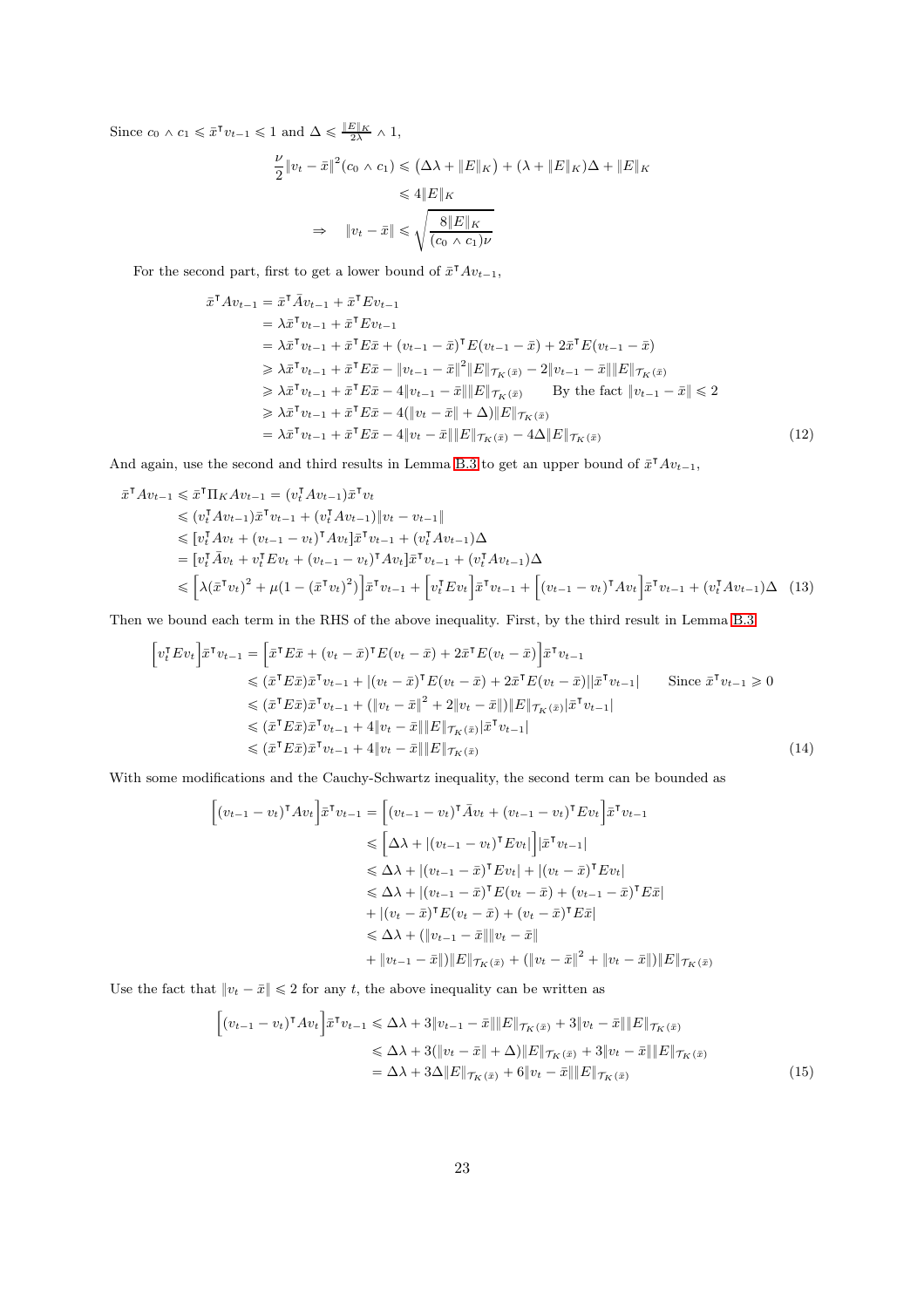For the last term, observe that

$$
(v_t^{\mathsf{T}} A v_{t-1}) \Delta = (v_t^{\mathsf{T}} \bar{A} v_{t-1} + v_t^{\mathsf{T}} E v_{t-1}) \Delta
$$
  
\n
$$
\leq \left[ \lambda + \bar{x}^{\mathsf{T}} E \bar{x} + (v_{t-1} - \bar{x})^{\mathsf{T}} E (v_t - \bar{x}) + \bar{x}^{\mathsf{T}} E (v_{t-1} - \bar{x}) + \bar{x}^{\mathsf{T}} E (v_t - \bar{x}) \right] \Delta
$$
  
\n
$$
= \left[ \lambda + \bar{x}^{\mathsf{T}} E \bar{x} + (\|v_{t-1} - \bar{x}\| \|v_t - \bar{x}\| + \|v_{t-1} - \bar{x}\| + \|v_t - \bar{x}\|) \|E\|_{\mathcal{T}_K(\bar{x})} \right] \Delta
$$

Use the fact that  $||v_t - \bar{x}|| \le 2$  for any t, and  $||v_t - v_{t-1}|| \le \Delta$ , the above inequality can be written as

$$
(v_t^{\mathsf{T}}Av_{t-1})\Delta \leqslant \left[\lambda + \bar{x}^{\mathsf{T}}E\bar{x} + (2\|v_t - \bar{x}\| + \Delta + \|v_t - \bar{x}\| + \|v_t - \bar{x}\|)\|E\|\tau_{K}(\bar{x})\right]\Delta
$$
  
\n
$$
= \left[\lambda + \bar{x}^{\mathsf{T}}E\bar{x} + (4\|v_t - \bar{x}\| + \Delta)\|E\|\tau_{K}(\bar{x})\right]\Delta
$$
  
\n
$$
\leqslant \Delta\lambda + \Delta\|E\|\tau_{K}(\bar{x}) + 4\|E\|\tau_{K}(\bar{x})\|v_t - \bar{x}\| + \Delta^2\|E\|\tau_{K}(\bar{x})
$$
  
\n
$$
\leqslant \Delta\lambda + 2\Delta\|E\|\tau_{K}(\bar{x}) + 4\|E\|\tau_{K}(\bar{x})\|v_t - \bar{x}\|
$$
\n(16)

Combine the inequalities [\(12\)](#page-22-0), [\(13\)](#page-22-1) to get

<span id="page-23-0"></span>
$$
(\lambda - \mu)[1 - (\bar{x}^\mathsf{T} v_t)^2] \bar{x}^\mathsf{T} v_{t-1} + \bar{x}^\mathsf{T} E \bar{x} - 4\|v_t - \bar{x}\| \|E\|_{\mathcal{T}_K(\bar{x})} - 4\Delta \|E\|_{\mathcal{T}_K(\bar{x})} \le
$$

$$
\left[v_t^\mathsf{T} E v_t\right] \bar{x}^\mathsf{T} v_{t-1} + \left[(v_{t-1} - v_t)^\mathsf{T} A v_t\right] \bar{x}^\mathsf{T} v_{t-1} + (v_t^\mathsf{T} A v_{t-1})\Delta
$$

Plug in [\(14\)](#page-22-2), [\(15\)](#page-22-3), [\(16\)](#page-23-0) into the RHS of above inequality to get

$$
(\lambda - \mu)[1 - (\bar{x}^{\mathsf{T}} v_t)^2] \bar{x}^{\mathsf{T}} v_{t-1} + (1 - \bar{x}^{\mathsf{T}} v_{t-1}) \bar{x}^{\mathsf{T}} E \bar{x} \leq 18 \|E\|_{\mathcal{T}_K(\bar{x})} \|v_t - \bar{x}\| + 9\Delta \|E\|_{\mathcal{T}_K(\bar{x})} + 2\Delta\lambda
$$

By the fact that  $1 - \bar{x}^{\mathsf{T}} v_{t-1} = \frac{1}{2} \|v_{t-1} - \bar{x}\|^2 \leq \frac{1}{2} (\Delta + \|v_t - \bar{x}\|^2) = \frac{1}{2} (\Delta^2 + 2\Delta \|v_t - \bar{x}\| + \|v_t - \bar{x}\|^2) \leq \Delta + 2\|v_t - \bar{x}\|$ the above inequality becomes

$$
(\lambda - \mu)[1 - (\bar{x}^{\mathsf{T}} v_t)^2] \bar{x}^{\mathsf{T}} v_{t-1} - (\Delta + 2 \|v_t - \bar{x}\|) \|E\|_{\mathcal{T}_K(\bar{x})} \le 18 \|E\|_{\mathcal{T}_K(\bar{x})} \|v_t - \bar{x}\| + 9\Delta \|E\|_{\mathcal{T}_K(\bar{x})} + 2\Delta\lambda
$$
  
\n
$$
\Rightarrow (\lambda - \mu)[1 - (\bar{x}^{\mathsf{T}} v_t)^2] \bar{x}^{\mathsf{T}} v_{t-1} - 20 \|E\|_{\mathcal{T}_K(\bar{x})} \|v_t - \bar{x}\| - 10\Delta \|E\|_{\mathcal{T}_K(\bar{x})} - 2\Delta\lambda \le 0
$$

Use the fact  $c_0 \wedge c_1 \leq \bar{x}^\intercal v_{t-1} \leq 1$ , and  $\lambda - \mu = \nu$ , the above inequality becomes

$$
\frac{\nu(c_0 \wedge c_1)}{2} \|v_t - \bar{x}\|^2 - 20\|E\|_{\mathcal{T}_K(\bar{x})} \|v_t - \bar{x}\| - 10\Delta \|E\|_{\mathcal{T}_K(\bar{x})} - 2\Delta\lambda \leq 0
$$
\n(17)

The above inequality is a quadratic form of  $||v_t-\bar{x}||$ . The discriminant  $D = (20||E||_{\mathcal{T}_K(\bar{x})})^2 + 4\nu\Delta(c_0 \wedge c_1)(5||E||_{\mathcal{T}_K(\bar{x})}+$  $\lambda \geq 0$ , so there are values of  $||v_t - \bar{x}||$  to make [\(17\)](#page-23-1) hold. By calculating the roots we get

<span id="page-23-1"></span>
$$
||v_t - \bar{x}|| \le \frac{20||E||_{\mathcal{T}_K(\bar{x})} + \sqrt{D}}{\nu(c_0 \wedge c_1)}
$$

Then we need to pick a suitable  $\Delta$  such that  $\sqrt{D}$  is the same order as  $||E||_{\mathcal{T}_{K}(\bar{x})}$ . When  $\Delta \leq \frac{||E||_{\mathcal{T}_{K}(\bar{x})}}{(c_0 \wedge c_1)\nu} \wedge \frac{4||E||_{\mathcal{T}_{K}(\bar{x})}}{(c_0 \wedge c_1)\lambda \nu}$ , we have

$$
20\nu\Delta(c_0 \wedge c_1) \|E\|_{\mathcal{T}_K(\bar{x})} \le 20 \|E\|_{\mathcal{T}_K(\bar{x})}^2
$$

$$
4\lambda\nu\Delta(c_0 \wedge c_1) \le 16 \|E\|_{\mathcal{T}_K(\bar{x})}^2
$$

Thus

$$
D \leq 400 \|E\|_{\mathcal{T}_K(\bar{x})}^2 + 36\|E\|_{\mathcal{T}_K(\bar{x})}^2 \leq (21 \|E\|_{\mathcal{T}_K(\bar{x})})^2
$$

and

$$
\|v_t - \bar x\| \leqslant \frac{20\|E\|_{\mathcal T_K(\bar x)} + \sqrt{D}}{\nu (c_0 \wedge c_1)} \leqslant \frac{41\|E\|_{\mathcal T_K(\bar x)}}{\nu (c_0 \wedge c_1)}
$$

Since the initial vector  $v_0$  satisfies  $v_0^{\mathsf{T}}\bar{x} \geq c_0$ , it is always true that  $v_t^{\mathsf{T}}\bar{x} \geq c_0$ . Thus  $\|v_t - \bar{x}\|$  is always smaller than  $||v_t + \bar{x}||$ . We finally get

$$
\|v_t - \bar{x}\| \wedge \|v_t + \bar{x}\| \le \sqrt{\frac{8\|E\|_K}{(c_0 \wedge c_1)\nu}} \wedge \frac{41\|E\|_{\mathcal{T}_K(\bar{x})}}{(c_0 \wedge c_1)\nu}
$$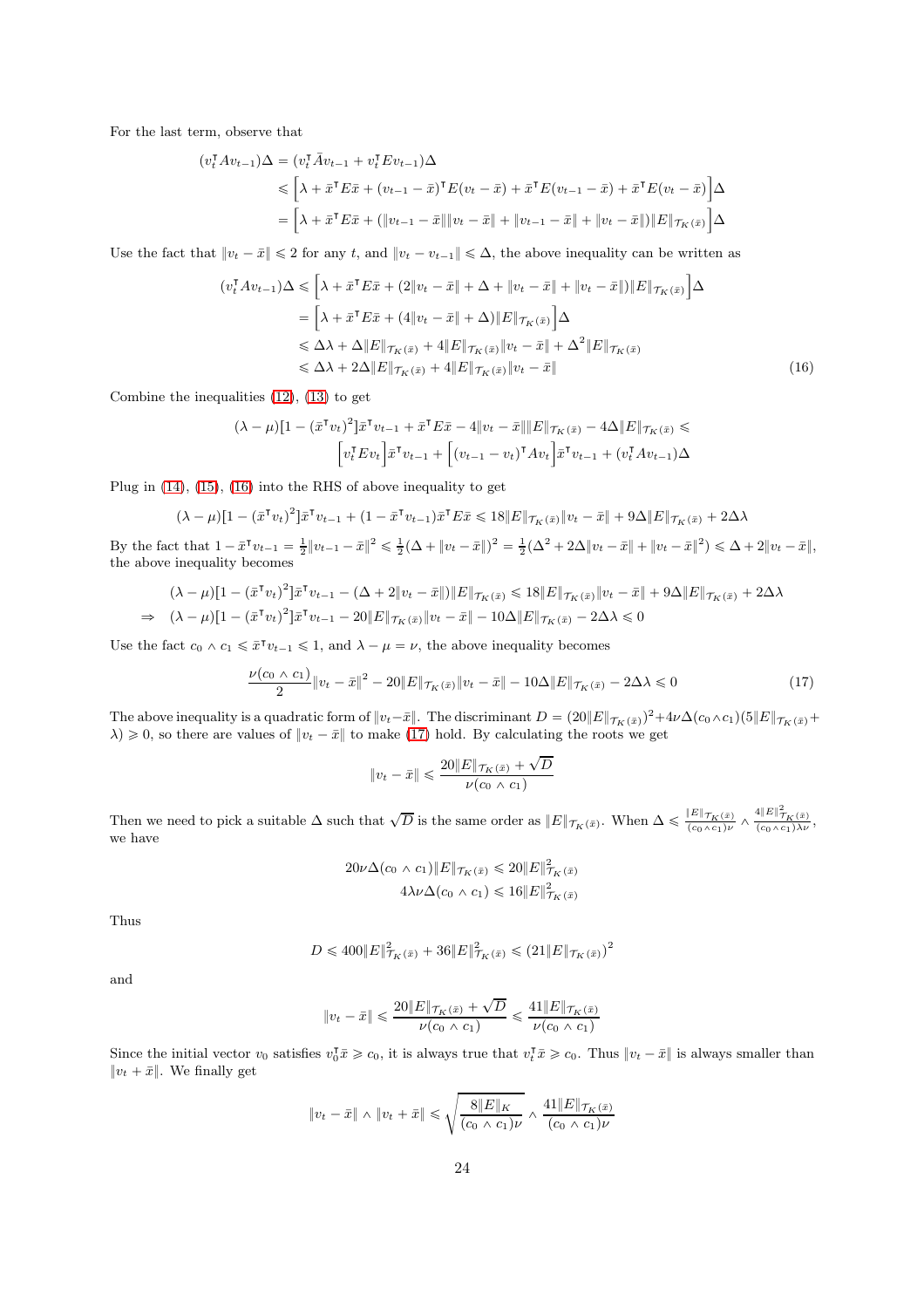### E.2 Proof of Theorem [4.2](#page-7-1)

$$
v_t^{\mathsf{T}} A v_t = v_t^{\mathsf{T}} \bar{A} v_t + v_t^{\mathsf{T}} E v_t \ge \lambda (v_t^{\mathsf{T}} \bar{x})^2 - \|E\|_K
$$
  
\n
$$
\tilde{v}_t^{\mathsf{T}} A \tilde{v}_{\tilde{t}} = \tilde{v}_t^{\mathsf{T}} \bar{A} \tilde{v}_{\tilde{t}} + \tilde{v}_t^{\mathsf{T}} E \tilde{v}_{\tilde{t}}
$$
  
\n
$$
\le \lambda (\tilde{v}_t^{\mathsf{T}} \bar{x})^2 + \mu [1 - (\tilde{v}_t^{\mathsf{T}} \bar{x})^2] + \|E\|_K
$$
 By 2. in Lemma B.3

By the above inequalities, when  $\tilde{v}_t^{\intercal} A \tilde{v}_t \geq v_t^{\intercal} A v_t$ , we have

$$
\lambda(v_t^\mathsf{T} \bar{x})^2 - \|E\|_K \leq \lambda(\tilde{v}_t^\mathsf{T} \bar{x})^2 + \mu[1 - (\tilde{v}_t^\mathsf{T} \bar{x})^2] + \|E\|_K
$$
  
\n
$$
\Rightarrow \lambda(v_t^\mathsf{T} \bar{x})^2 - \lambda - 2\|E\|_K \leq \lambda(\tilde{v}_t^\mathsf{T} \bar{x})^2 - \lambda + \mu[1 - (\tilde{v}_t^\mathsf{T} \bar{x})^2]
$$
  
\n
$$
\Rightarrow (\lambda - \mu)[1 - (\tilde{v}_t^\mathsf{T} \bar{x})^2] \leq \lambda[1 - (v_t^\mathsf{T} \bar{x})^2] + 2\|E\|_K
$$

Notice that

$$
1 - (v_t^{\mathsf{T}} \bar{x})^2 = (1 + v_t^{\mathsf{T}} \bar{x})(1 - v_t^{\mathsf{T}} \bar{x}) \leq 2(1 - v_t^{\mathsf{T}} \bar{x}) = ||v_t - \bar{x}||^2
$$

Thus the previous inequality becomes

$$
\nu[1 - (\tilde{v}_t^{\mathrm{T}}\tilde{x})^2] \le \lambda \|v_t - \tilde{x}\|^2 + 2\|E\|_K
$$
  
\n
$$
\Rightarrow \frac{\nu}{2} \|\tilde{v}_t - \tilde{x}\|^2 \le \lambda \|v_t - \tilde{x}\|^2 + 2\|E\|_K
$$
  
\n
$$
\Rightarrow \|\tilde{v}_t - \tilde{x}\| \wedge \|\tilde{v}_t + \tilde{x}\| \le \sqrt{\frac{2\lambda \|v_t - \tilde{x}\|^2}{\nu} + \frac{4\|E\|_K}{\nu}}
$$
  
\n
$$
\le \sqrt{\frac{2\lambda}{\nu}} \|v_t - \tilde{x}\| + \sqrt{\frac{4\|E\|_K}{\nu}}
$$
\n(18)

By the result 2 and 3 in Lemma [B.3,](#page-16-1) we get

$$
v_t^{\mathsf{T}} A v_t - \bar{x}^{\mathsf{T}} E \bar{x} = v_t^{\mathsf{T}} \bar{A} v_t + v_t^{\mathsf{T}} E v_t - \bar{x}^{\mathsf{T}} E \bar{x} \ge \lambda (v_t^{\mathsf{T}} \bar{x})^2 - 4 \| v_t - \bar{x} \| \| E \| \tau_K(\bar{x})
$$
  
\n
$$
\tilde{v}_t^{\mathsf{T}} A \tilde{v}_t - \bar{x}^{\mathsf{T}} E \bar{x} = \tilde{v}_t^{\mathsf{T}} \bar{A} \tilde{v}_t + \tilde{v}_t^{\mathsf{T}} E \tilde{v}_t - \bar{x}^{\mathsf{T}} E \bar{x}
$$
\n(19)

<span id="page-24-3"></span><span id="page-24-2"></span><span id="page-24-1"></span><span id="page-24-0"></span>
$$
\leq \lambda (\tilde{v}_i^{\mathsf{T}} \bar{x})^2 + \mu [1 - (\tilde{v}_i^{\mathsf{T}} \bar{x})^2] + 4 \|\tilde{v}_i - \bar{x}\| \|E\|_{\mathcal{T}_K(\bar{x})}
$$
\n
$$
\tag{20}
$$

Or 
$$
\leq \lambda (\tilde{v}_i^{\mathsf{T}} \tilde{x})^2 + \mu [1 - (\tilde{v}_i^{\mathsf{T}} \tilde{x})^2] + 4 \|\tilde{v}_i + \tilde{x}\| \|E\|_K
$$
 (21)

If  $\tilde{v}_{\tilde{t}}^{\mathsf{T}} A \tilde{v}_{\tilde{t}} \geq v_t^{\mathsf{T}} A v_t$ , and  $\tilde{v}_{\tilde{t}}^{\mathsf{T}} \tilde{x} \geq 0$  such that  $1 - (\tilde{v}_{\tilde{t}}^{\mathsf{T}} \tilde{x})^2 \geq \frac{1}{2} {\|\tilde{v}_{\tilde{t}} - \tilde{x}\|^2}$ , by [\(19\)](#page-24-0), [\(20\)](#page-24-1) we have

$$
(\lambda - \mu)[1 - (\tilde{v}_t^{\mathsf{T}} \bar{x})^2] - \lambda [1 - (v_t^{\mathsf{T}} \bar{x})^2] - 4\|v_t - \bar{x}\| \|E\|_{\mathcal{T}_K(\bar{x})} - 4\|\tilde{v}_t - \bar{x}\| \|E\|_{\mathcal{T}_K(\bar{x})} \leq 0
$$
  
\n
$$
\Rightarrow \frac{\nu}{2} \|\tilde{v}_t - \bar{x}\|^2 - 4\|\tilde{v}_t - \bar{x}\| \|E\|_{\mathcal{T}_K(\bar{x})} - \lambda [1 - (v_t^{\mathsf{T}} \bar{x})^2] - 4\|v_t - \bar{x}\| \|E\|_{\mathcal{T}_K(\bar{x})} \leq 0
$$

Notice that

$$
1 - (v_t^{\intercal}\bar{x})^2 = (1 + v_t^{\intercal}\bar{x})(1 - v_t^{\intercal}\bar{x}) \leq 2(1 - v_t^{\intercal}\bar{x}) = ||v_t - \bar{x}||^2
$$

Thus the previous inequality becomes

$$
\frac{\nu}{2} \|\tilde{v}_{\tilde{t}} - \bar{x}\|^2 - 4\|E\|\tau_{K}(\bar{x})\|\tilde{v}_{\tilde{t}} - \bar{x}\| - \lambda\|v_t^{\mathsf{T}} - \bar{x}\|^2 - 4\|v_t - \bar{x}\|\|E\|\tau_{K}(\bar{x}) \leq 0
$$

The discriminant  $D = 16||E||^2_{\mathcal{T}_K(\bar{x})} + 2\nu[\lambda||v_t - \bar{x}||^2 + 4|v_t - \bar{x}|| ||E||_{\mathcal{T}_K(\bar{x})}] > 0$ . Thus

$$
\begin{aligned} \|\tilde{v}_{\tilde{t}}-\bar{x}\|&\leqslant\frac{4\|E\|_{\mathcal{T}_{K}(\bar{x})}+\sqrt{D}}{\nu}\\ &\leqslant\frac{8\|E\|_{\mathcal{T}_{K}(\bar{x})}}{\nu}+\sqrt{\frac{2\lambda\|v_{t}-\bar{x}\|^{2}+8\|v_{t}-\bar{x}\|\|E\|_{\mathcal{T}_{K}(\bar{x})}}{\nu}}\end{aligned}
$$

Similarly, if  $\tilde{v}_t^{\mathsf{T}} A \tilde{v}_t \geq v_t^{\mathsf{T}} A v_t$ , and  $\tilde{v}_t^{\mathsf{T}} \tilde{x} \leq 0$  such that  $1 - (\tilde{v}_t^{\mathsf{T}} \tilde{x})^2 \geq \frac{1}{2} {\|\tilde{v}_t + \tilde{x}\|^2}$ , by [\(19\)](#page-24-0), [\(21\)](#page-24-2) we have

$$
\frac{\nu}{2} \|\tilde{v}_{\tilde{t}} + \bar{x}\|^2 - 4\|E\|_K \|\tilde{v}_{\tilde{t}} + \bar{x}\| - \lambda \|v_t^{\intercal} - \bar{x}\|^2 - 4\|v_t - \bar{x}\| \|E\|_{\mathcal{T}_K(\bar{x})} \leq 0
$$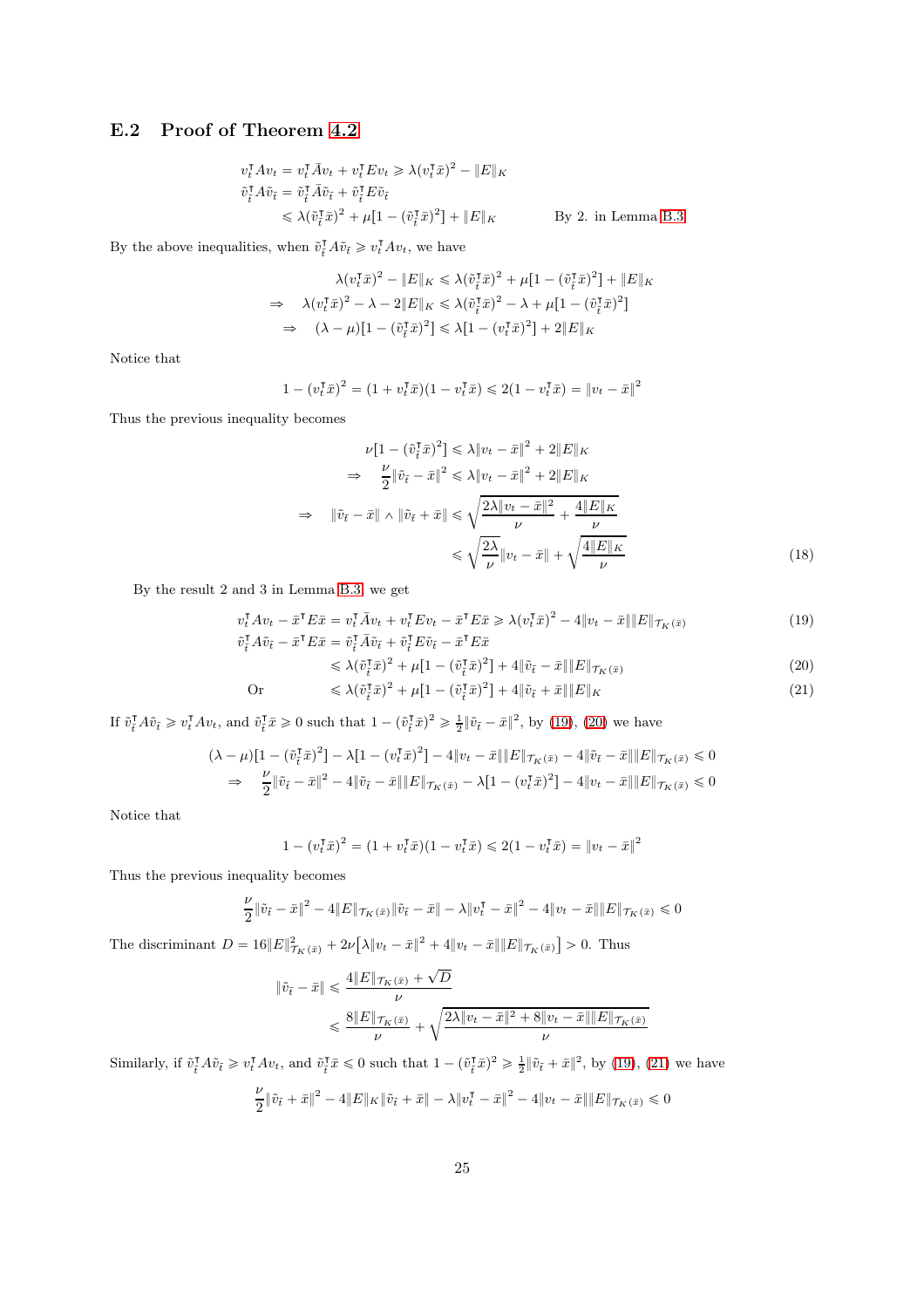The discriminant  $D = 64||E||_K^2 + 2\nu[\lambda||v_t - \bar{x}||^2 + 4|v_t - \bar{x}|| ||E||_{\mathcal{T}_K(\bar{x})}] > 0$ . Thus

$$
\begin{aligned} \|\tilde v_{\tilde t}+\bar x\|\leqslant\frac{4\|E\|_K+\sqrt{D}}{\nu}\\ \leqslant & \frac{8\|E\|_K}{\nu}+\sqrt{\frac{2\lambda\|v_t-\bar x\|^2+8\|v_t-\bar x\|\|E\|\tau_K(\bar x)}}{\nu}\end{aligned}
$$

Thus

$$
\|\tilde{v}_{\tilde{t}} - \bar{x}\| \wedge \|\tilde{v}_{\tilde{t}} + \bar{x}\| \leq \left(\frac{8\|E\|_{K}}{\nu} \vee \frac{8\|E\|_{\mathcal{T}_{K}(\bar{x})}}{\nu}\right) + \sqrt{\frac{2\lambda\|v_{t} - \bar{x}\|^{2} + 8\|v_{t} - \bar{x}\|\|E\|_{\mathcal{T}_{K}(\bar{x})}}{\nu}}\tag{22}
$$

Therefore  $\|\tilde{v}_{\tilde{t}} - \bar{x}\| \wedge \|\tilde{v}_{\tilde{t}} + \bar{x}\|$  is bounded by the minimum of RHS of [\(18\)](#page-24-3) and [\(22\)](#page-25-0).

## F Proof of Theorem [5.1](#page-8-0) and Corollary [5.1](#page-8-1)

In order to prove Theorem [5.1,](#page-8-0) we need to introduce three intermediate results. The first one is about trace of the product of inverse spike matrices, which will be used in calculating the Kullback-Leibler divergence of multivariate Gaussian.

<span id="page-25-1"></span>**Lemma F.1.** If  $||v|| = 1$ ,  $||v'|| = 1$ , for a constant k

$$
\text{tr}\big((I + kv'v'^\mathsf{T})^{-1}(I + kvv^\mathsf{T})\big) = p + \frac{k^2}{k+1}\big[1 - \langle v, v'\rangle^2\big]
$$

*Proof of Lemma [F.1.](#page-25-1)* By the Sherman-Morrison formula,

$$
(I + kv'v'^{\mathsf{T}})^{-1} = I - \frac{k}{k+1}v'v'^{\mathsf{T}}
$$

Thus

$$
\text{tr}((I + kv'v'^\mathsf{T})^{-1}(I + kvv^\mathsf{T})) = \text{tr}((I - \frac{k}{k+1}v'v'^\mathsf{T})(I + kvv^\mathsf{T}))
$$
\n
$$
= \text{tr}(I + kvv^\mathsf{T} - \frac{k}{k+1}v'v'^\mathsf{T} - \frac{k^2}{k+1}v'v'^\mathsf{T}vv^\mathsf{T})
$$
\n
$$
= p + k - \frac{k}{k+1} - \frac{k^2}{k+1}\langle v, v'\rangle^2
$$
\n
$$
= p + \frac{k^2}{k+1}\left[1 - \langle v, v'\rangle^2\right]
$$

<span id="page-25-0"></span>

The second intermediate result Lemma [F.3](#page-25-2) upper bounds the Gaussian complexity of a set in terms of its metric entropy. Gaussian complexity is actually a basic geometric property. Lemma [F.2](#page-25-3) reveals a relation between Gaussian complexity and diameter of a set, which is used in the proof of Lemma [F.3.](#page-25-2)

<span id="page-25-3"></span>**Lemma F.2.** [\(Vershynin, 2018,](#page-34-8) Proposition 7.5.2) (Gaussian Complexity and Diameter) Let  $T \subset \mathbb{R}^p$ , and  $w(T)$ is the Gaussian Complexity of  $T$ . Then

$$
\frac{1}{\sqrt{2\pi}} \leqslant \frac{w(T)}{\text{diam}(T)} \leqslant \frac{\sqrt{p}}{2}
$$

Recall that the  $\epsilon$ -covering number of a set T is the cardinality of the smallest  $\epsilon$ -cover of T, and the logarithm of it is the metric entropy. The  $\epsilon$ -packing number is the cardinality of the largest  $\epsilon$ -packing of T. The  $\epsilon$ -covering and  $\epsilon$ -packing of a set are in the same order [\(Wainwright, 2019](#page-34-1), Lemma 5.1). The following lemma gives upper bound of the Gaussian complexity using a chaining constructed by the covering sets.

<span id="page-25-2"></span>**Lemma F.3. (Variation of Reverse Sudakov's Inequality)** Let T be a subset of  $\mathbb{R}^p$  with finite diameter. Let  $\log N_{\epsilon}$  be the metric entropy of T with respect to  $\epsilon$ , and  $w(T)$  is the Gaussian complexity of T and  $w(T) > 64\sqrt{\log 3}$ . There exists a constant C, such that

$$
w(T) \leqslant 64 \sqrt{\log 3} + C \log p \sup_{\epsilon \geqslant 0, \ N_{\epsilon} \geqslant 4} \epsilon \sqrt{\log N_{\epsilon}}
$$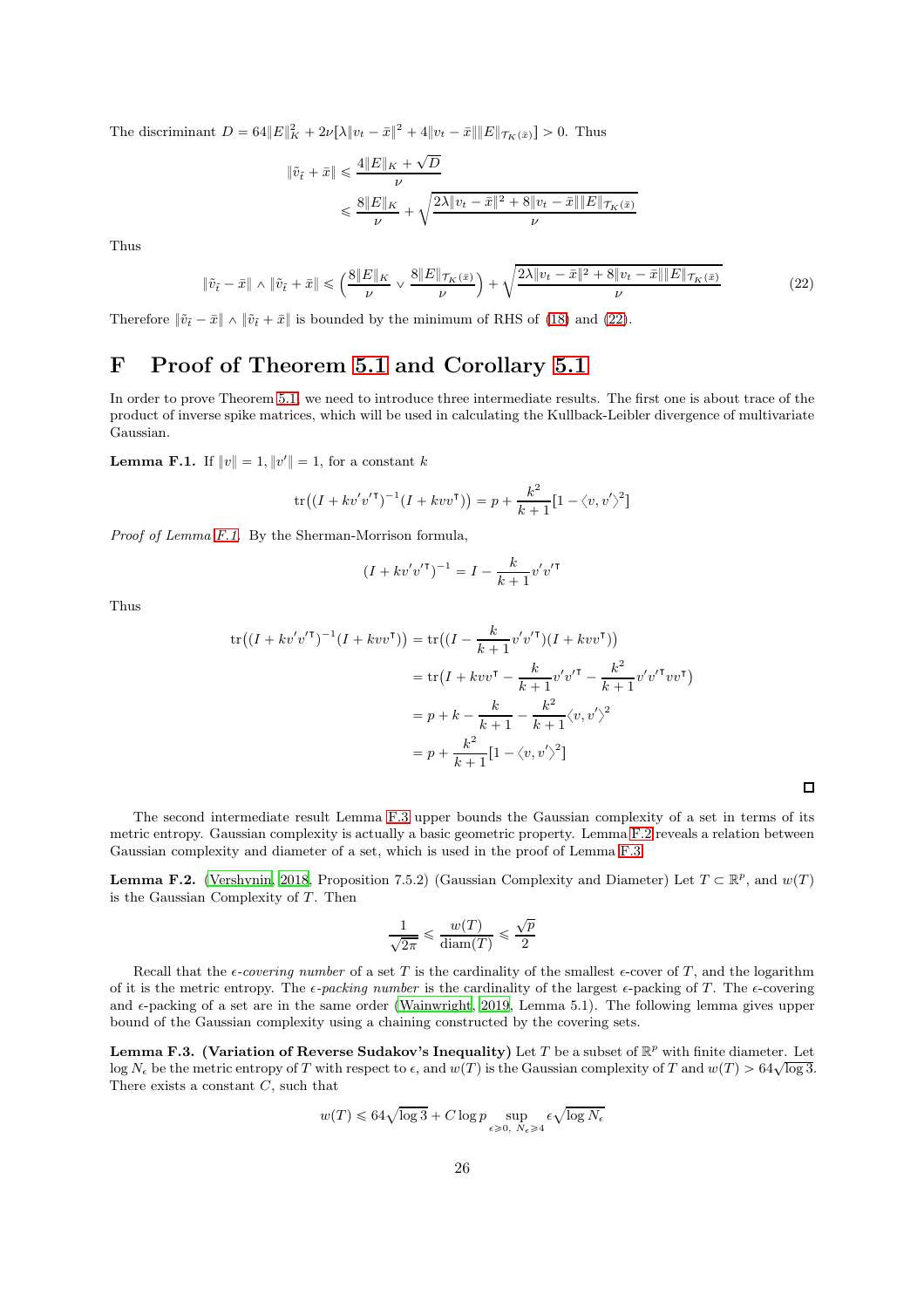*Proof of Lemma [F.3.](#page-25-2)* Let  $X_t = \langle g, t \rangle$  where  $t \in T$ ,  $g \sim \mathcal{N}(0, I_p)$  to be a Gaussian process on T. By definition,  $w(T) = \sup_{t \in K} X_t$ .

1. Construct a chaining  $\{\pi_\nu(t), ..., \pi_n(t)\}$  on T. Let  $\epsilon_i = 2^{-i}$ ,  $i \in \mathbb{Z}$ , and  $\mathcal{T}(T, \epsilon_i)$  is the min  $\epsilon_i$ -covering of T, and  $|\mathcal{T}(T, \epsilon_i)| = N_{\epsilon_i}$ . For any  $t \in T$ , let  $\pi_i(t)$ be a point in  $\mathcal{T}(T, \epsilon_i)$  satisfying  $||t - \pi_i(t)||_2 \leq \epsilon_i$ .

We start with a covering which has only one point. Let  $\nu = \max_{i \in \mathbb{Z}} \{i : \epsilon_i \geq \text{diam}(T)\}\)$ , so  $\mathcal{T}(T, \epsilon_\nu) = \{\pi_\nu(t)\}\$ . Since diam $(T) \leq 2$  we have that  $\nu \geq -1$ . Next we choose n such that  $X_{\pi_n(t)}$  is close enough to  $X_t$ :

<span id="page-26-0"></span>
$$
n = \min_{i \in \mathbb{Z}} \{ i : \frac{1}{2^i} \leqslant \frac{w(T)}{2\sqrt{p}} \}
$$
\n
$$
(23)
$$

Then

$$
X_t - X_{\pi_{\nu}(t)} = \sum_{i=\nu}^{n} (X_{\pi_i(t)} - X_{\pi_{i-1}(t)}) + (X_t - X_{\pi_n(t)})
$$

Since  $\pi_{\nu}(t)$  doesn't depend on t, we have  $\mathbb{E}X_{\pi_{\nu}(t)} = 0$ , thus

$$
w(T) = \mathbb{E} \sup_{t \in T} X_t \le \mathbb{E} \sum_{i=\nu}^{n} \sup_{t \in T} (X_{\pi_i(t)} - X_{\pi_{i-1}(t)}) + \mathbb{E} \sup_{t \in T} (X_t - X_{\pi_n(t)})
$$
(24)

#### 2. Upper bound [\(24\)](#page-26-0) by the properties of chaining.

For a given  $t \in T$ , it is easy to see  $X_{\pi_i(t)} - X_{\pi_{i-1}(t)}$  is a Lipschitz function of standard normal vector with Lipschitz factor  $L = \|\pi_i(t) - \pi_{i-1}(t)\|_2 \leq 2\epsilon_{i-1}$ . Thus

<span id="page-26-1"></span>
$$
X_{\pi_i(t)} - X_{\pi_{i-1}(t)} \sim SG(4\epsilon_{i-1}^2)
$$

The expected maximum of  $N S G(\nu^2)$  random variables is at most  $\nu\sqrt{2 \log N}$  [\(Boucheron et al., 2013](#page-32-20), page 31). We have  $N = N_{\epsilon_i} N_{\epsilon_{i-1}}$ , so that

$$
\mathbb{E} \sup_{t \in T} (X_{\pi_i(t)} - X_{\pi_{i-1}(t)}) \leq 2\epsilon_{i-1} \sqrt{2 \log(N_{\epsilon_i} N_{\epsilon_{i-1}})}
$$
  

$$
\leq 4\epsilon_{i-1} \sqrt{\log N_{\epsilon_i}}
$$
 (25)

For the second term,

$$
\mathbb{E} \sup_{t \in T} (X_t - X_{\pi_n(t)}) = \mathbb{E} \sup_{t \in T} \langle g, t - \pi_n(t) \rangle
$$
  

$$
\leq \epsilon_n \mathbb{E} \|g\|_2
$$
  

$$
\leq \frac{w(T)}{2\sqrt{p}} \sqrt{p} = \frac{1}{2} w(T)
$$
 (26)

Combining [\(24\)](#page-26-0), [\(25\)](#page-26-1), [\(26\)](#page-26-2) get

<span id="page-26-3"></span><span id="page-26-2"></span>
$$
\frac{1}{2}w(T) \leqslant 4\sum_{i=\nu}^{n} \epsilon_{i-1}\sqrt{\log N_{\epsilon_i}}\tag{27}
$$

Notice that  $n - \nu = \mathcal{O}(\log p)$  steps should be sufficient to walk from  $X_{\pi_{\nu}(t)}$  to  $X_t$ :

$$
n - \nu - 1 = \log_2 \frac{\epsilon_{\nu+1}}{\epsilon_n}
$$
  
\n
$$
\leq \log_2 \frac{\text{diam}(T)}{w(T)/4\sqrt{p}}
$$
  
\n
$$
\leq \log_2(4\sqrt{2\pi}\sqrt{p})
$$
  
\n
$$
\leq \log_2(4\sqrt{2\pi}\sqrt{p})
$$
  
\nLemma F.2  
\n
$$
= C \log p
$$

Let  $i^* = \min_{i \in [\nu,n]} \{N_{\epsilon_i} \geq 4\}$ . We can always find such an  $i^*$ , since if all  $N_{\epsilon_i} \leq 3$  by [\(27\)](#page-26-3) we have

$$
\frac{1}{2}w(T) \leq 4\sum_{i=\nu}^{n} \epsilon_{i-1}\sqrt{\log 3} \leq 32\sqrt{\log 3},
$$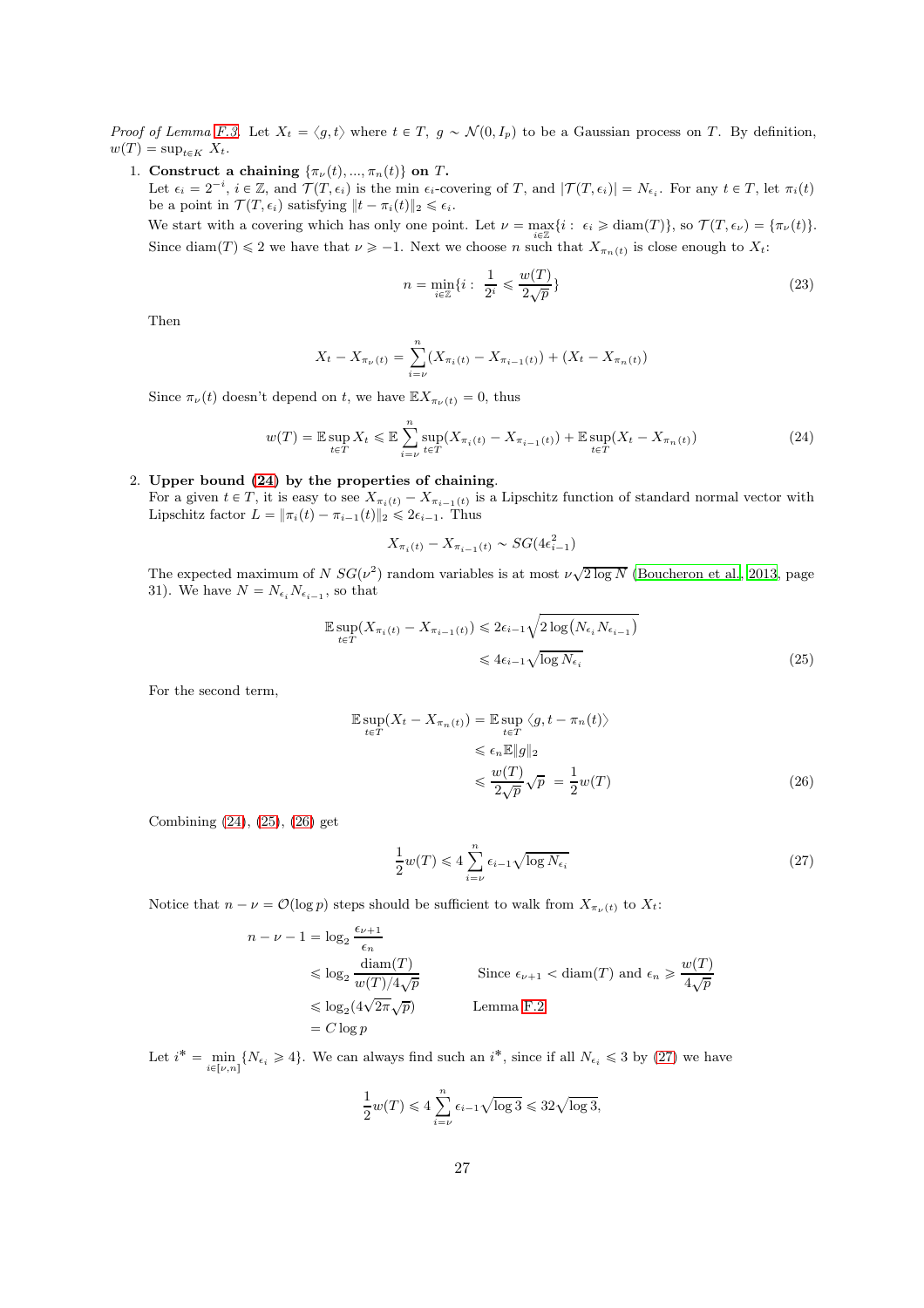where in the last inequality we used the fact that  $\nu \ge -1$ . This is a contradiction with our assumption. With such an  $i^*$  the inequality [\(27\)](#page-26-3) can be written as

$$
\frac{1}{8}w(T) \leq \sum_{i=\nu}^{i^* - 1} 2^{-(i-1)} \sqrt{\log 3} + (n + 1 - i^*) \sup_{\epsilon \geq 0, N_{\epsilon} \geq 4} \epsilon \sqrt{\log N_{\epsilon}}
$$
  

$$
\leq 8\sqrt{\log 3} + C \log p \sup_{\epsilon \geq 0, N_{\epsilon} \geq 4} \epsilon \sqrt{\log N_{\epsilon}}
$$

The last intermediate result we need is the generalized Fano's inequality for multi sample setting. Suppose that we know a random variable Y and want to estimate another random variable X based on Y. Fano's inequality quantifies the estimation uncertainty in terms of the conditional entropy of X on Y [\(Cover and Thomas](#page-32-21), [2012](#page-32-21), Page 37). The generalized Fano's method, derived from the original Fano's inequality, is widely used in statistics literature to provide a lower bound of the estimation error [\(Yu, 1997](#page-34-10), Lemma 3). [Yu \(1997](#page-34-10), Lemma 3) proved the generalized Fano's inequality for a single sample setting. With the same idea, we can get a multi sample version of generalized Fano's method

<span id="page-27-0"></span>**Lemma F.4.** (Generalized Fano's Method) Let  $r \geq 2$  be an integer and let  $\mathcal{M}_r \subset \mathcal{P}$  contain r probability measures indexed by  $j = 1, 2, ..., r$ . Let  $X_1, ..., X_n$  be a collection of i.i.d. random variables with the conditional distribution  $P_j$  when j is given.  $\theta(P_j)$  is a parameter of  $P_j$ , and  $\hat{\theta}$  is an estimation based on the sample  $X_1, ..., X_n$ . The probability measures in  $\mathcal{M}_r$  also satisfy that for all  $j \neq j'$ 

$$
d(\theta(P_j), \theta(P_{j'})) \geq \alpha_r,
$$

and

Then

$$
D(P_j||P_{j'}) \leq \beta_r
$$

$$
\max_{j} \mathbb{E}\big[d(\hat{\theta}, \theta(P_j))\big] \ge \frac{\alpha_r}{2} \left(1 - \frac{n\beta_r + \log 2}{\log r}\right)
$$

Based on the previous three intermediate results, we are able to analyze the lower bound of the  $L_2$  error rate of the eigenvector estimator in spiked covariance model. The lower bound is related to the Gaussian complexity of  $K \bigcap \mathbb{S}^{p-1}$ , where K is the convex cone containing the true eigenvector  $\bar{x}$ .

### F.1 Proof of Theorem [5.1](#page-8-0)

- 1. Let  $\mathcal{P}(K \cap \mathbb{S}^{p-1}, \epsilon)$  be the max  $\epsilon$ -packing of  $K \cap \mathbb{S}^{p-1}$  such that for any  $v_i, v_j \in \mathcal{P}(K \cap \mathbb{S}^{p-1}, \epsilon)$  and  $v_i \neq v_j$ we have  $||v_i - v_j|| \ge \epsilon$ . Let the  $\epsilon$ -packing number be  $M_{\epsilon} = |\mathcal{P}(K \cap \mathbb{S}^{p-1}, \epsilon)|$ .
- 2. Let  $P_v = \mathcal{N}(0, I + \nu vv^{\mathsf{T}})$ . By Lemma [F.1,](#page-25-1) the Kullback-Leibler distance between  $P_{v_i}$  and  $P_{v_j}$  for any  $v_i, v_j \in \mathcal{P}(K \cap \mathbb{S}^{p-1})$  and  $v_i \neq v_j$  is

$$
D(P_{v_i} \| P_{v_j}) = \frac{1}{2} \Big[ tr((I + \nu v_j v_j^{\mathsf{T}})^{-1} (I + \nu v_i v_i^{\mathsf{T}})) - p \Big]
$$
  
= 
$$
\frac{\nu^2}{2(\nu + 1)} [1 - \langle v_i, v_j \rangle^2] := D
$$

3. By Lemma [F.4,](#page-27-0) and  $D = \frac{\nu^2}{2(\nu + 1)}$  $\frac{\nu^2}{2(\nu+1)} [1 - \langle v_i, v_j \rangle^2] \leq \frac{\nu^2}{2(\nu+1)} \leq \frac{\nu \wedge \nu^2}{2}$  $\frac{\sqrt{\nu^2}}{2}$ , we have

$$
\begin{aligned} \inf_{\hat{v}}\max_{v_j\in\mathcal{P}(K\bigcap\mathbb{S}^{p-1},\epsilon)}\mathbb{E}\|\hat{v}-v_j\|&\geqslant\frac{\epsilon}{2}\big(1-\frac{nD+\log2}{\log M_\epsilon}\big)\\ &\gtrsim\frac{\epsilon}{2}\big(1-\frac{n(\nu\wedge\nu^2)}{2\log M_\epsilon}-\frac{\log2}{\log M_\epsilon}\big) \end{aligned}
$$

Let  $N_{\epsilon}$  be the  $\epsilon$ -covering number of set  $K \bigcap \mathbb{S}^{p-1}$ . By the fact  $N_{\epsilon} \leq M_{\epsilon}$  [\(Wainwright](#page-34-1), [2019](#page-34-1), Lemma 5.1), the above inequality becomes

<span id="page-27-1"></span>
$$
\inf_{\hat{v}} \max_{v_j \in \mathcal{P}(K \cap \mathbb{S}^{p-1}, \epsilon)} \mathbb{E} \|\hat{v} - v_j\| \gtrsim \frac{\epsilon}{2} \left(1 - \frac{n(\nu \wedge \nu^2)}{2 \log N_{\epsilon}} - \frac{\log 2}{\log N_{\epsilon}}\right) \tag{28}
$$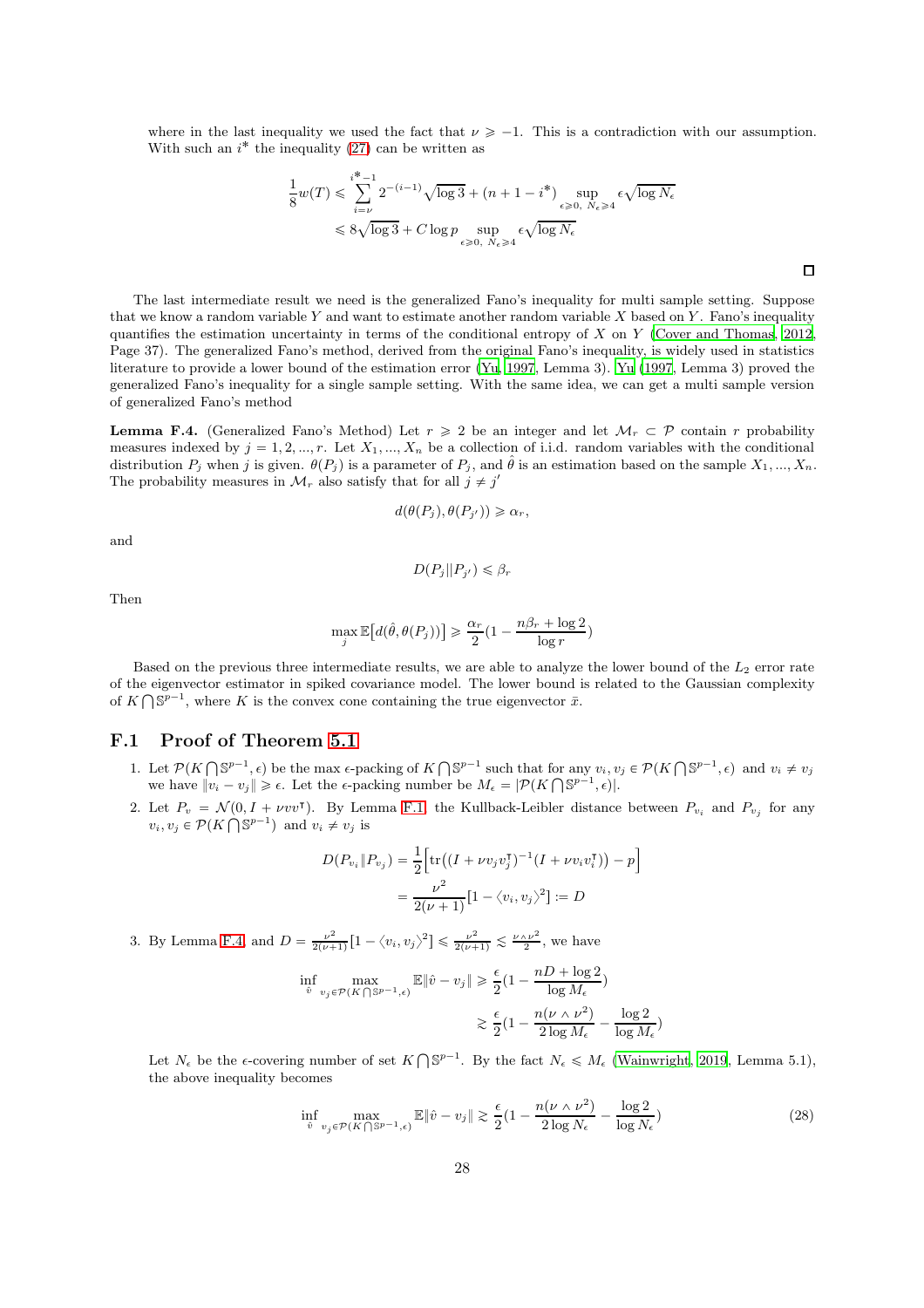4. Let  $\epsilon^* = \arg \max_{\epsilon \geq 0, N_{\epsilon} \geq 4}$  $\epsilon \sqrt{\log N_{\epsilon}}$ . By Lemma [F.3,](#page-25-2) when  $w(K \cap \mathbb{S}^{p-1}) \ge 64\sqrt{\log 3}$ , there exists  $C_1 > 0$  such that

$$
\epsilon^* \geqslant \frac{w(K \bigcap \mathbb{S}^{p-1})}{C_1 \log p \sqrt{\log N_{\epsilon^*}}} \tag{29}
$$

Plug in  $\epsilon = \epsilon^*$  into [\(28\)](#page-27-1). Notice that  $N_{\epsilon^*} \ge 4$  so  $\frac{\log 2}{\log N_{\epsilon^*}} \le \frac{1}{2}$ , we get

$$
\inf_{\hat{v}}\max_{v_j\in\mathcal{P}(K\bigcap\mathbb{S}^{p-1},\epsilon^{\boldsymbol{*}})}\mathbb{E}\|\hat{v}-v_j\|\gtrsim \frac{\epsilon^{\boldsymbol{*}}}{2}(\frac{1}{2}-\frac{n(\nu\wedge \nu^2)}{2\log N_\epsilon^{\boldsymbol{*}}})
$$

Pick  $n(\nu \wedge \nu^2) = \log N_{\epsilon^*}/2$ . Then we have

$$
\frac{n(\nu \wedge \nu^2)}{2\log N_{\epsilon^*}} = \frac{1}{4}
$$

<span id="page-28-0"></span>,

and the lower bound becomes

$$
\inf_{\hat{v}} \max_{v_j \in \mathcal{P}(K \cap \mathbb{S}^{p-1}, \epsilon^*)} \mathbb{E} \|\hat{v} - v_j\| \gtrsim \frac{\epsilon^*}{8}
$$

Plug in [\(29\)](#page-28-0) to get

$$
\inf_{\hat{v}}\max_{v_j\in\mathcal{P}(K\bigcap\mathbb{S}^{p-1},\epsilon^{\boldsymbol{*}})}\mathbb{E}\|\hat{v}-v_j\|\gtrsim \frac{1}{8C_1}\frac{w(K\bigcap\mathbb{S}^{p-1})}{\log p\sqrt{\log N_\epsilon\boldsymbol{*}}}
$$

By  $\log N_{\epsilon^*} = 2n(\nu \wedge \nu^2)$ , the lower bound becomes

$$
\inf_{\hat{v}} \max_{v_j \in \mathcal{P}(K \cap \mathbb{S}^{p-1}, \epsilon^*)} \mathbb{E} \|\hat{v} - v_j\| \gtrsim \frac{1}{16C_1} \frac{w(K \cap \mathbb{S}^{p-1})}{\log p \sqrt{n(\nu \wedge \nu^2)}}
$$

and we finally get

$$
\inf_{\hat{v}}\sup_{\bar{x}\in K\bigcap \mathbb{S}^{p-1}}\mathbb{E}\|\hat{v}-\bar{x}\|\geqslant \inf_{\hat{v}}\max_{v_j\in \mathcal{P}(K\bigcap \mathbb{S}^{p-1},\epsilon^{\boldsymbol{*}}\big)}\mathbb{E}\|\hat{v}-v_j\|\gtrsim \frac{w(K\bigcap \mathbb{S}^{p-1})}{\log p(\nu\wedge \sqrt{\nu})\sqrt{n}}
$$

Finally we show the last implication of the theorem. By Sudakov's inequality [\(Vershynin](#page-34-8), [2018](#page-34-8), Theorem 8.1.13),  $\log N_{\epsilon^*} \lesssim (\frac{w(K \cap \mathbb{S}^{p-1})^2}{\epsilon^*})^2$ , and in the proof of Lemma [F.3](#page-25-2) we showed  $\epsilon^* \geq \frac{w(K \cap \mathbb{S}^{p-1})}{4\sqrt{p}}$ . Thus  $\log N_{\epsilon^*} \lesssim 16p$ , and the theorem follows.

### F.2 Proof of Corollary [5.1](#page-8-1)

Based on the proof of Theorem [5.1,](#page-8-0) if we find a set  $K' \subseteq K$  such that all vector pairs in K' have a positive dot product, the packing set we choose would become  $\mathcal{P}(K' \cap \mathbb{S}^{p-1}, \epsilon)$ . The consequent proofs are the same as that of Theorem [5.1.](#page-8-0) Since all vector pairs in  $K'$  have positive dot product, finally we get

$$
\inf_{\hat{v}} \sup_{\bar{x}\in K\bigcap \mathbb{S}^{p-1}} \mathbb{E}\|\hat{v}-\bar{x}\| \wedge \|\hat{v}-\bar{x}\| = \inf_{\hat{v}} \sup_{\bar{x}\in K\bigcap \mathbb{S}^{p-1}} \mathbb{E}\|\hat{v}-\bar{x}\| \gtrsim \frac{w(K'\bigcap \mathbb{S}^{p-1})}{\log p(\nu \wedge \sqrt{\nu})\sqrt{n}}
$$

## G Proof of Lemma [5.1](#page-8-2)

*Proof.* By the definition  $w(K^+ \bigcap \mathbb{S}^{p-1}) = \mathbb{E} \sup_{t \in K^+ \bigcap \mathbb{S}^{p-1}} \langle g, t \rangle$ , where  $g \sim \mathcal{N}(0, I_p)$ . This is equivalent with

$$
\mathbb{E}\sup_{t\in\mathbb{S}^{p-1}}\langle g',t\rangle
$$

where the distribution of each  $g'_i$  is a mixture of a folded standard normal and constant zero  $\mathbb{P}(g'_i = |Z|)$  $\frac{1}{2}$  and  $\mathbb{P}(g_i'=0)=\frac{1}{2}$ . For a standard normal random variable Z the following tail bound holds

$$
\mathbb{P}[Z > t] = \frac{1}{\sqrt{2\pi}} \int_{t}^{+\infty} e^{-\frac{x^{2}}{2}} dx
$$
  
=  $\frac{1}{\sqrt{2\pi}} \int_{0}^{\infty} e^{-\frac{(t+y)^{2}}{2}} dy$   
 $\leq \frac{1}{\sqrt{2\pi}} e^{-\frac{t^{2}}{2}} \int_{0}^{\infty} e^{-ty} dy = \frac{1}{\sqrt{2\pi}} \frac{1}{t} e^{-\frac{t^{2}}{2}}$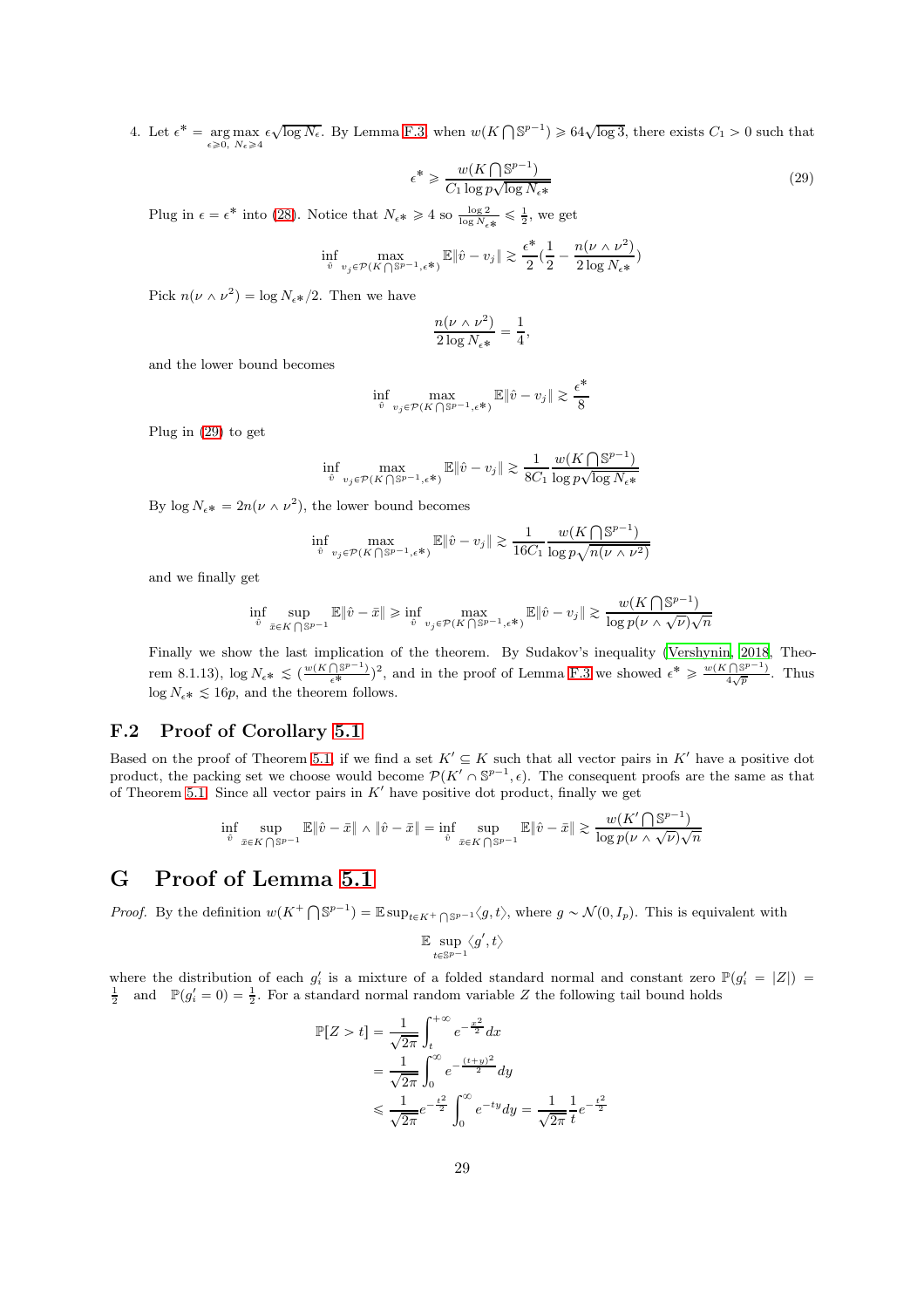When  $t \geq 1$ , the above bound reduce to  $\mathbb{P}[Z > t] \leqslant e^{-\frac{t^2}{2}}$ ; when  $t < 1$ , we always have  $\mathbb{P}[Z > t] \leqslant 2e^{-\frac{t^2}{2}}$ . Thus  $\mathbb{P}[Z > t] \leq 2e^{-\frac{t^2}{2}}$  for  $t > 0$ . Since  $\mathbb{P}[|g_i| \geq t] = \mathbb{P}[g_i \geq t] = \frac{1}{2}\mathbb{P}[|Z| > t] = \mathbb{P}[Z > t]$ , we have

$$
\mathbb{P}[|g_i| \geq t] \leq 2\exp\left(-t^2/2\right)
$$

By the definition of sub-Gaussian in terms of Orlicz norm [\(Vershynin, 2018](#page-34-8), (2.14)), the above inequality implies that  $g'_i$  is sub-Gaussian with  $||g'_i||_{\psi_2} = C$ , where C is an absolute constant. And since  $\mathbb{E}(g'_i)^2 = \frac{1}{2}$ , we have  $\sqrt{2}||g'|| - \sqrt{p}$  is also a sub-Gaussian random variable satisfying [\(Vershynin, 2018,](#page-34-8) Theorem 3.1.1):

$$
\mathbb{P}\Big[\big|\|g'\|-\sqrt{\frac{p}{2}}\big|\geqslant t\Big]\leqslant 2\exp\big({-C_2t^2}/{\|g_i'\|_{\psi_2}^4}\big)=2\exp\big({-C_2t^2}/{C^4}\big)
$$

where  $C_2$  is an absolute constant. A simple integral shows that

$$
\mathbb{E}\left|\|g'\| - \sqrt{\frac{p}{2}}\right| \leq \int_0^\infty \mathbb{P}\left[\|g'\| - \sqrt{\frac{p}{2}}\right] \geq t\right] dt
$$
  

$$
\leq \int_0^\infty 2\exp(-C_2t^2/C^4)dt
$$
  

$$
= C^2\sqrt{\pi/C_2}
$$

so that

$$
\mathbb{E}\|g'\| \asymp \sqrt{p}
$$

And then

$$
w(K^+ \bigcap \mathbb{S}^{p-1}) = \mathbb{E} \sup_{t \in \mathbb{S}^{p-1}} \langle g', t \rangle = \mathbb{E} \| g' \|_2 \asymp \sqrt{p}
$$

## H Proof of Proposition [5.1](#page-9-2)

Now we construct a special example of monotone cone to calculate the lower bound of  $L_2$  error rate. This example  $K_2$  consists of vectors having three constant pieces. And the pairwise distance between vectors in  $K_2$  is always greater than  $\sqrt{2}\epsilon$ .

<span id="page-29-0"></span>**Example 1.** Let  $K_2 = \{a_i\}_{i=0}^{p-2}$  be a subset of  $\mathbb{R}^p$  where

$$
a_i = \left( \underbrace{0,..,0}_{i}, \underbrace{\frac{\epsilon}{\sqrt{p-1-i}},...,\frac{\epsilon}{\sqrt{p-1-i}}}_{p-1-i}, \sqrt{1-\epsilon^2} \right)
$$

Before investigating the lower bound, we need to introduce a result which tells the order of metric entropy of  $K<sub>2</sub>$ .

<span id="page-29-1"></span>**Lemma H.1.** For a monotone cone  $K_2$  as defined in Example [1,](#page-29-0) the cardinality of the maximum  $\frac{\epsilon}{2}$ -packing set is of order  $\mathcal{O}(\log p)$ .

*Proof of Lemma [H.1.](#page-29-1)* With out loss of generality, let  $i' > i$ .

$$
||a_i - a_{i'}||^2 = 2 - 2a_i^T a_{i'}
$$
  
=  $2 - 2[e^2 \frac{\sqrt{p-1-i'}}{\sqrt{p-1-i}} + 1 - e^2]$   
=  $2e^2 \left[\frac{p-1-i-\sqrt{p-1-i}}{\sqrt{p-1-i}}\right]$   
 $\ge \frac{2e^2(i'-i)}{p-1-i}$ 

To let  $||a_i - a_{i'}|| \ge \frac{\epsilon}{2}$ , we need  $\frac{i'-i}{p-1-i} \ge \frac{1}{8} \implies i' \ge \frac{1}{8}(p-1) + \frac{7}{8}i$ .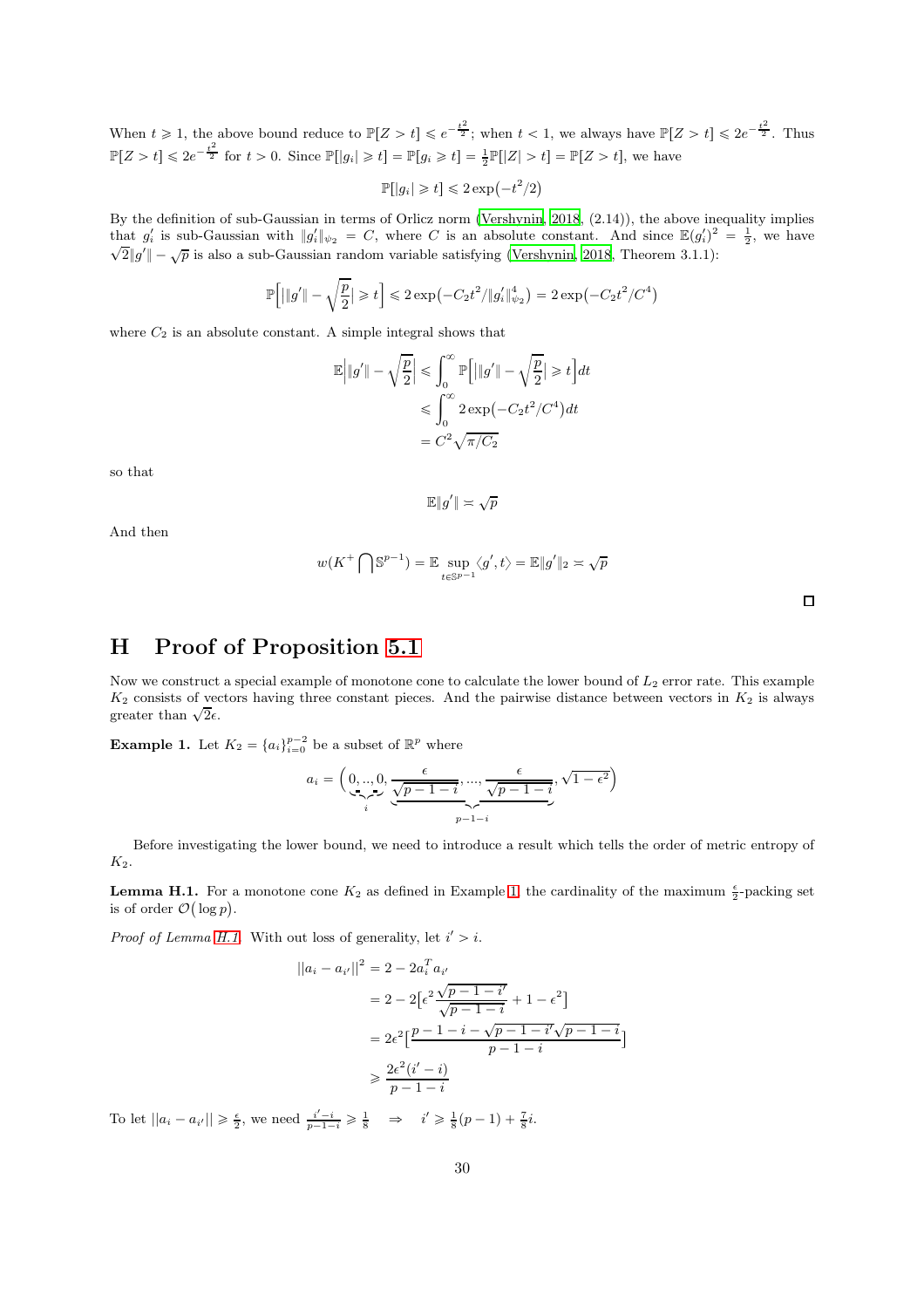Thus the max  $\frac{\epsilon}{2}$ -packing  $\{a_{c_k}\}_{k=0}^n$  can be constructed by a sequence  $S_c = \{c_k\}_{k=0}^n$  where

$$
c_0 = 0
$$
  

$$
c_{k+1} = \left\lceil \frac{1}{8}(p-1) + \frac{7}{8}c_k \right\rceil
$$
  

$$
c_n \leqslant p-2
$$
  

$$
\frac{(p-2) - c_n}{p-1 - c_n} < \frac{1}{8} \Rightarrow c_n \geqslant p - \frac{15}{7}
$$

#### • Lower bound of  $|S_c|$ :

In order to get a lower bound of  $|S_c|$ , construct another sequence  $S_b = \{b_k\}_{k=0}^m$  such that

$$
b_0 = 0
$$
  

$$
b_{k+1} = \frac{1}{8}(p-1) + \frac{7}{8}b_k + 1
$$
  

$$
b_m \ge p - \frac{15}{7}
$$

It is easy to see  $|S_b| = |S_c|$  since  $c_k \leq b_k$  for all k.

Furthermore one can get  $b_{k+2} - b_{k+1} = \frac{7}{8} (b_{k+1} - b_k)$  from the above equations. Then

$$
b_m = (b_m - b_{m-1}) + \dots + (b_1 - b_0)
$$
  
=  $(b_1 - b_0)(\frac{7}{8})^{m-1} + \dots + (b_1 - b_0)(\frac{7}{8}) + (b_1 - b_0)$   
=  $(\frac{1}{8}p + \frac{7}{8})[(\frac{7}{8})^0 + (\frac{7}{8})^1 + \dots + (\frac{7}{8})^{m-1}]$   
=  $(p + 7)[1 - (\frac{7}{8})^m]$ 

Notice that  $b_m \geqslant p - \frac{15}{7}$  is required. Thus

$$
b_m = (p+7)[1 - (\frac{7}{8})^m] \ge p - \frac{15}{7} \qquad \Rightarrow \qquad m \ge \frac{\log(p+7)}{\log\frac{8}{7}} - \frac{\log(\frac{15}{7} + 7)}{\log\frac{8}{7}}
$$

Therefore  $|S_c| = |S_b| = \mathcal{O}(\log p)$ .

• Upper bound of  $|S_c|$ :

In order to get an upper bound of  $|S_c|$ , construct another sequence  $S_d = \{d_k\}_{k=0}^l$  such that

$$
d_0 = 0
$$
  

$$
d_{k+1} = \frac{1}{8}(p-1) + \frac{7}{8}d_k
$$
  

$$
d_l \leq p-2
$$

It is easy to see  $|S_d| = |S_c|$  since  $c_k \geq d_k$  for all k.

Similar as the proof of lower bound of  $|S_c|$ , from  $d_{k+1} = \frac{1}{8}(p-1) + \frac{7}{8}d_k$  we derive the expression of  $d_l$  as

$$
d_l = (p+7)[1 - (\frac{7}{8})^l]
$$

By  $d_l \leqslant p - 2$  we have

$$
d_l = (p+7)\left[1 - \left(\frac{7}{8}\right)^l\right] \leqslant p-2 \qquad \Rightarrow \qquad l \leqslant \frac{\log(p+7)}{\log\frac{8}{7}} + \frac{\log 9}{\log\frac{8}{7}}
$$

Therefore  $|S_c| = |S_d| = \mathcal{O}(\log p)$ .

 $\Box$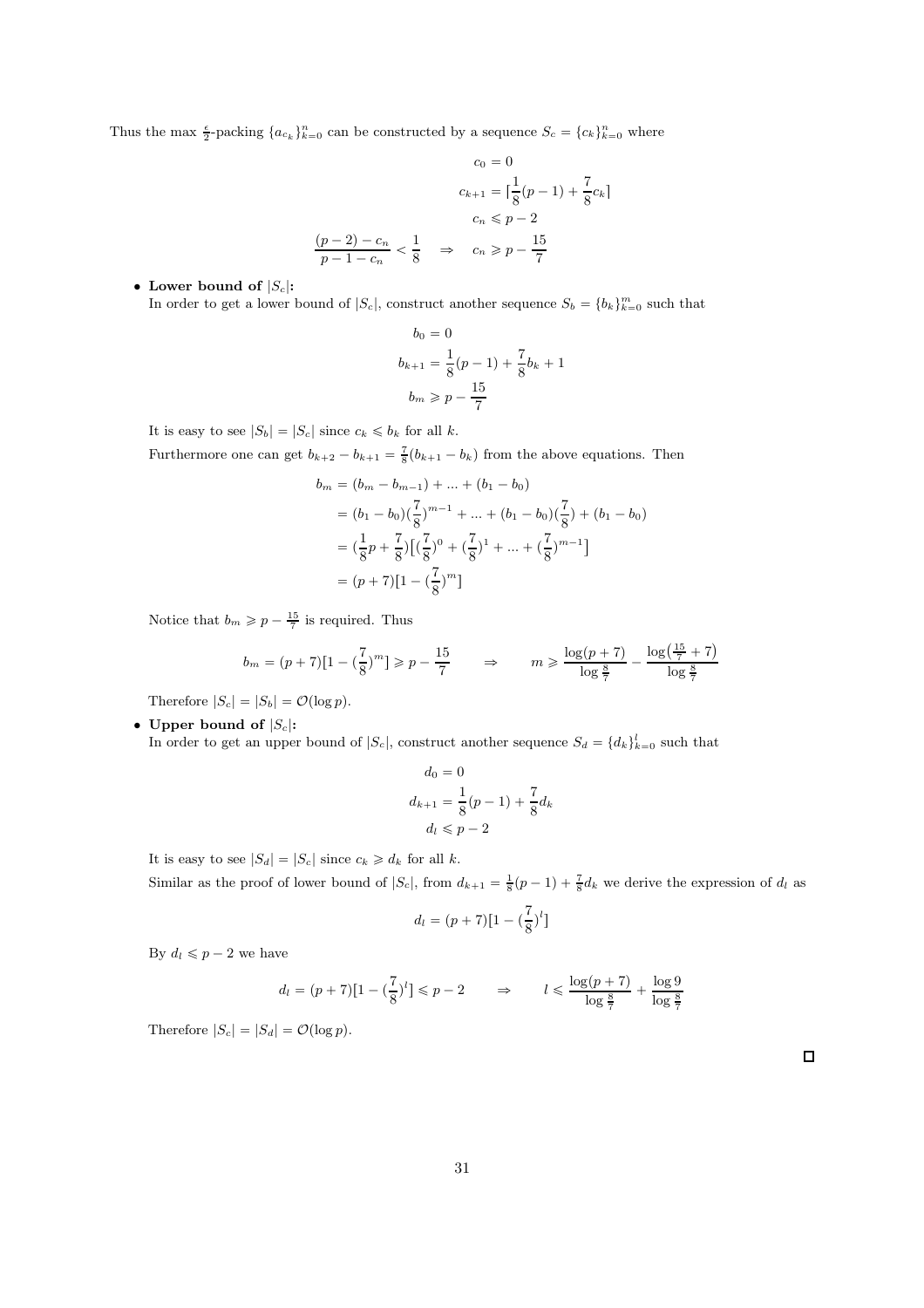### H.1 Proof of Proposition [5.1](#page-9-2)

Let  $\mathcal{P}(K_2, \frac{\epsilon}{2})$  be the max  $\frac{\epsilon}{2}$ -packing of  $K_2$ , and  $M_{\frac{\epsilon}{2}} = |\mathcal{P}(K_2, \frac{\epsilon}{2})|$ . Define a distance function  $d(v, v') = ||v - v'|| \wedge$  $||v + v'||$ . For any  $v, v' \in \mathcal{P}(K_2, \frac{\epsilon}{2})$  with  $v \neq v'$ , we have  $v^{\mathsf{T}} v' \geq 0$ . Then

$$
d(v,v') = \|v-v'\| \geqslant \frac{\epsilon}{2}
$$

And by the nature of the construction of  $K_2$  in Example [1](#page-29-0)

$$
d(v, v') = ||v - v'|| = \sqrt{2 - 2v^{\mathsf{T}}v'} = \sqrt{2 - 2\left[\epsilon^2 \frac{\sqrt{p - 1 - i'}}{\sqrt{p - 1 - i}} + 1 - \epsilon^2\right]} = \sqrt{2\epsilon^2 \left[1 - \frac{\sqrt{p - 1 - i'}}{\sqrt{p - 1 - i}}\right]} \le \sqrt{2\epsilon^2 \left[1 - \frac{\sqrt{p - 1 - i'}}{\sqrt{p - 1 - i}}\right]}
$$

By Lemma [F.4,](#page-27-0) the lower bound of minimax risk is derived by Fano's method

$$
\inf_{\hat{v}} \max_{v_j \in \mathcal{P}(K_2, \frac{\epsilon}{2})} \mathbb{E}[\|\hat{v} - v_j\| \wedge \|\hat{v} + v_j\|] \gtrsim \frac{\epsilon}{4} (1 - \frac{nD + \log 2}{\log M_{\frac{\epsilon}{2}}})
$$

The Kullback-Leibler divergence of  $P_v, P'_v$  can be upper bounded as

$$
D = \frac{\nu^2}{2(\nu+1)} \left[ 1 - \langle v, v' \rangle^2 \right] \lesssim \frac{(\nu \wedge \nu^2) \epsilon^2}{2}
$$

Thus the minimax lower bound becomes

$$
\inf_{\hat{v}} \max_{v_j \in \mathcal{P}(K_2, \frac{\epsilon}{2})} \mathbb{E}[\|\hat{v} - v_j\| \wedge \|\hat{v} + v_j\|] \gtrsim \frac{\epsilon}{4} \left(1 - \frac{n(\nu \wedge \nu^2)\epsilon^2}{2 \log M_{\frac{\epsilon}{2}}} - \frac{\log 2}{\log M_{\frac{\epsilon}{2}}}\right)
$$

By Lemma [H.1,](#page-29-1)  $\log N_{\frac{\epsilon}{2}} \sim \mathcal{O}(\log p)$ , then

$$
\inf_{\hat{v}} \max_{v_j \in \mathcal{P}(K_2, \frac{\epsilon}{2})} \mathbb{E}[\|\hat{v} - v_j\| \wedge \|\hat{v} + v_j\|] \gtrsim \frac{\epsilon}{4} \left(1 - \frac{n(\nu \wedge \nu^2)\epsilon^2}{2 \log \log p} - \frac{\log 2}{\log \log p}\right)
$$

$$
\gtrsim \frac{\epsilon}{4} \left(\frac{1}{2} - \frac{n(\nu \wedge \nu^2)\epsilon^2}{2 \log \log p}\right) \qquad \text{if } p \geq e^4
$$

Pick  $\epsilon = \sqrt{\frac{\log \log p}{2n(\nu \wedge \nu^2)}}$ , and plug in to the above inequality get

$$
\inf_{\hat{v}}\max_{v_j\in\mathcal{P}(K_2,\frac{\epsilon}{2})}\mathbb{E}[\|\hat{v}-v_j\|\wedge\|\hat{v}+v_j\|]\gtrsim \epsilon\gtrsim \frac{\sqrt{\log\log p}}{(\nu\wedge\sqrt{\nu})\sqrt{n}}
$$

Let M be the monotone cone in  $\mathbb{R}^p$ . Finally

$$
\inf_{\hat{v}} \max_{v_j \in M} \mathbb{E}[\|\hat{v} - v_j\| \wedge \|\hat{v} + v_j\|] \ge \inf_{\hat{v}} \max_{v_j \in \mathcal{P}(K_2, \frac{\epsilon}{2})} \mathbb{E}[\|\hat{v} - v_j\| \wedge \|\hat{v} + v_j\|] \gtrsim \frac{\sqrt{\log \log p}}{(\nu \wedge \sqrt{\nu})\sqrt{n}}
$$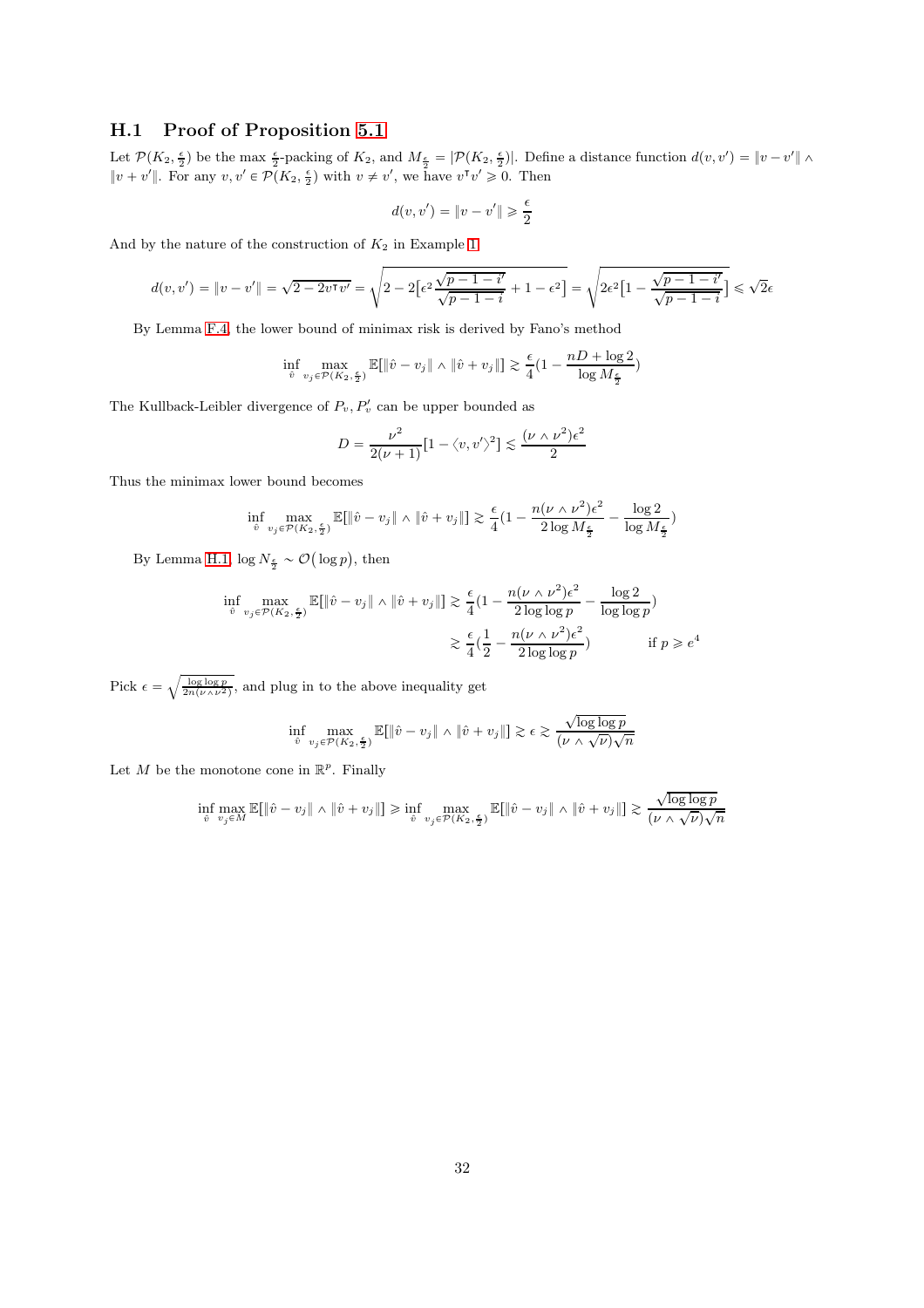## References

- <span id="page-32-19"></span>Air Quality Open Data Platform (2020). World air quality index project. <https://aqicn.org/data-platform/covid19/>.
- <span id="page-32-11"></span>Amelunxen, D. and Lotz, M. (2014). Gordon's inequality and condition numbers in conic optimization. *arXiv preprint arXiv:1408.3016*.
- <span id="page-32-15"></span>Amelunxen, D., Lotz, M., McCoy, M. B., and Tropp, J. A. (2014). Living on the edge: Phase transitions in convex programs with random data. *Information and Inference: A Journal of the IMA*, 3(3):224–294.
- <span id="page-32-2"></span>Anderson, T. (2003). An introduction to multivariate statistical analysis (wiley series in probability and statistics). *July 11*.
- <span id="page-32-3"></span>Arora, S., Ge, R., Kannan, R., and Moitra, A. (2016). Computing a nonnegative matrix factorization—provably. *SIAM Journal on Computing*, 45(4):1582–1611.
- <span id="page-32-0"></span>Bai, Z. and Silverstein, J. W. (2010). *Spectral analysis of large dimensional random matrices*, volume 20. Springer.
- <span id="page-32-17"></span>Barlow, R. E., Bartholomew, D. J., Bremner, J. M., and Brunk, H. D. (1972). Statistical inference under order restrictions: The theory and application of isotonic regression. Technical report, Wiley New York.
- <span id="page-32-16"></span>Bellec, P. C. et al. (2018). Sharp oracle inequalities for least squares estimators in shape restricted regression. *The Annals of Statistics*, 46(2):745–780.
- <span id="page-32-6"></span>Birnbaum, A., Johnstone, I. M., Nadler, B., and Paul, D. (2013). Minimax bounds for sparse pca with noisy high-dimensional data. *Annals of statistics*, 41(3):1055.
- <span id="page-32-20"></span>Boucheron, S., Lugosi, G., and Massart, P. (2013). *Concentration inequalities: A nonasymptotic theory of independence*. Oxford university press.
- <span id="page-32-4"></span>Cadima, J. and Jolliffe, I. T. (1995). Loading and correlations in the interpretation of principle compenents. *Journal of Applied Statistics*, 22(2):203–214.
- <span id="page-32-9"></span>Cai, T. T., Li, H., and Ma, R. (2020). Optimal structured principal subspace estimation: Metric entropy and minimax rates. *arXiv preprint arXiv:2002.07624*.
- <span id="page-32-7"></span>Cai, T. T., Ma, Z., Wu, Y., et al. (2013). Sparse pca: Optimal rates and adaptive estimation. *The Annals of Statistics*, 41(6):3074–3110.
- <span id="page-32-21"></span>Cover, T. M. and Thomas, J. A. (2012). *Elements of information theory*. John Wiley & Sons.
- <span id="page-32-5"></span>d'Aspremont, A., Ghaoui, L. E., Jordan, M. I., and Lanckriet, G. R. (2005). A direct formulation for sparse pca using semidefinite programming. In *Advances in neural information processing systems*, pages 41–48.
- <span id="page-32-8"></span>De Bie, T., Suykens, J., and De Moor, B. (2004). Learning from general label constraints. In *Joint IAPR International Workshops on Statistical Techniques in Pattern Recognition (SPR) and Structural and Syntactic Pattern Recognition (SSPR)*, pages 671–679. Springer.
- <span id="page-32-10"></span>Deshpande, Y., Montanari, A., and Richard, E. (2014). Cone-constrained principal component analysis. In *Advances in Neural Information Processing Systems*, pages 2717–2725.
- <span id="page-32-18"></span>Donoho, D. L., Johnstone, I., and Montanari, A. (2013). Accurate prediction of phase transitions in compressed sensing via a connection to minimax denoising. *IEEE transactions on information theory*, 59(6):3396–3433.
- <span id="page-32-13"></span>Dür, M. (2010). Copositive programming–a survey. In *Recent advances in optimization and its applications in engineering*, pages 3–20. Springer.
- <span id="page-32-1"></span>Fan, J. and Wang, W. (2015). Asymptotics of empirical eigen-structure for ultra-high dimensional spiked covariance model. *arXiv preprint arXiv:1502.04733*.
- <span id="page-32-14"></span>Garber, D. and Hazan, E. (2015). Fast and simple pca via convex optimization. *arXiv preprint arXiv:1509.05647*.
- <span id="page-32-12"></span>Gärtner, B. and Matousek, J. (2012). *Approximation algorithms and semidefinite programming*. Springer Science & Business Media.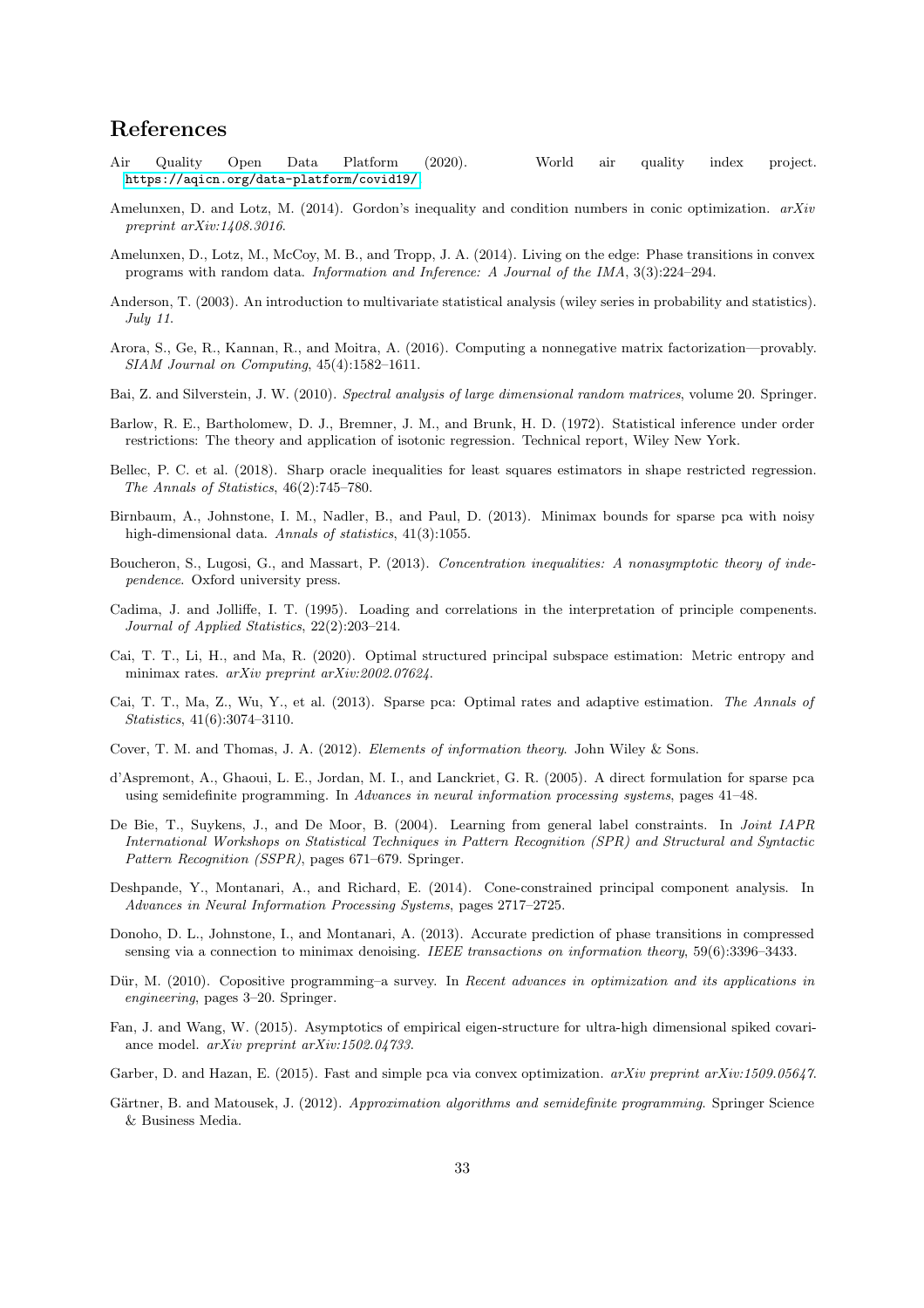- <span id="page-33-0"></span>Hotelling, H. (1933). Analysis of a complex of statistical variables into principal components. *Journal of educational psychology*, 24(6):417.
- <span id="page-33-4"></span>Johnstone, I. M. and Lu, A. Y. (2009). On consistency and sparsity for principal components analysis in high dimensions. *Journal of the American Statistical Association*, 104(486):682–693.
- <span id="page-33-9"></span>Jolliffe, I. T., Trendafilov, N. T., and Uddin, M. (2003). A modified principal component technique based on the lasso. *Journal of computational and Graphical Statistics*, 12(3):531–547.
- <span id="page-33-22"></span>Laurent, B. and Massart, P. (2000). Adaptive estimation of a quadratic functional by model selection. *Annals of Statistics*, pages 1302–1338.
- <span id="page-33-8"></span>Lazzeroni, L. and Owen, A. (2002). Plaid models for gene expression data. *Statistica sinica*, pages 61–86.
- <span id="page-33-7"></span>Lee, D. D. and Seung, H. S. (1999). Learning the parts of objects by non-negative matrix factorization. *Nature*, 401(6755):788–791.
- <span id="page-33-12"></span>Ma, Z. et al. (2013). Sparse principal component analysis and iterative thresholding. *The Annals of Statistics*, 41(2):772–801.
- <span id="page-33-16"></span>Mair, P., Hornik, K., and de Leeuw, J. (2009). Isotone optimization in r: pool-adjacent-violators algorithm (pava) and active set methods. *Journal of statistical software*, 32(5):1–24.
- <span id="page-33-15"></span>Mendelson, S. (2010). Empirical processes with a bounded ψ 1 diameter. *Geometric and Functional Analysis*, 20(4):988–1027.
- <span id="page-33-17"></span>Mises, R. and Pollaczek-Geiringer, H. (1929). Praktische verfahren der gleichungsauflösung. *ZAMM-Journal of Applied Mathematics and Mechanics/Zeitschrift f¨ur Angewandte Mathematik und Mechanik*, 9(2):152–164.
- <span id="page-33-11"></span>Moghaddam, B., Weiss, Y., and Avidan, S. (2006). Spectral bounds for sparse pca: Exact and greedy algorithms. In *Advances in neural information processing systems*, pages 915–922.
- <span id="page-33-13"></span>Montanari, A. and Richard, E. (2015). Non-negative principal component analysis: Message passing algorithms and sharp asymptotics. *IEEE Transactions on Information Theory*, 62(3):1458–1484.
- <span id="page-33-20"></span>Moreau, J. J. (1962). Décomposition orthogonale d'un espace hilbertien selon deux cônes mutuellement polaires.
- <span id="page-33-3"></span>Nadler, B. et al. (2008). Finite sample approximation results for principal component analysis: A matrix perturbation approach. *The Annals of Statistics*, 36(6):2791–2817.
- <span id="page-33-2"></span>Paul, D. (2007). Asymptotics of sample eigenstructure for a large dimensional spiked covariance model. *Statistica Sinica*, pages 1617–1642.
- <span id="page-33-5"></span>Pavlov, A., Makarov, V. A., Makarova, I., and Panetsos, F. (2007). Sorting of neural spikes: when wavelet based methods outperform principal component analysis. *Natural Computing*, 6(3):269–281.
- <span id="page-33-1"></span>Pearson, K. (1901). Liii. on lines and planes of closest fit to systems of points in space. *The London, Edinburgh, and Dublin Philosophical Magazine and Journal of Science*, 2(11):559–572.
- <span id="page-33-14"></span>Perry, A., Wein, A. S., Bandeira, A. S., Moitra, A., et al. (2018). Optimality and sub-optimality of pca i: Spiked random matrix models. *The Annals of Statistics*, 46(5):2416–2451.
- <span id="page-33-6"></span>Quiroga, R. Q. and Panzeri, S. (2009). Extracting information from neuronal populations: information theory and decoding approaches. *Nature Reviews Neuroscience*, 10(3):173–185.
- <span id="page-33-21"></span>Talagrand, M. (2006). *The generic chaining: upper and lower bounds of stochastic processes*. Springer Science & Business Media.
- <span id="page-33-10"></span>Tibshirani, R. (1996). Regression shrinkage and selection via the lasso. *Journal of the Royal Statistical Society: Series B (Methodological)*, 58(1):267–288.
- <span id="page-33-18"></span>Tsay, R. S. (2005). *Analysis of financial time series*, volume 543. John wiley & sons.
- <span id="page-33-19"></span>U.S. Geological Survey (2020). National water information system. <https://waterdata.usgs.gov/nwis/qw>.